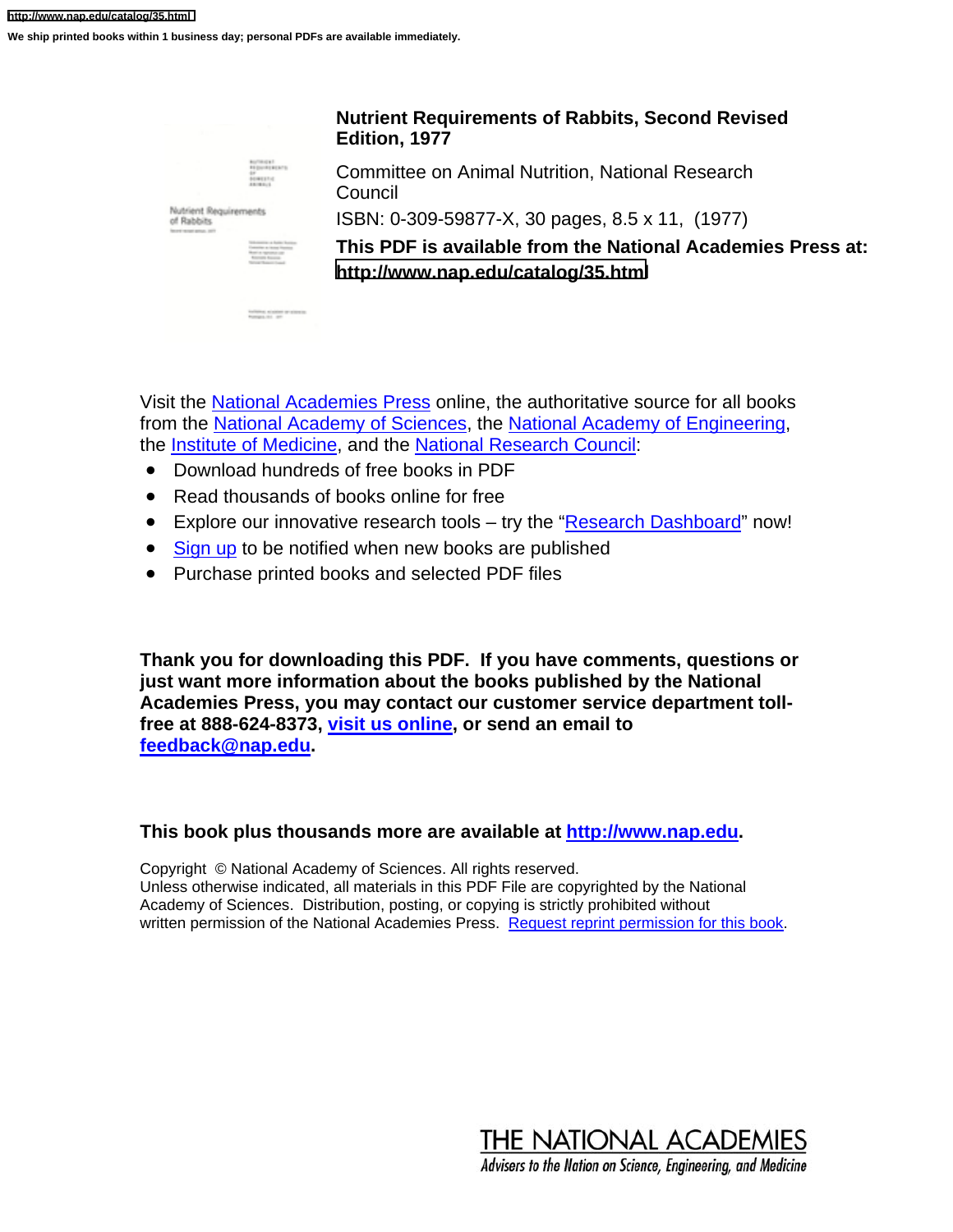**NUTRIENT REQUIREMENTS OF DOMESTIC ANIMALS**

# Nutrient Requirements of Rabbits

**Second revised edition, 1977**

Subcommittee on Rabbit Nutrition Committee on Animal Nutrition Board on Agriculture and Renewable Resources National Research Council

NATIONAL ACADEMY OF SCIENCES Washington, D.C. 1977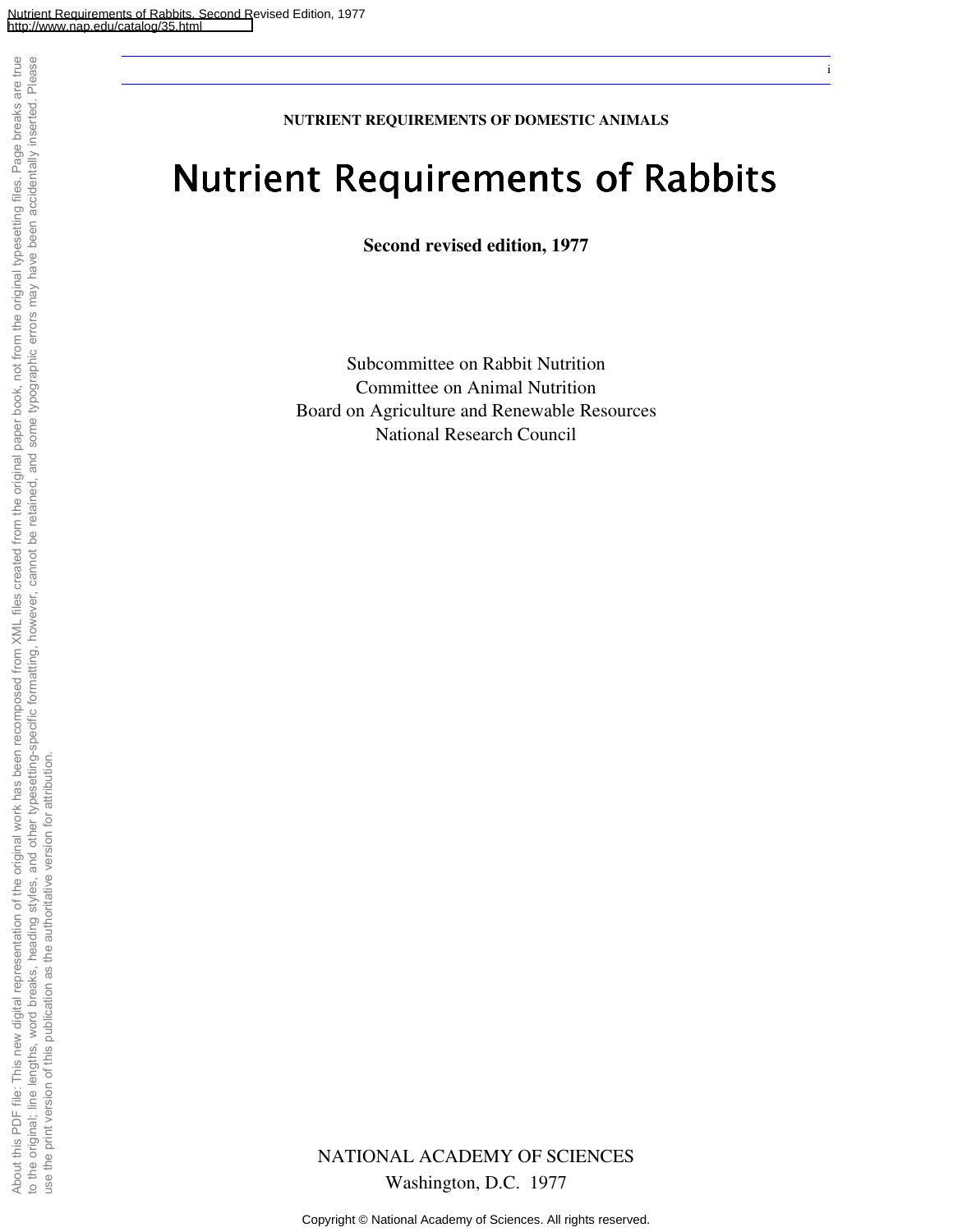ii

# NUTRIENT REQUIREMENTS OF DOMESTIC ANIMALS SERIES

| Nutrient Requirements of Rabbits, 1977                    | $0-309-02607-5$ |
|-----------------------------------------------------------|-----------------|
| Nutrient Requirements of Mink and Foxes, 1968             | $0-309-01676-2$ |
| Nutrient Requirements of Dairy Cattle, 1971               | $0-309-01916-8$ |
| Nutrient Requirements of Poultry, 1971                    | $0-309-01861-7$ |
| Nutrient Requirements of Laboratory Animals, 1972         | $0-309-02028-X$ |
| Nutrient Requirements of Horses, 1973                     | $0-309-02045-X$ |
| Nutrient Requirements of Swine, 1973                      | $0-309-02140-5$ |
| Nutrient Requirements of Trout, Salmon, and Catfish, 1973 | $0-309-02141-3$ |
| Nutrient Requirements of Dogs, 1974                       | $0-309-02315-7$ |
| Nutrient Requirements of Sheep, 1975                      | $0-309-02212-6$ |
| Nutrient Requirements of Beef Cattle, 1976                | $0-309-02419-6$ |

NOTICE: The project that is the subject of this report was approved by the Governing Board of the National Research Council, whose members are drawn from the Councils of the National Academy of Sciences, the National Academy of Engineering, and the Institute of Medicine. The members of the Committee responsible for the report were chosen for their special competences and with regard for appropriate balance. This report has been reviewed by a group other than the authors according to procedures approved by a Report Review Committee con-

sisting of members of the National Academy of Sciences, the National Academy of Engineering, and the Institute of Medicine. This study was supported by the Agricultural Research Service of the U.S. Department of Agriculture and the Food and Drug Administration of the U.S. Department of Health, Education, and Welfare. Support was also received from the American Cyanamid Company, Eli Lilly and Company, and Hoffman-LaRoche, Inc.

**Library of Congress Cataloging in Publication Data**

National Research Council. Subcommittee on Rabbit Nutrition.

Nutrient requirements of rabbits. (Nutrient requirements of domestic animals) Bibliography: p.

1. Rabbits—Feeding and feeds. I. Title. II. Series: National Research Council. Committee on Animal Nutrition. Recommended nutrient allowances for domestic animals.

SF95.N32 1977 [SF454] 636.08'52'08s

ISBN 0-309-02607-5 [636'.93'22] 77-6318 *Available from:* Printing and Publishing Office National Academy of Sciences 2101 Constitution Avenue, N.W. Washington, D.C. 20418

First Printing, May 1977 Second Printing, June 1990 Third Printing, May 1991 Printed in the United States of America

About this PDF file: This new digital representation of the original

About this PDF file: This new digital representation of the original work has been recomposed from XML files<br>to the original; line lengths, word breaks, heading styles, and other typesetting-specific formatting, however,

use the print version of this publication as the authoritative version for attribution.

use the print version of this publication as

the authoritative version for attribution

work has been recomposed from X

to the original; line lengths, word breaks, heading styles, and other typesetting-specific formatting, however, cannot be retained, and some typographic errors may have been accidentally inserted. Please

ML files created from the original paper book, not from the original typesetting files. Page breaks are true

typographic

and some

cannot be retained,

files created from the original paper book, not from the original typesetting files. Page breaks are true

Please

errors may have been accidentally inserted.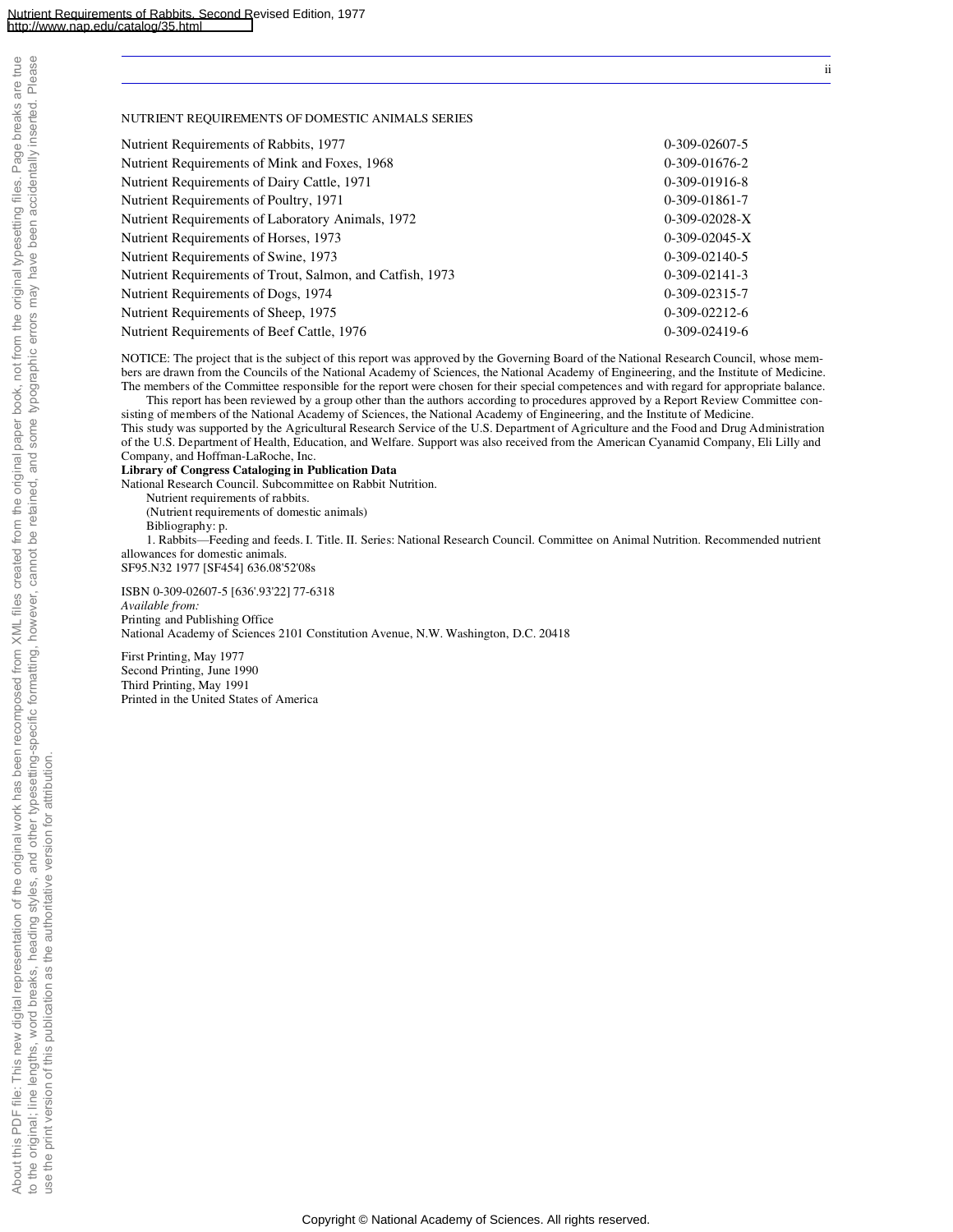#### PREFACE iii

# **Preface**

This report is one of a series issued under the direction of the Committee on Animal Nutrition, Board on Agriculture and Renewable Resources, Commission on Natural Resources, National Research Council. It was prepared by the Subcommittee on Rabbit Nutrition and replaces the First Revised Edition of *Nutrient Requirements of Rabbits*, issued in 1966. The purpose of this report is to present available data on the nutrient requirements of domestic rabbits and to provide information on the application of the data to feeding these animals. Such information should be especially useful to rabbit producers, manufacturers of rabbit feeds, and scientists using rabbits in research.

The following items identify the general nature of the report:

- Data presented reflect, in most cases, new information that was not available for the previous report; however, many requirements for rabbits have not been determined.
- Nutrient requirements and signs of deficiency and toxicity, where known, are presented and discussed. Requirements for growth, maintenance, gestation, and lactation are presented in tabular form.
- Requirements for essential amino acids for growth are indicated, but requirements for other conditions are not known.
- A section on Diets and Feeding Practices includes information on Pelleted vs. Nonpelleted Feed, Particle Size and Crude Fiber, Purified and Experimental Diets, Diet Ingredients and Examples of Adequate Rations, Germ-Free Diets, and Antimicrobial Agents.
- The section on Composition of Feeds and the accompanying tables were prepared by the Subcommittee on Feed Composition from information supplied by the International Feedstuffs Institute.

The subcommittee is indebted to Philip Ross, Executive Secretary, and Selma P. Baron, Staff Assistant, of the Board on Agriculture and Renewable Resources for their assistance in the production of this report, and to William P. Flatt, Director, Agricultural Experiment Stations, University of Georgia, who served as liaison between the Committee on Animal Nutrition and the Board on Agriculture and Renewable Resources in the review of the report.

# **Subcommittee on Rabbit Nutrition**

Lewis R. Arrington, *Chairman*  Peter R. Cheeke Francois Lebas Sedgwick E. Smith

# **Committee on Animal Nutrition**

Robert R. Oltjen, *Chairman*  Clarence B. Ammerman John P. Bowland Charles W. Deyoe Joseph P. Fontenot Edward C. Naber Gary L. Rumsey Loris H. Schultz Richard G. Warner

use the print version of this publication as the authoritative version for attribution.

use the print version of this publication as the original; line lengths, word

 $\approx$ 

the authoritative

les,

heading styl

breaks,

version for attribution

to the original; line lengths, word breaks, heading styles, and other typesetting-specific formatting, however, cannot be retained, and some typographic errors may have been accidentally inserted. Please

true Please are

errors may have been accidentally inserted.

typographic

and some

retained,

cannot be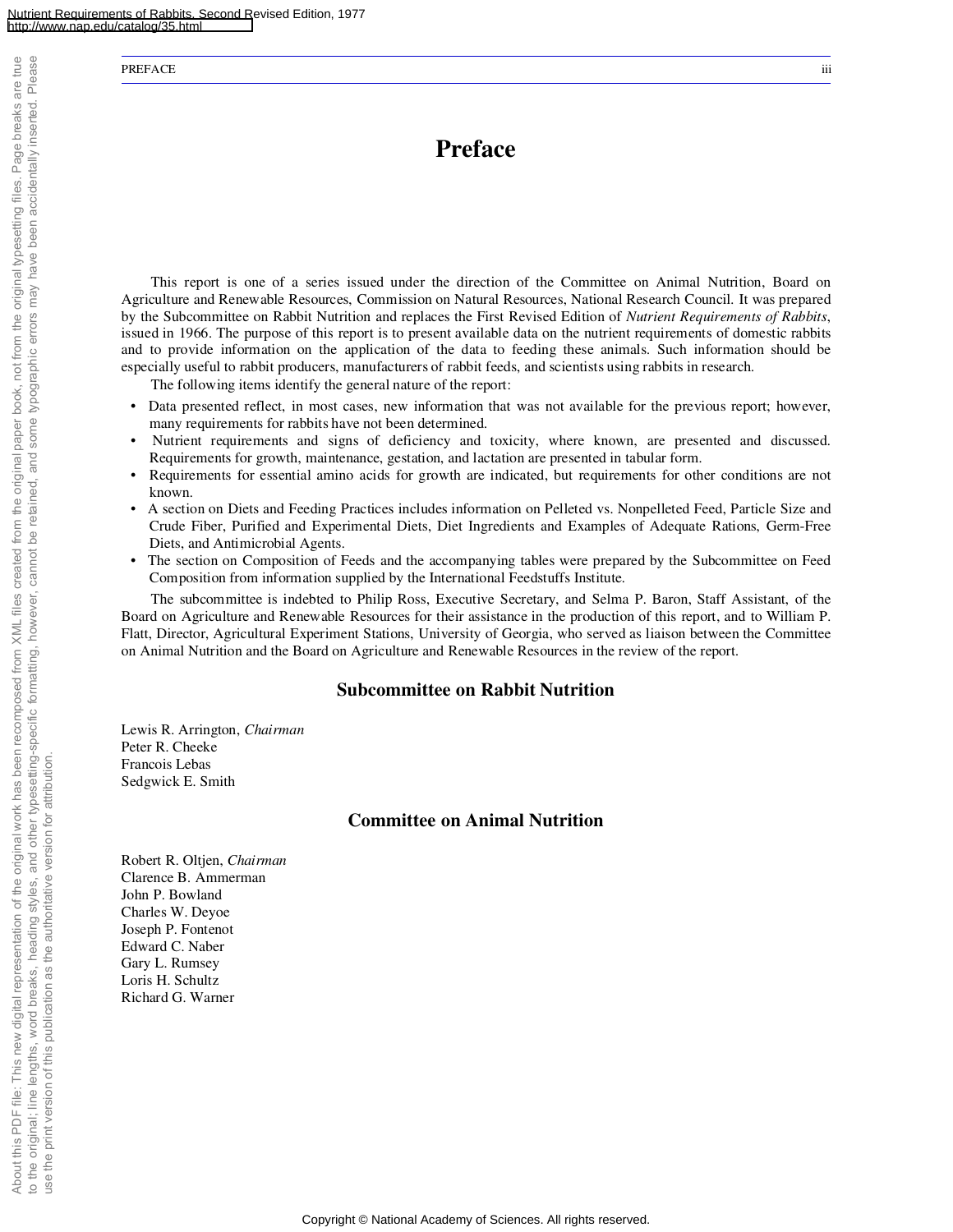# **Board on Agriculture and Renewable Resources**

iv

SYLVAN H. WITTWER, *Chairman*  MARTIN E. ABEL WILLIS W. ARMISTEAD THADIS W. BOX ROBERT E. BUCKMAN\* MARION CLAWSON JAMES H. COPP ELLIS B. COWLING WILLIAM P. FLATT ROBERT P. HANSON CLARENCE P. IDYLL A. CARL LEOPOLD RALPH J. McCRACKEN\* CHARLES F. NIVEN, JR. CHARLES E. PALM JOHN A. PINO GLENN W. SALISBURY GUSTAV A. SWANSON D. WYNNE THORNE PHILIP ROSS, *Executive Secretary*  SELMA P. BARON, *Staff Assistant* 

About this PDF file: This new digital representation of the original

About this PDF file: This new digital representation of<br>to the original; line lengths, word breaks, heading styl print version of this publication as

use the print version of this publication as the authoritative version for attribution.

the use<sup>-</sup>

the authoritative version for attribution

heading styles,

work has been recomposed from X

the original work has been recomposed from XML<br>les, and other typesetting-specific formatting, how

to the original; line lengths, word breaks, heading styles, and other typesetting-specific formatting, however, cannot be retained, and some typographic errors may have been accidentally inserted. Please

files o however,

ML files created from the original paper book, not from the original typesetting files. Page breaks are true

created from the original paper book, not from the original typesetting files. Page breaks are true<br>cannot be retained, and some typographic errors may have been accidentally inserted. Please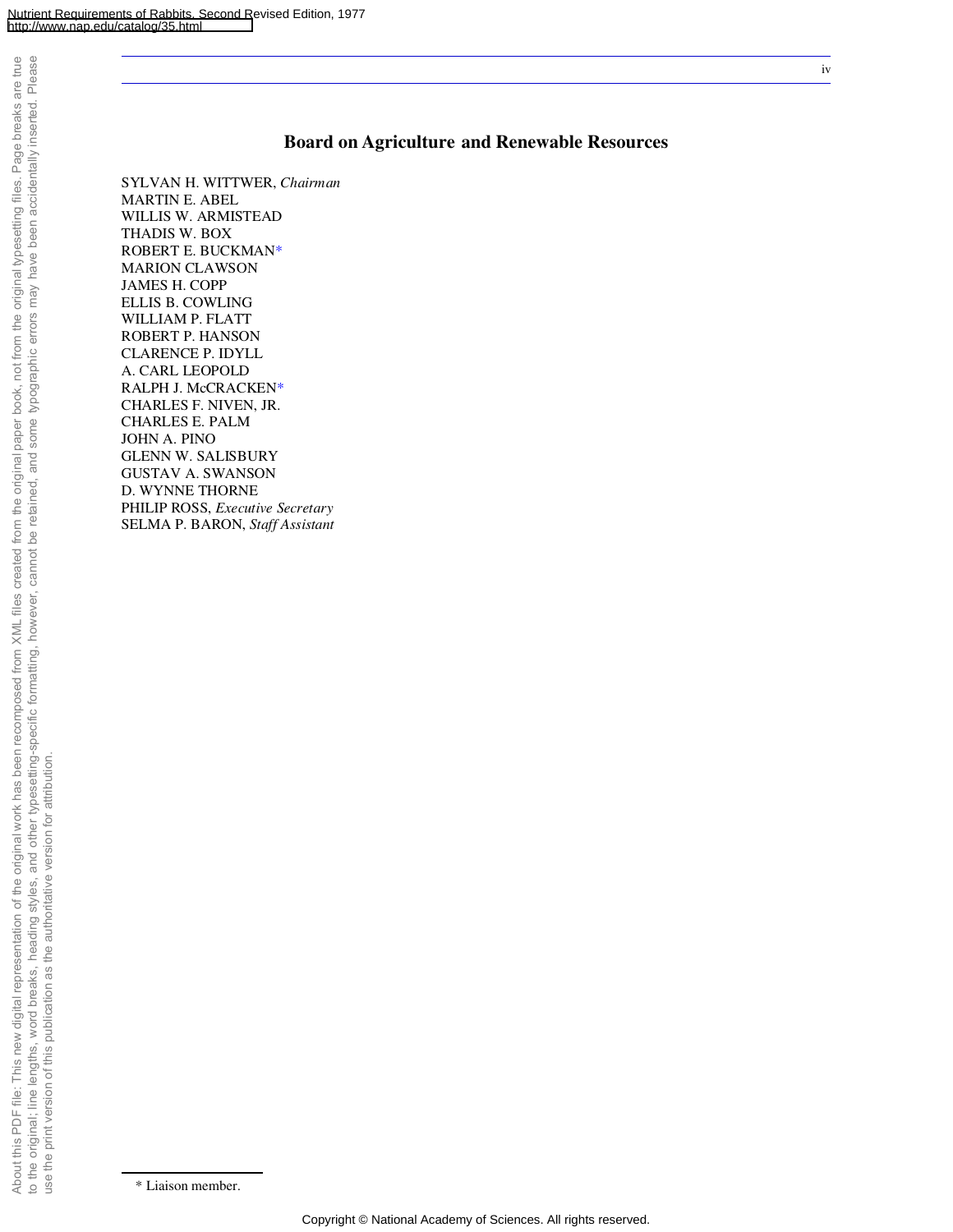#### CONTENTS v

# **Contents**

| Introduction                                               | $\mathbf{1}$                                    |
|------------------------------------------------------------|-------------------------------------------------|
| Nutrient Requirements and Signs of Deficiency and Toxicity | $\overline{c}$                                  |
| Energy                                                     |                                                 |
| Utilization of Energy-Providing Nutrients                  | $\begin{array}{c} 2 \\ 2 \\ 2 \\ 3 \end{array}$ |
| Carbohydrates                                              |                                                 |
| Lipids                                                     |                                                 |
| Protein and Amino Acids                                    | $\overline{3}$                                  |
| <b>Mineral Elements</b>                                    | $\overline{4}$                                  |
| Calcium and Phosphorus                                     | $\overline{4}$                                  |
| Potassium                                                  | $555$<br>$555$                                  |
| Sodium and Chlorine                                        |                                                 |
| Magnesium                                                  |                                                 |
| Iron                                                       |                                                 |
| Copper                                                     |                                                 |
| Selenium                                                   |                                                 |
| Molybdenum                                                 | 6                                               |
| Zinc                                                       | 6                                               |
| Cobalt                                                     | 6                                               |
| Manganese                                                  | 6                                               |
| Iodine                                                     | 6                                               |
| Fat-Soluble Vitamins                                       | $\overline{7}$                                  |
| Vitamin A                                                  | $\overline{7}$                                  |
| Vitamin D                                                  | $\overline{7}$                                  |
| Vitamin E                                                  | $\overline{7}$                                  |
| Vitamin K                                                  | 8                                               |
| Water-Soluble Vitamins                                     | 8                                               |
| Riboflavin and Pantothenic Acid                            | 8                                               |
| Niacin                                                     | 8                                               |
| Thiamine                                                   | 8                                               |
| Pyridoxine                                                 | 8                                               |
| Choline                                                    | 8                                               |
| Vitamin $B_{12}$                                           | 8                                               |
| Ascorbic Acid (Vitamin C)                                  | 9                                               |
| Biotin                                                     | 9                                               |
| Diets and Feeding Practices                                | 10                                              |
| Pelleted vs. Nonpelleted Feeds                             | 10                                              |
| Particle Size and Crude Fiber                              | 10                                              |
| Purified and Experimental Diets                            | 10                                              |
| Diet Ingredients and Examples of Adequate Rations          | 11                                              |
| Germ-Free Diets                                            | 11                                              |
| Antimicrobial Agents                                       | 12                                              |
| <b>Composition of Feeds</b>                                | 16                                              |
| Nomenclature                                               | 16                                              |
| Locating Names in the Tables                               | 17                                              |
| Data                                                       | 17                                              |
| Bibliography                                               | 27                                              |
|                                                            |                                                 |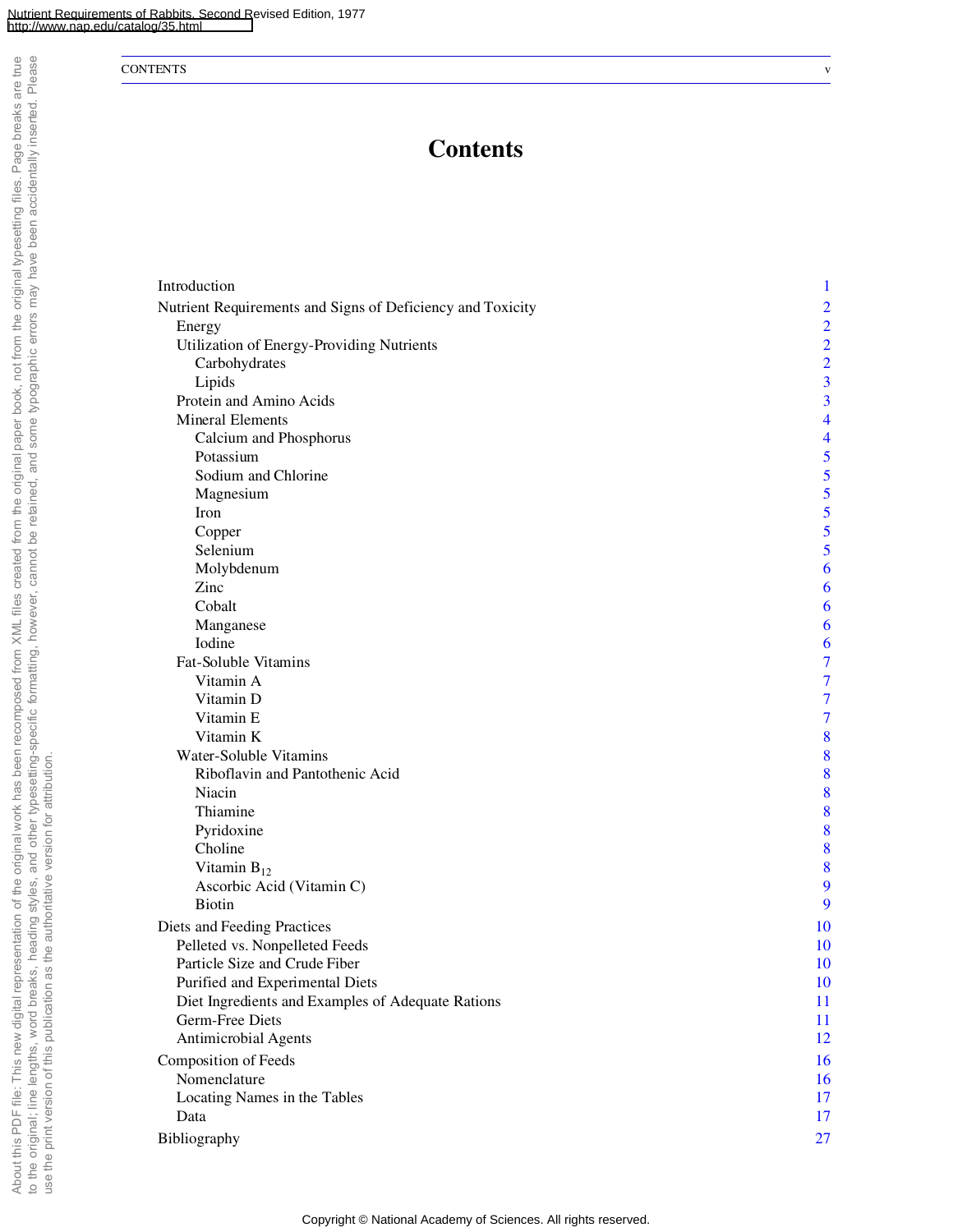CONTENTS vi

About this PDF file: This new digital representation of the original work has been recomposed from XML files created from the original baper book, not from the original typesetting files. Page breaks are true to the original; line lengths, word breaks, heading styles, and other typesetting-specific formatting, however, cannot be retained, and some typographic errors may have been accidentally inserted. Please

About this PDF file: This new digital representation of the original work has been recomposed from XML files created from the original pook, not from the original typesetting files. Page breaks are true<br>to the original; li

use the print version of this publication as the authoritative version for attribution.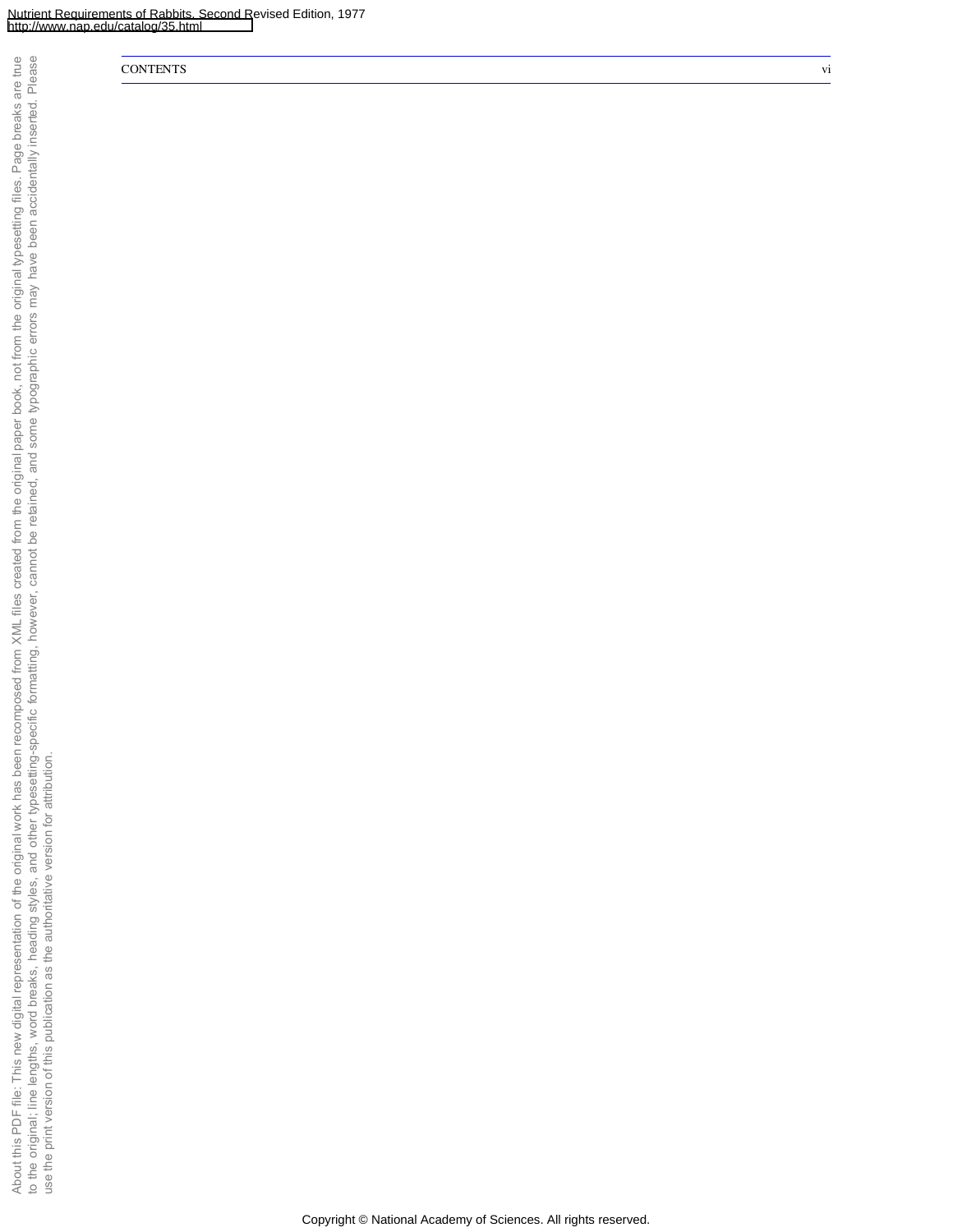#### INTRODUCTION 2

# **Introduction**

The domestic rabbit (*Oryctolagus cuniculus*) descended from the European wild rabbit originating in countries around the Mediterranean Sea and was introduced into England in the late eleventh or early twelfth century. The various breeds of modem domestic rabbits have been developed since the eighteenth century. There are now several hundred varieties throughout the world, varying in size, color, type of hair coat, and other characteristics. Thirty-eight breeds representing a wide range in size and other characteristics are now recognized by the American Rabbit Breeders Association. Rabbits are produced for meat, research, and wool and as pets or for a hobby. Meat production is the most important commercial aspect and will be emphasized in this report.

The New Zealand White and Californian breeds are marketed most extensively for meat. These are medium weight breeds (3.6-5.4 kg), providing a size of carcass to which the retail purchaser has become accustomed. Skins or pelts find some use in industry. Blood arid other organs and tissues used as specimens for biological and medical research are also important by-products from the large slaughtering units. Some slaughterhouse by-products may be used in pet foods. Production of wool from Angora breeds was popular at one time, but presently there is little commercial production of angora wool.

Official statistics are not available on the numbers of rabbits produced annually in the United States. It has been estimated that 4.5 to 5.4 million kg of rabbit meat is consumed annually, some of which is imported. Approximately 6 to 8 million rabbits are produced annually for all purposes. Peak production was reached in 1944, when it was estimated that about 24 million rabbits were produced. In times of national emergency, such as occurred during both world wars and in other times of food shortage, production of rabbits has traditionally increased. A growing phase of the rabbit industry is that of supplying animals for laboratory or research use. Current usage for this purpose is about 600 thousand annually.

The domestic rabbit is primarily herbivorous and will consume most types of grains, greens, and hay. Diets provided, whether home grown or commercially prepared, consist almost entirely of ingredients from plant sources. Although a few producers may still rely on homegrown feeds, a major portion of the rabbit feed presently used is commercial, pelleted feed. Since the rabbit can utilize a certain amount of forage, it has a place in food production by making use of some non-competitive feeds.

Rabbits habitually practice coprophagy, sometimes referred to as pseudorumination. This refers to the production of two kinds of fecal matter, one hard and one soft, the latter being consumed directly from the anus as it is excreted. This practice begins in rabbits shortly after they begin eating solid feed at about 3 to 4 weeks of age but is not practiced by germ-free rabbits. Fermentation in the large intestine and the practice of coprophagy probably provide the necessary amounts of most B vitamins, provide some bacterially synthesized protein, and may permit further digestion of *some* nutrients by multiple passage through the digestive tract. The high digestibility of forage protein in rabbits may be due partially to coprophagy.

The subcommittee considered the inclusion of Standard Reference Diets but found insufficient information on such diets that had been adequately tested in feeding trials. Specific requirements for many of the nutrients assumed to be needed by rabbits have not been established. The literature contains some information, and a number of significant reports have been published since the previous revision of this publication. The requirements summarized and presented in Table 1 reflect published data on intake levels reported to insure normal health and performance. A safety factor has not been added, and increased intakes may need to be considered under conditions of stress, variability in content, and availability of nutrients in the feed. Possible additional requirements under such conditions have not been evaluated, and no separate recommendations are made. Mature rabbits vary in size from 1 to 6 kg, so it is not possible to state requirements on a daily basis.

 $\approx$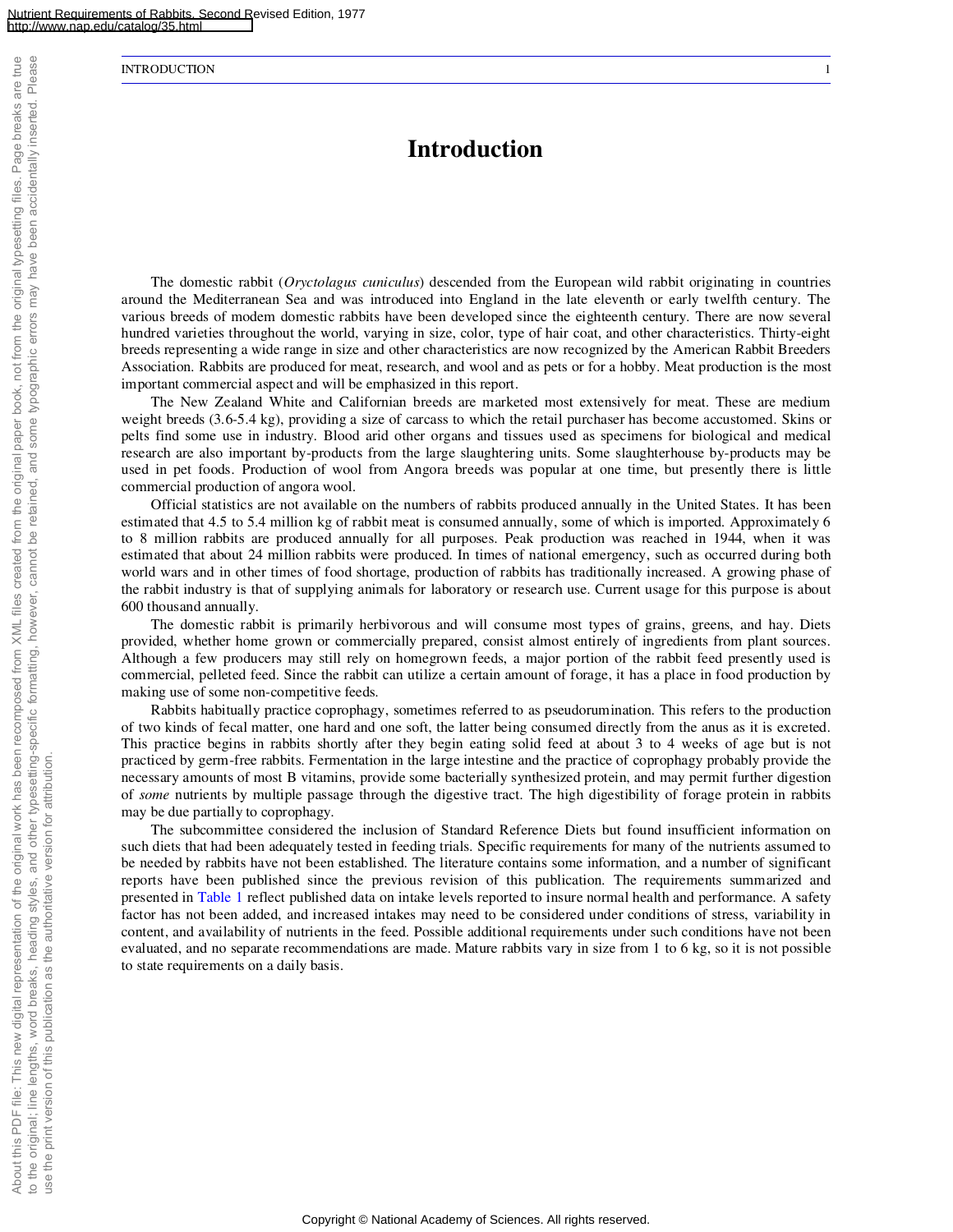# **Nutrient Requirements And Signs Of Deficiency And Toxicity**

# **ENERGY**

The energy requirements for various productive functions (growth, lactation, gestation) have received little attention. Assuming that rabbits, like most animals, voluntarily adjust their feed intake to meet their energy needs, the lack of precise data on energy requirements is perhaps of less concern in rabbit diet formulation than the lack of data on requirements of most other nutrients.

Lebas (1975a) has studied the performance of growing rabbits fed diets differing in energy content. Approximately 9.5 kcal of digestible energy (DE) was required per g of body weight gain, regardless of energy content of the diet. The data suggest that a level of 2,500 kcal of DE per kg of diet will satisfy the energy needs for rapid growth, but, at energy levels lower than this, the rabbit may not be able to consume sufficient feed to meet its energy requirements for maximum growth.

Energy requirements for maintenance, gestation, and lactation of does and bucks have not been reported in detail. Lebas (1975b) has noted good reproductive performance of does fed diets of 2,500 to 2,900 kcal of DE per kg of diet. According to the results of Axelson and Erikson (1953), for an adult rabbit of 3 kg the daily metabolizable energy requirement is 200 kcal, a quantity easily provided with diets of 2,100 to 2,200 kcal of DE per kg.

Limited data on the DE content of feedstuffs for rabbits have been determined experimentally. Voris *et al*. (1940) reported digestibility coefficients for most common feedstuffs. These coefficients have been used, in conjunction with gross energy values (*NRC Atlas of Nutritional Data on United States and Canadian Feeds*), to obtain estimated DE contents of feeds. TDN values, based on the work of Voris *et al*. (1940), are also presented.

### **UTILIZATION OF ENERGY-PROVIDING NUTRIENTS**

# **Carbohydrates**

The fiber fraction of feeds corresponds to the structural carbohydrates of plant material. In the past, this was measured as crude fiber. In recent years, the terms "cell wall constituents" (CWC) and "acid-detergent fiber" (ADF) have become widely used. CWC consists of hemicellulose, cellulose, lignin, and silica, while ADF consists of cellulose, lignin, and silica. Few digestibility coefficients for ADF and CWC in rabbits are available. Cheeke (1974a) reported a value of 26.6 percent digestibility of barley ADF; there was a high degree of variability, with individual values ranging from 8.1 to 51.8 percent. Schurg *et al*. (1976) found digestibility coefficients of 25.0 and 36.7 percent for ADF and CWC, respectively, of whole plant corn pellets.

Because rabbits are herbivorous, it is widely assumed that they utilize plant fiber efficiently. Available data refute this assumption. Slade and Hintz (1969) report values of 18.1 percent digestibility for alfalfa crude fiber in the rabbit, whereas in the horse, pony, and guinea pig values of 34.7, 38.1, and 38.2 percent crude fiber digestibility were obtained. Fonnesbeck *et al*. (1974) reported values of 16.1 percent digestibility of cellulose and 24.7 percent digestibility of hemicellulose in the rabbit; comparable values for the rat were 20.7 and 25.9 percent. Maynard and Loosli (1969) cited an apparent digestion coefficient of 14 percent for crude fiber in the rabbit, as compared with values of 44, 41, 22, and 33 percent for cattle, horses, swine, and guinea pigs, respectively. It is apparent that the rabbit does not digest fiber efficiently.

In spite of the fact that crude fiber does not serve as an efficient energy source for rabbits, there is evidence that dietary fiber may have beneficial effects. As discussed later in this report (see chapter on Diets and Feeding Practices), nondigestible fiber may be necessary for normal functioning of the digestive tract. Davidson and Spreadbury (1975) reported that dietary fiber levels of less than 6 percent crude fiber may promote diarrhea. Lebas (1975b) has also noted that fiber levels lower than 12 percent may promote diarrhea.

Digestion of fiber in the rabbit would require the presence of cellulolytic bacteria or protozoa in the cecum and/or colon, since no mammal secretes cellulase. A few studies of the digestive tract flora of rabbits have been conducted. In contrast to the situation with many animals, the gut of the postweaning rabbit is almost devoid of

true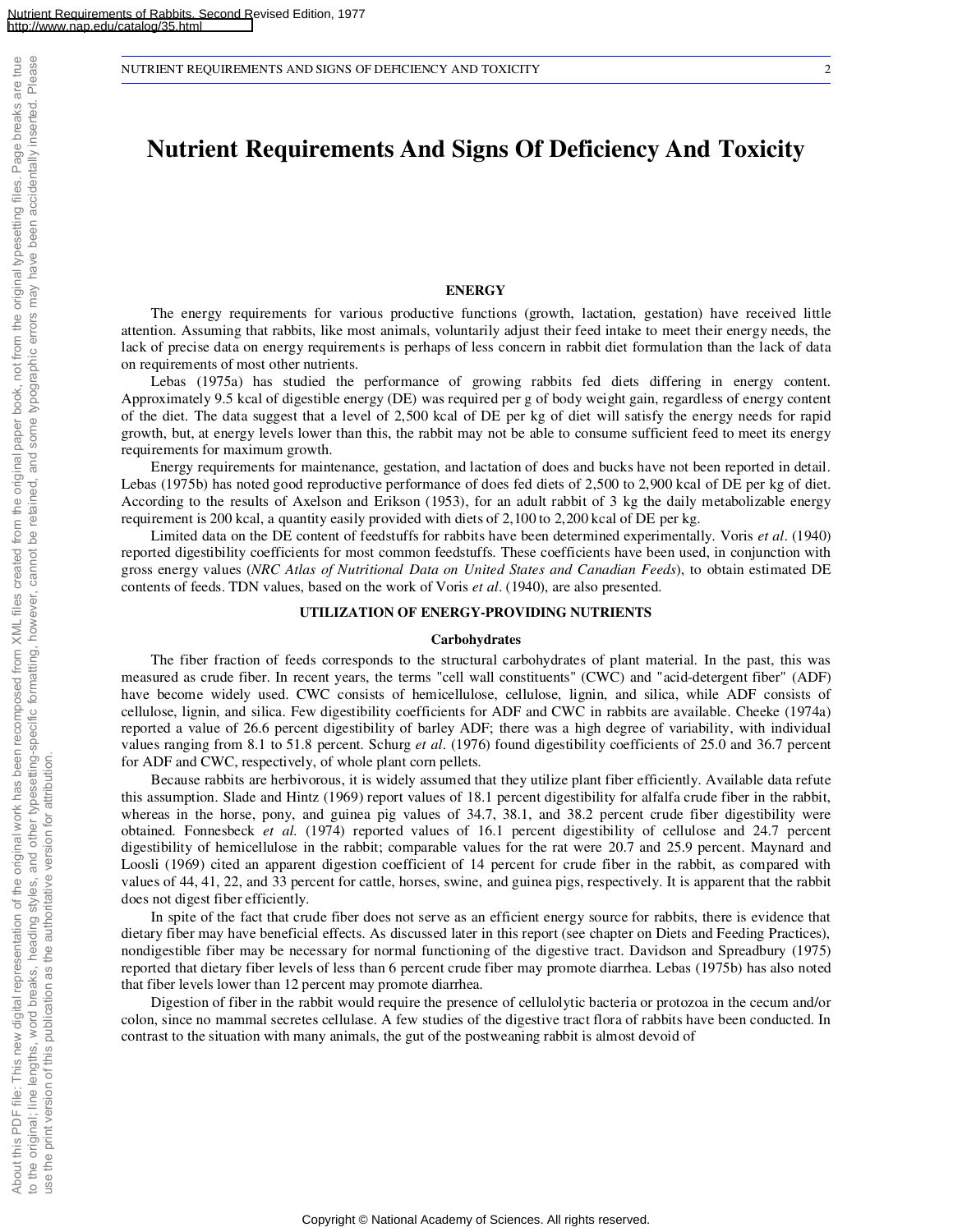*Escherichia coli* and *Lactobacillus* (Smith, 1965). Compared to other animals studied, the rabbit is unique in that the flora of the large intestine is almost entirely bacteroides (Smith, 1965). Fuller and Moore (1971) also noted that bacteroide species were the dominant organism in rabbit large intestine. Gouet and Font), (1973) reported a similar finding. Many bacteroides are cellulose digesters (Hall, 1952; Hungate, 1966) so it is likely that the rabbit does have a population of cellulolytic organisms.

Hoover and Heitmann (1972) studied utilization of ADF by rabbits. Growth was significantly lower with a dietary level of 29.4 percent ADF than with 14.7 percent ADF. Lebas (1975a) obtained a similar growth rate with diets containing 10 and 18 percent crude fiber. Production of acetic, propionic, and butyric acids in the cecum was demonstrated. It was estimated that cecal fermentation produces an amount of volatile fatty. acids equivalent to 10 to 12 percent of the daily caloric requirement. Acetate is utilized by adipose tissue and mammary gland for fatty acid synthesis (Leung and Bauman, 1976; Perret *et al*., 1976).

Rabbits efficiently digest starch, the major carbohydrate in cereal grains. No special problems are encountered with the use of starch or sugars in the diet.

There is evidence that the use of grains by rabbits may be influenced by factors other than their energy content. Cheeke (1974b) found in preference trials that when given a choice, rabbits preferred barley or wheat to corn. This difference in palatability may be the explanation for the findings of Hall and Johnston (1976) that corn-based diets gave poorer growth responses than barley- or oat-based diets. In lactation diets, oats gave the best performance of four grains (wheat, oats, barley, and corn) as assessed by 3-week weights of the young (Hall and Johnston, 1976). The best performance with the lowest energy grain suggests that factors other than energy content, such as palatability, are involved.

# **Lipids**

Thacker (1956) fed diets containing 5, 10, 15, 20, and 25 percent fat in the form of vegetable oils and found that gains of 4- to 5-week-old Dutch rabbits were greater with fat levels of 10 to 25 percent than with the 5 percent level. Arrington *et al*. (1974) also observed better performance with fat levels of 11 and 14 percent than with 2.4 and 3.6 percent. It appears that there are no special problems associated with feeding of fat to rabbits; level used in feeds is thus dictated by the prevailing *economic* relationship between fat sources and grains. Arrington *et al*. (1974) observed digestibility coefficients of 83.6 and 90.7 percent for the ether-extract fraction, largely consisting of corn oil. Inclusion of fat in the diet tends to improve palatability; Cheeke (1974) observed a preference by rabbits of a diet with 5 percent corn oil over one with no added fat; there was a distinct preference for a diet with 10 percent added corn oil over one with 20 percent oil added.

Essential fatty acid deficiency in rabbits has been demonstrated (Ahluwalia *et al*., 1967). Signs include reduced growth, loss of hair, and changes in the male reproductive system including degenerative changes in the seminiferous tubules, impaired sperm development, and decreased accessory gland weights.

# **PROTEIN AND AMINO ACIDS**

The importance of protein quality in rabbit nutrition is well recognized. For rapid growth, rabbits are dependent upon adequate quantities of dietary essential amino acids. Bacterial protein synthesis in the cecum has been demonstrated, but this protein, obtained by means of coprophagy, apparently does not make a large contribution to the essential amino acid needs of the young rabbit. The inability of poor-quality proteins, such as zein and gelatin, to support a normal growth rate has been demonstrated by Cheeke (1971) and Kennedy and Hershberger (1974).

Dependence on dietary essential amino acids implies that nonprotein nitrogen sources would not be useful to rabbits. Numerous studies have indicated this to be true. Olcese and Pearson (1948) found that supplementation of a low-protein diet with urea did not allow for growth. King (1971) reported that substitution of part of the plant protein in a grower diet with urea resulted in decreased growth. Cheeke (1972) observed that neither urea, biuret, nor diammonium citrate improved growth when added to a low-protein diet. Lebas and Colin (1973) obtained no response by supplementing a low-protein diet with urea. These reports provide abundant evidence that nonprotein nitrogen sources cannot be employed usefully in grower diets.

Preliminary estimates of amino acid requirements of the rabbit for growth have been made. The first amino acid shown to be a dietary essential was arginine (McWard *et al*., 1967). Essentiality of arginine, methionine, and lysine was reported by Gaman and Fisher (1970) and Cheeke (1971). Adamson and Fisher (1973) reported the essentiality of numerous other amino acids. Quantitative estimates of requirements of the essential amino acids have been made, but these estimates will be subject to modification as more intensive studies are reported. For example, Adamson and Fisher (1976) have reported that the arginine requirement was overestimated in the initial studies (Cheeke, 1971; Adamson and Fisher, 1973) due to excesses of other amino acids, thus increasing the demand for arginine for urea cycle reactions. Adamson and Fisher (1973) and Davidson and Spreadbury (1975) have published estimates of requirements of all of the essential amino acids. In some of the experiments of Adamson and Fisher (1973), the growth rate of the animals was very low. Davidson and Spreadbury (1975) estimated requirements by measuring amino acid composition of diets that supported a rapid growth rate. This method may lead to considerable overestimation. In the case of lysine, methionine, and arginine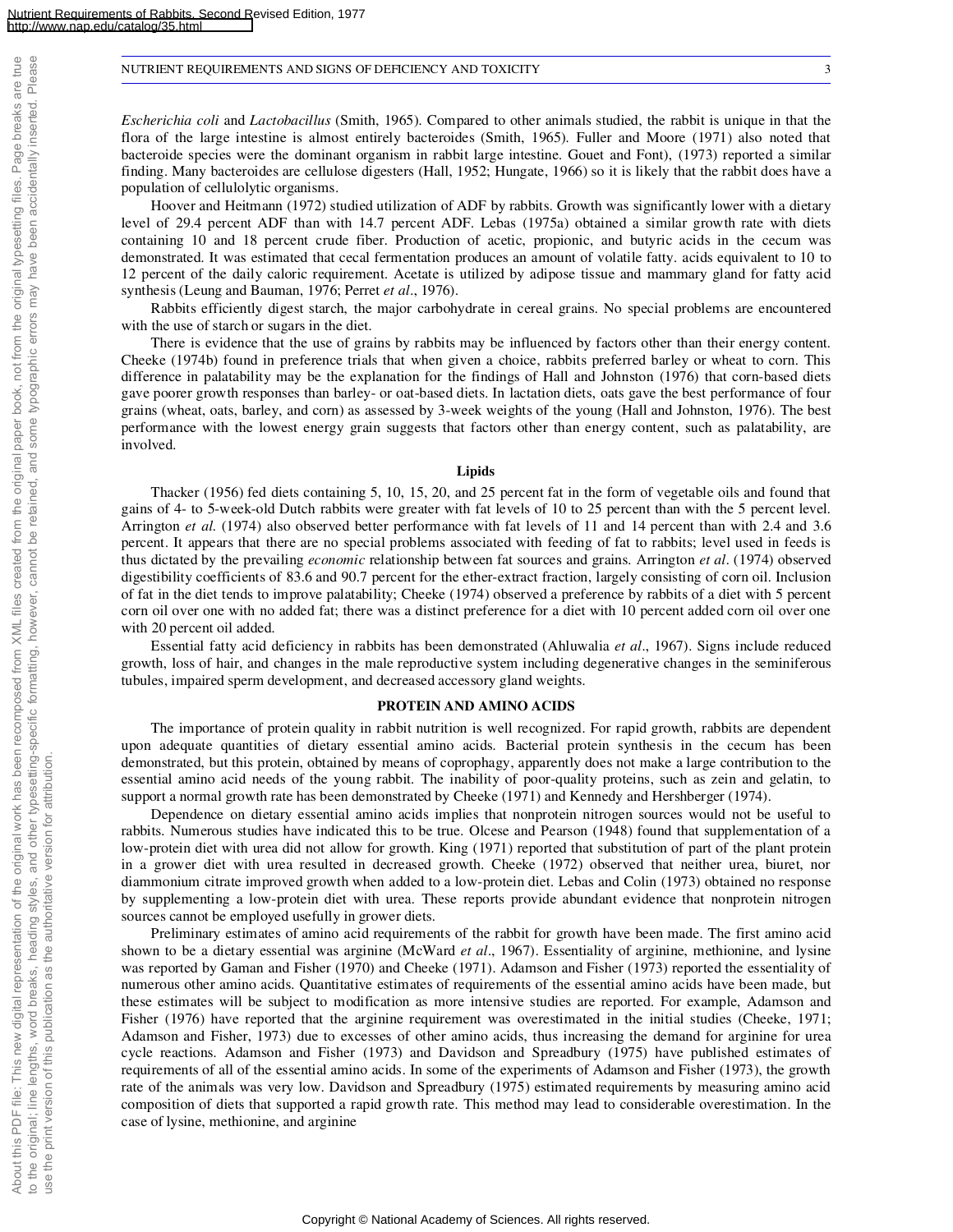requirements, more extensive studies have been conducted. These include those of Gaman and Fisher (1970), Cheeke (1971), Lebas (1973), Colin *et al*. (1973), Colin (1974, 1975a, 1975b), and Adamson and Fisher (1976). Based on these studies, there is general agreement for the following: arginine, 0.6 percent; lysine, 0.65 percent; and sulfur amino acids (methionine plus cystine), 0.6 percent of the diet on an as-fed basis. These levels will support a rapid rate of growth (35-40 g/day). Further refinements of these estimates, as well as those for other amino acids, will need to be concerned with breed and strain differences.

The value of various protein supplements for rabbits has been studied. Cheeke and Amberg (1972) found that, at equal protein levels, soybean meal or fish meal promoted growth rates of 34 g per day, while growth with cottonseed meal was 25 g per day. Supplementation of cottonseed meal with lysine and methionine increased growth rate to the level obtained with the other two supplements. Lebas (1973) found soybean meal supported a higher growth rate than obtained with sesame meal. Colin and Lebas (1976) have found rapeseed meal, horsebeans, and peas to be acceptable protein supplements after supplementation with methionine. Davidson and Spreadbury (1975) reported that fish meal, casein, and soybean meal supported greater growth than peanut meal, gelatin, and gluten when used as protein supplements. The various responses to different protein supplements are largely a consequence of their amino acid composition.

In contrast to other simple-stomached animals, such as swine and poultry, the rabbit is able to utilize efficiently the protein in forage plants. For example, in the pig the digestibility of the protein in alfalfa meal is less than 50 percent, while in the rabbit it is about 75 percent (Slade and Hintz, 1969). Thus, it is feasible to utilize considerable amounts of alfalfa in rabbit diets. Cheeke and Amberg (1972) found that a growth rate of 34 g per clay was maintained with dietary alfalfa levels between 10 and 60 percent, while with 90 percent alfalfa a growth rate of 23 g per day was observed. An isolated alfalfa protein concentrate, when substituted for soybean meal, maintained adequate growth (Cheeke, 1974); digestibility of the protein was 79 percent. This protein source had a digestibility of only 65 percent in rats. The ability of the rabbit to extract protein from fibrous forages, along with its willingness to consume these materials, suggests that greater use could be made of this animal in many protein deficient countries of the world.

The contribution of bacterial protein synthesized in the cecum and colon of the rabbit has not been evaluated quantitatively. As discussed previously, it does not appear to contribute significantly to the protein needs of growing rabbits. On the other hand, it may help to maintain nitrogen equilibrium in mature animals fed poor-quality proteins. Kennedy *et al*. (1970) demonstrated that amino acids can be absorbed rapidly from the rabbit cecum. Houpt (1963) hypothesized the secretion of urea from the blood into the cecum and colon. Mature rabbits allowed to engage in coprophagy maintained a positive nitrogen balance when fed gelatin but were in negative balance when coprophagy was prevented (Kennedy and Hershberger, 1974). Mature rabbits fed a low-protein (7 percent) diet showed a significant increase in nitrogen retention when urea was added, suggesting incorporation of urea nitrogen into protein (Slade and Robinson, 1970). Hoover and Heitmann (1975) have observed slight utilization of urea by rabbits nearing maturity.

Quantitative protein requirements depend in part on protein quality. Sufficient data have not been developed since the last revision of this report (1966) to recommend any changes in the protein requirements. Crude protein levels of 16, 12, 15, and 17 percent are recommended for growth, maintenance, pregnancy, and lactation, respectively. These values assume the use of protein of adequate quality to meet essential amino acid requirements.

# **MINERAL ELEMENTS**

#### **Calcium And Phosphorus**

Calcium and phosphorus are major constituents of bone; in addition, calcium has metabolic roles in blood clotting, in controlling excitability of nerve and muscle tissue, and in the maintenance of acid-base equilibrium, while phosphorus is a component of such vital cellular constituents as ATP, DNA, RNA, and phospholipids.

The absorption of calcium is influenced by its level in the diet and the dietary. levels of phosphorus and vitamin D. The relative importance of these factors has not been studied critically in the rabbit. In other species, calcium absorption has been shown to be dependent on a carrier protein that transports calcium through the intestinal lining to the blood. The formation of this calcium-transporting protein is under the control of vitamin D.

The rabbit is unusual in that the serum calcium level reflects the dietary calcium level (Chapin and Smith, 1967a) rather than being homeostatically regulated to a narrow range as in other species. Another unusual concept of calcium metabolism in the rabbit is that the urine is a major route for calcium excretion (Kennedy, 1965; Besancon and Lebas, 1969; Cheeke and Amberg, 1973), while in most other animals biliary excretion is the major route. Because urinary excretion of calcium varies directly with the serum calcium level, the high urinary calcium excretion by the rabbit, especially when high calcium diets are fed (Cheeke and Amberg, 1973), is probably a reflection of the correlation between serum and dietary calcium levels in this species. Since a rise in serum calcium in most animals triggers secretion of calcitonin from the thyroid, the less efficient serum calcium homeostasis in the rabbit suggests that its calcitonin secretion rate may be low. Rabbits do respond to injected calcitonin, which will induce hypocalcemia (Lupulescu,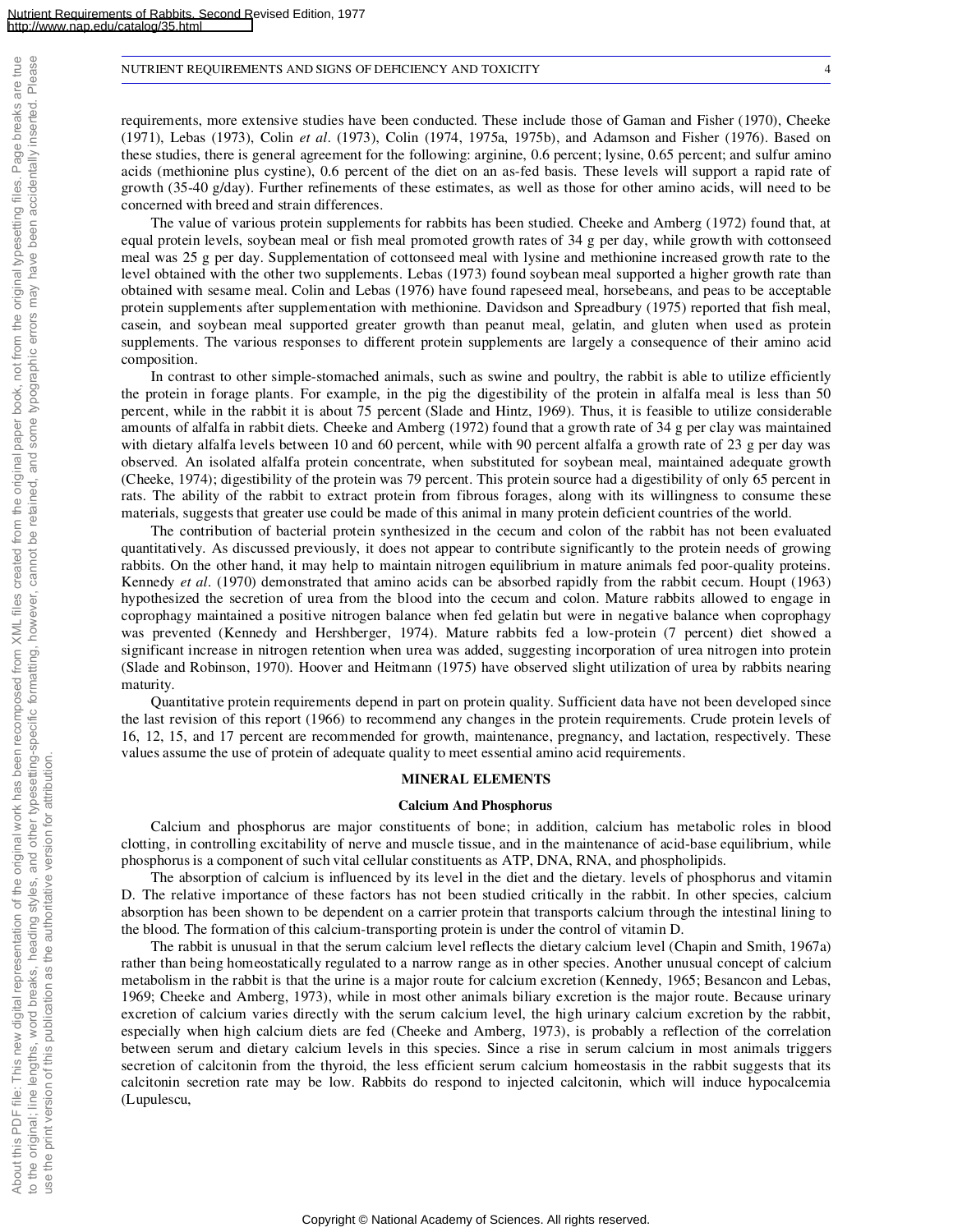About this PDF file: This new digital representation of the original work has been recomposed from XML files created from the original baper book, not from the original typesetting files. Page breaks are true to the original; line lengths, word breaks, heading styles, and other typesetting-specific formatting, however, cannot be retained, and some typographic errors may have been accidentally inserted. Please

from XML

been recomposed

original work has

the

This new digital representation of

the original; line lengths, word breaks, use the print version of this publication as t

 $\approx$ 

About this PDF file:

heading styles,

files

and other typesetting-specific formatting, however, cannot be retained,

created from the original paper

true Please are

Page breaks

errors may have been accidentally inserted.

and some typographic book,

not from the original typesetting files.

use the print version of this publication as the authoritative version for attribution.

the authoritative version for attribution

# NUTRIENT REQUIREMENTS AND SIGNS OF DEFICIENCY AND TOXICITY 5

1974), although Salako *et al*. (1971) found hypocalcemia following calcitonin injection in the rat and mouse but not in the rabbit. Kennedy (1965) also suggests a possible role of vitamin D in stimulating the high urinary calcium excretion.

Dietary requirements for calcium and phosphorus for rabbits have been estimated. Mathieu and Smith (1961) estimated the phosphorus requirement for growth to be 0.22 percent of the diet. In an extensive study of calcium requirements, Chapin and Smith (1967a) determined that, with a dietary phosphorus level of 0.37 percent, maximum growth was achieved with 0.22 percent calcium in the diet, while 0.34 to 0.40 percent calcium was needed for maximum bone calcification. A predominantly grain diet with 15 percent good-quality alfalfa supplies enough calcium and phosphorus to allow maximum rate and efficiency of gain, while increasing the alfalfa level to 20 percent allows for maximum bone calcification as well. Chapin and Smith (1967b) reported that a diet with 0.37 percent phosphorus and 0.45 percent calcium was adequate for gestation and lactation. In view of the secretion of these elements into milk (Lebas *et al*., 1971), tentative requirements of 0.75 percent calcium and 0.5 percent phosphorus are recommended for lactation.

In nonruminant animals, phosphorus availability of plant sources is poor because of the presence of phytate phosphorus. In ruminants, bacterial phytase degrades the phytate complex, freeing the phosphorus for use by the animal. Although extensive phosphorus availability studies have not been conducted with rabbits, a reasonable assumption is that the bacterial action in the cecum and colon renders plant phosphorus available, and this has been confirmed in one report (Blanco and Gueguen, 1974).

Rabbits are tolerant of high dietary calcium levels. Chapin and Smith (1967b) found that diets containing as much as 4.5 percent calcium and a calcium: phosphorus ratio of 12:1 did not depress growth and resulted in normal bone ash. High (1 percent) levels of phosphorus are unpalatable, causing feed rejection (Chapin and Smith, 1967c).

### **Potassium**

Hove and Herndon (1955) found that potassium deficiency in rabbits resulted in a severe and rapidly progressing muscular dystrophy. They estimated the potassium requirement for growth to be at least 0.6 percent of the diet. A deficiency is unlikely, except perhaps with prolonged feeding of a high-grain diet. Alfalfa and other forages are rich in potassium. It has been reported that high levels of potassium (0.8-1.0 percent) may induce nephritis in rabbits (Surdeau *et al*., 1976).

# **Sodium And Chlorine**

Specific experimental data on salt requirements of rabbits are not available. Addition of 0.5 percent salt to the diet, or provision of salt blocks for free-choice consumption, are adequate means of providing these elements. Disadvantage of salt blocks include greater cost, greater labor requirements, and cage corrosion in moist climates.

### **Magnesium**

Kunkel and Pearson (1948) characterized magnesium deficiency as causing poor growth and hyperexcitability with resulting convulsions. They estimated the magnesium requirement for growth as 30-40 mg per 100 g of diet. There is evidence that inadequate magnesium may result in fur chewing (Gaman *et al*., 1970). Woodward and Reed (1969) noted alopecia, blanching of the ears, and alteration of fur texture and luster in rabbits fed a diet containing 5.6 mg of magnesium per kg of diet. Cheeke and Amberg (1973) found that the major route for magnesium excretion in rabbits is the urine, a pattern which is similar to the unusually high urinary calcium excretion.

#### **Iron**

Iron deficiency in rabbits produces microcytic, hypochromic anemia (Smith *et al*., 1944). Specific data on iron requirements are not available.

At birth, rabbits have a very large iron reserve (Tarvydas *et al*., 1968), so the newborn are not dependent on a supply of iron in the milk. Rabbit liver has a high iron storage capacity. Iron from transferrins in the blood is incorporated into ferritin in the liver, which in the rabbit is the immediate precursor of hemosiderin (Underwood, 1971).

In view of the generous distribution of iron in feedstuffs, iron deficiency in rabbits is unlikely to be encountered under practical conditions. Because of the iron reserve at birth, the rabbit is not susceptible to iron-deficiency anemia in the preweaning phase.

#### **Copper**

A deficiency of copper results in anemia and graying of the hair (Figure 1) (Smith and Ellis, 1947). Bone abnormalities associated with copper deficiency have been reported (Hunt *et al*., 1970); the deficiency signs were accentuated by supplementation of the low copper diet with 1 percent ascorbic acid. A dietary level of 3 mg of copper per kg of diet has been suggested as approximately the requirement (Hunt and Carlton, 1965). King (1975) reported that 200 ppm added copper stimulated growth rate of young rabbits.

# **Selenium**

The nutritional essentiality of selenium has been demonstrated for numerous species of animals. This element has been shown to be a constituent of the enzyme glutathione peroxidase, which is involved in the disposal of peroxides in tissues. The metabolism of selenium is inextricably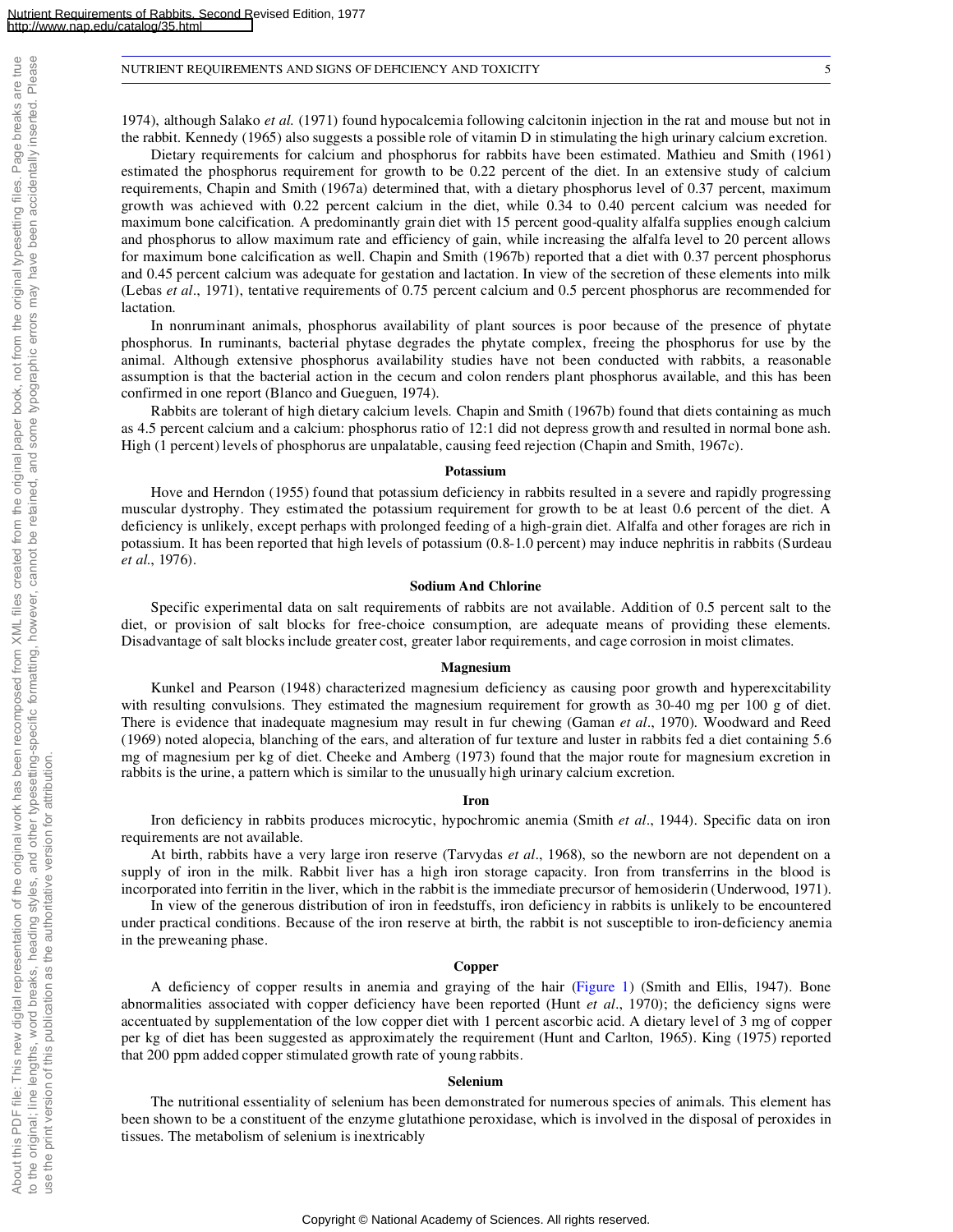

Figure 1 A copper-deficient rabbit, showing a graying of genetically black hair. There later develops a severe anemia (S. E. Smith, Cornell University).

involved with that of vitamin E, which functions in preventing peroxide formation. The rabbit appears to be unusual in its metabolism of these nutrients. Rabbits fed a Torula yeast diet develop muscular dystrophy; this is preventable only by vitamin E (Draper, 1957; Hove *et al*., 1958). In these studies selenium had neither protective nor ''sparing effect.'' This is in marked contrast to the situation with rats, in which either selenium or vitamin E will prevent deficiency signs when a Torula yeast diet is fed. In rats, and most other species studied, selenium and vitamin E exert a sparing effect on each other. Jenkins *et al*. (1970) found that a low-selenium hay that induced nutritional muscular dystrophy in lambs and calves from dams fed the hay did not produce any deficiency signs when fed to young rabbits. The addition of 1 percent linoleic acid to the hay resulted in severe muscle degeneration that was not responsive to selenium. The results of these studies indicate that, in rabbits, selenium does not have a sparing effect on vitamin E and apparently does not have a role in disposal of peroxides. However, Cheeke and Whanger (1976) have found that rabbit tissues do have glutathione peroxidase activity with levels comparable to or higher than those of rat tissues. Although selenium has not been demonstrated to be a nutritional essential for the rabbit, further studies are needed to determine the significance of selenium in rabbit nutrition. On the basis of data presently available, protection against peroxide damage appears to be more dependent on vitamin E than on selenium in the rabbit.

#### **Molybdenum**

An excess of molybdenum induces copper deficiency, anemia, and other signs of toxicity (Arrington and Davis, 1953). Neither an excess nor deficiency of molybdenum in rabbits under practical conditions is likely.

# **Zinc**

In young female rabbits fed a diet containing 0.2 ppm zinc, Shaw *et al*. (1972, 1974) observed the following deficiency signs: reduced feed consumption, lowered hematocrit, weight loss, graying of the dark hair, elevated zinc levels in the remaining dark hair, alopecia, dermatitis, and reproductive failure. Unreceptiveness to the male, apparent failure of ovulation, and a pale, inactive endometrium were factors in the lack of fertility. Since loss of appetite was pronounced, all of the above signs may be at least partially a result of reduced intake of other nutrients. In a similar study, Apgar (1971) noted sparse hair, dermatitis, weight loss, appetite depression, sores around the mouth, and wet matted hair on the lower jaw and ruff when female rabbits were fed a diet containing less than 3 ppm zinc. Quantitative data on zinc requirements for growth and reproduction have not been reported.

#### **Cobalt**

Cobalt is required for the synthesis of vitamin  $B_{12}$  by microorganisms in the digestive tract. Utilization of cobalt by the bacterial flora is much more efficient in the rabbit than in ruminants (Simnett and Spray, 1965a). After 51 weeks on a diet containing less than 0.03 ppm cobalt, no deficiency signs in rabbits were observed. Absorption of vitamin  $B_{12}$ is more efficient in the rabbit than in man, the rat, or sheep (Simnett and Spray, 1965b). In view of these results, cobalt deficiency in rabbits under natural conditions is extremely unlikely.

#### **Manganese**

Smith and Ellis (1947) have described the clinical signs of manganese deficiency in rabbits, which include maldevelopment of the skeletal system—crooked legs, brittle bones, and decreased weight, density, length, and ash content of the bones (Figure 2). Estimates of minimum manganese levels needed to prevent obvious deficiency signs are 2.5 and 8.5 mg of manganese per kg of diet for adults and growing animals, respectively. These estimates are derived from the studies of Smith and Ellis (1947).

### **Iodine**

Iodine requirements of rabbits have not been studied. A sound management practice is the use of iodized salt, especially in low-iodine areas. Although the exact requirements are not known, diets should probably contain at least 0.2 mg of iodine per kg of diet. Excessive intakes have been observed to cause high mortality of the newborn, but amounts required to cause the toxic effects were much greater than would be present in diets without added iodine (Arrington *et al*., 1965).

use the print version of this publication as the authoritative version for attribution.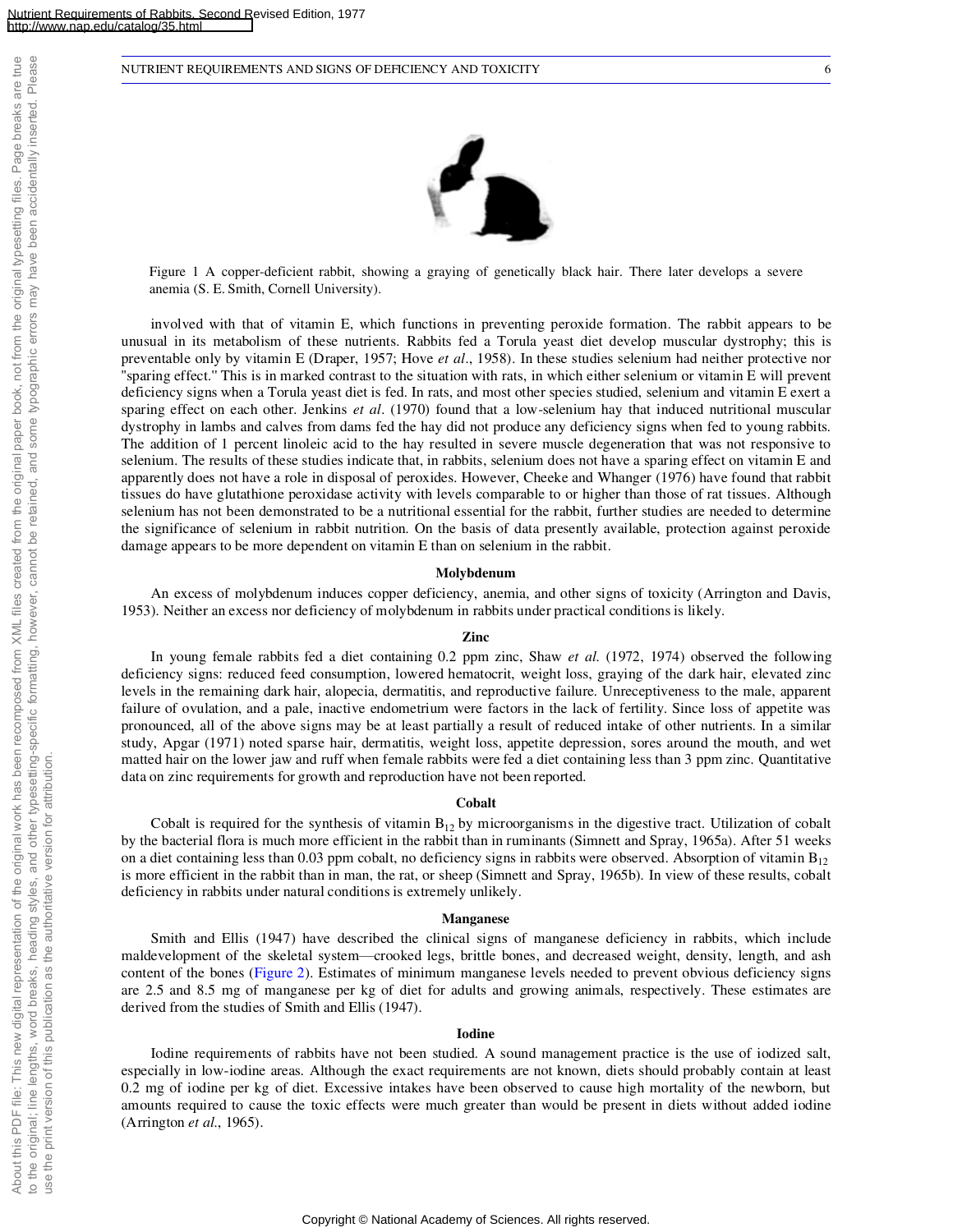

Figure 2 A manganese-deficient rabbit showing crooked front legs, which reflect the generally abnormal bone development (S. E. Smith, Cornell University).

# **FAT-SOLUBLE VITAMINS**

The qualitative need of rabbits for many of the known vitamins has been determined, but quantitative needs have been estimated for only a very few.

### **Vitamin A**

Payne *et al.* (1972) found that 8 µg of vitamin A per kg of body weight per day was adequate for growth of female and breeding male rabbits. This corresponded to a level of 580 IU of vitamin A per kg of diet. However, reproducing females required somewhat more than the highest level fed, which was 14 µg per kg of weight, or 1,160 IU per kg of diet. They suggested that this requirement may approximate 20 µg. Normally rabbits obtain their vitamin A as pro-vitamin A, principally carotene. Phillips and Bohstedt (1938) showed that 50 µg of carotene per kg of body weight prevented symptoms of vitamin A deficiency and permitted normal growth and reproduction. Relatively large doses of carotene have been used by some (Mellanby, 1935; Mann *et al*., 1946) to effect a rapid recovery from the deficiency state. Unfortunately, the efficiency of the rabbit in converting carotene to vitamin A is unknown.

Signs of vitamin A deficiency in rabbits are similar to those described for other animals and include retarded growth, neural lesions, ataxia, spastic paralysis, xerophthalmia, and impaired reproduction (Nelson and Lamb, 1920; Mellanby, 1935; Phillips and Bohstedt, 1938; Lamming *et al*., 1954a, 1954b). In addition, Lamming *et al*. (1954b) demonstrated a high incidence of hydrocephalus with stenosis of the cerebral aqueduct among rabbits reared by females maintained on low-carotene diets for a period of 14 weeks prior to mating. Lack of appetite is characteristic of a vitamin A deficiency in rabbits (Saksena *et al*., 1971); these authors also noted abnormal elasticity of the lungs and aorta associated with a decreased elastin content.

# **Vitamin D**

Although the quantitative requirement of vitamin D for the rabbit has not been determined, symptoms of rickets have been produced with diets that were deficient in this vitamin (Goldblatt and Moritz, 1925; Mellanby and Killick, 1926). Jarl (1948) fed rabbits a diet low in vitamin D with a narrow calcium:phosphorus ratio and demonstrated that interference with bone calcification was only temporary since by 8 to 12 weeks of age bone growth was equivalent to that of control rabbits fed supplemental vitamin D.

Ringler and Abrams (1970, 1971) observed probable vitamin D toxicity in rabbits fed a diet containing 23,000 IU of vitamin D per kg. The observed signs were high blood levels of both calcium and phosphorus and calcification of soft body tissues. Similar observations were noted in another case of hypervitaminosis D in a commercial rabbitry (Stevenson *et al*., 1976).

#### **Vitamin E**

Laboratory studies using semipurified diets are in good agreement that the daily vitamin E (α-tocopherol) requirement is about 1 mg per kg of body weight (Mackenzie and McCollum, 1940; Eppstein and Morgulis, 1941; Hove and Harris, 1947; Hove *et al*., 1957). However, Ringlet and Abrams (1970, 1971) encountered widespread signs of vitamin E deficiency in a commercial herd of rabbits fed a locally formulated natural diet that provided approximately 1 mg of α-tocopherol per kg of body weight (16.7 mg/kg of diet). In other species of animals it is known that the dietary vitamin E requirement is increased in diets containing autooxidizable substances, as polyunsaturated fatty acids, and very low levels of selenium. Thus, it appears wise to recommend a level of vitamin E for natural, commercial diets somewhat higher than 16.7 mg per kg of diet. There are insufficient data in the literature to permit a sound recommendation, and, in the meantime, a level of 40 mg per kg of diet is suggested.

true Please are

use the print version of this publication as the authoritative version for attribution.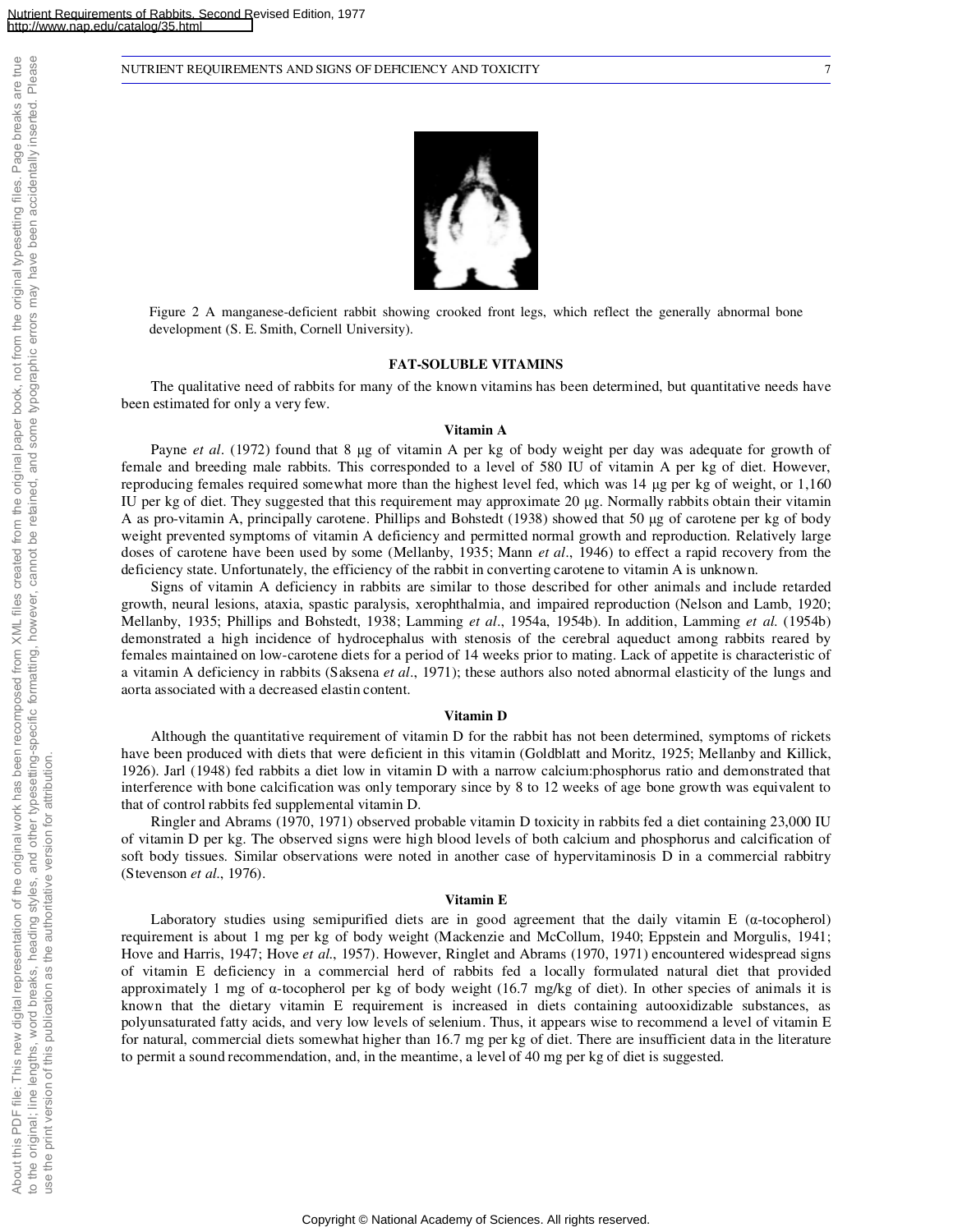Diehl (1960) and Diehl and Kistler (1961) observed a one-third decrease in body tocopherol levels in rabbits showing liver lesions due to coccidiosis infections when compared to noninfected controls. They suggested that, clue to the prevalence of this infection, many rabbits used in laboratory studies may be in a state of hypovitaminosis E.

Muscular dystrophy in rabbits, or cod-liver oil injury, as it is referred to in the early literature, is today recognized as being primarily caused by a vitamin E deficiency. Signs of this syndrome include degeneration of the skeletal and cardiac muscles, paralysis, and fatty liver (Bragdon and Levine, 1949). That muscular dystrophy may not be due to a simple deficiency of vitamin E is indicated by studies in which deficiencies of choline (Hove and Copeland, 1954) or potassium (Hove and Herndon, 1955) have been implicated. Proctor *et al*. (1961) produced this dystrophy in young rabbits fed a diet high in Torula yeast, and it was not prevented by supplements of either vitamin E or selenium. Still unexplained is the observation of Kaminura and Sasaki (1965) that the topical application of  $\alpha$ -tocopherol significantly accelerates the growth of hair in rabbits. Ringler and Abrams (1971) reported on a vitamin E deficiency problem in a rabbit colony in which muscular dystrophy and death of neonates and infertility in breeding does was observed. The diet contained 16.7 mg of α-tocopherol per kg.

# **Vitamin K**

Limited studies indicate that intestinal synthesis of vitamin K is sufficient for normal growth but that supplemental amounts may be needed for reproduction (Hogan and Hamilton, 1942; Moore *et al*., 1942). Moore *et al*. (1942) fed a diet deficient in vitamin K to pregnant rabbits and observed placental hemorrhage and abortion of the young. A level of 2 ppm vitamin K in a purified diet is adequate to prevent hemorrhage and abortion (F. Lebas, unpublished data).

# **WATER-SOLUBLE VITAMINS**

There is now good evidence that requirements for various members of the vitamin B complex are partially or even completely satisfied through the routine practice of coprophagy. In this manner a major portion of vitamins synthesized in the intestinal tract are recycled by coprophagy and made available to the animal.

# **Riboflavin And Pantothenic Acid**

Olcese *et al*. (1948) found that rabbits grew normally when fed pantothenic acid-deficient and riboflavin-deficient diets, and, furthermore, these rabbits excreted amounts of these vitamins greatly in excess of dietary intakes. Owen *et al*. (1970) has reported contrary evidence insofar as riboflavin is concerned. In this study, rabbits were fed a riboflavindeficient purified diet, and no riboflavin was detected in the cecum. The difference may have been due to the different diets used, i.e., natural vs. purified ingredients.

# **Niacin**

Substantial synthesis of niacin occurs in the intestinal tract of rabbits fed niacin-deficient diets (Olcese *et al*., 1949; Kulwich *et al*., 1953), but such rabbits respond significantly in growth when fed additional niacin up to 11 mg per kg of body weight (Wooley and Sebrell, 1945; Wooley, 1947). As is true for other animals, niacin can be synthesized from tryptophan, and niacin-deficient rabbits have been shown to respond when fed this amino acid (Wooley, 1947; Kulwich *et al*., 1953). Dietary deficiencies of niacin have resulted in pronounced loss of appetite followed by emaciation and diarrhea (Wooley and Sebrell, 1945).

# **Thiamine**

Reid *et al*. (1963) found that rabbits fed a thiamin-free diet averaged about 3 µg of thiamin per g of dry matter in the cecal contents and thus confirmed the intestinal synthesis of this vitamin. However, intestinal synthesis supplied inadequate amounts of this vitamin in that some rabbits developed a mild ataxia after prolonged feeding of the deficient diet. Reid *et al*. (1963) reported that rabbits fed a thiamin-free diet along with a thiamin antagonist (neopyrithamin) developed ataxia, flaccid paralysis, convulsions, coma, and death.

# **Pyridoxine**

Pyridoxine deficiency, as reported by Hove and Herndon (1957a), is characterized by a decreased rate of growth and dermal and neurological signs that are similar to those observed in pyridoxine-deficient rats and pigs. These workers prevented the appearance of pyridoxine deficiency signs by feeding 39 µg of the vitamin per g of diet.

#### **Choline**

Choline deficiency signs were prevented when a level of 0.12 percent choline chloride was added to the diet (Hove *et al*., 1954, 1957). The choline deficiency syndrome in rabbits has been described as retarded growth, fatty and cirrhotic liver, and a necrosis of the kidney tubules (Hove *et al*., 1954, 1957). A progressive muscular dystrophy has been reported in rabbits fed a choline-deficient diet for more than 70 days (Hove and Copeland, 1954).

# **Vitamin B<sup>12</sup>**

Although common rabbit diets are practically devoid of vitamin  $B_{12}$ , a large urinary and fecal excretion of this vitamin has been demonstrated (Kulwich *et al*., 1953; Rosenthal and Cravitz, 1958). The amounts are such that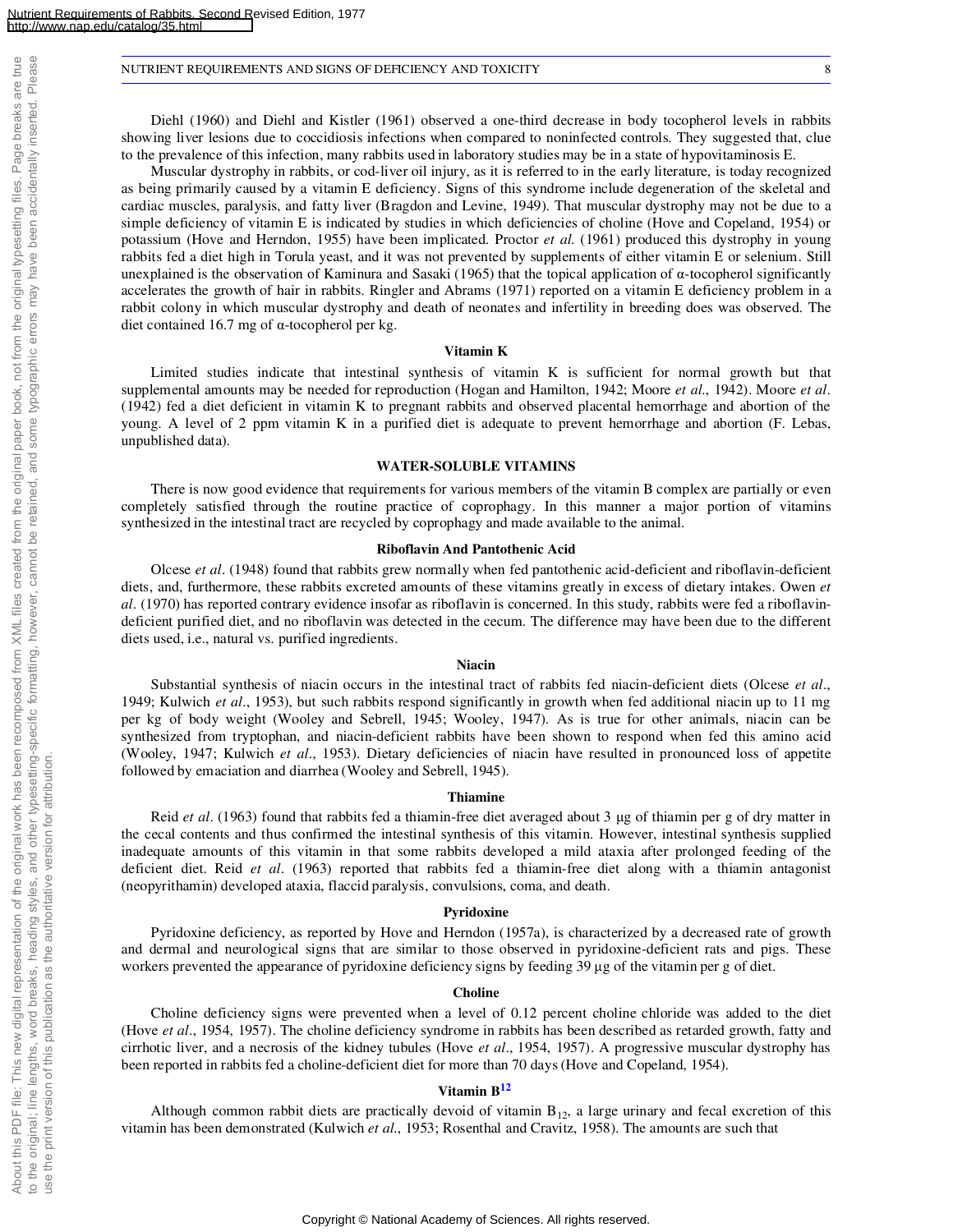the rabbit should not be dependent on a dietary source. Simnett and Spray (1961) have shown that vitamin  $B_{12}$  serum, fecal, and urinary levels are influenced by the nature of the diet, particularly its content of cobalt, which, of course, is required for the synthesis of the vitamin.

# **Ascorbic Acid (Vitamin C)**

With respect to ascorbic acid requirements, the evidence indicates that the rabbit does not require a dietary source of vitamin C. Harris *et al*. (1956) demonstrated that young rabbits kept for periods up to 25 weeks on an ascorbic acidfree diet gained weight normally and continued to excrete considerable amounts of the vitamin in their urine. This confirms the earlier observations of Nelson *et al*. (1922) and Hogan and Ritchie (1934).

# **Biotin**

A deficiency of biotin, characterized by loss of hair and dermatitis, occurs in those cases where raw egg white was fed over a period of time (Lease *et al.*, 1937).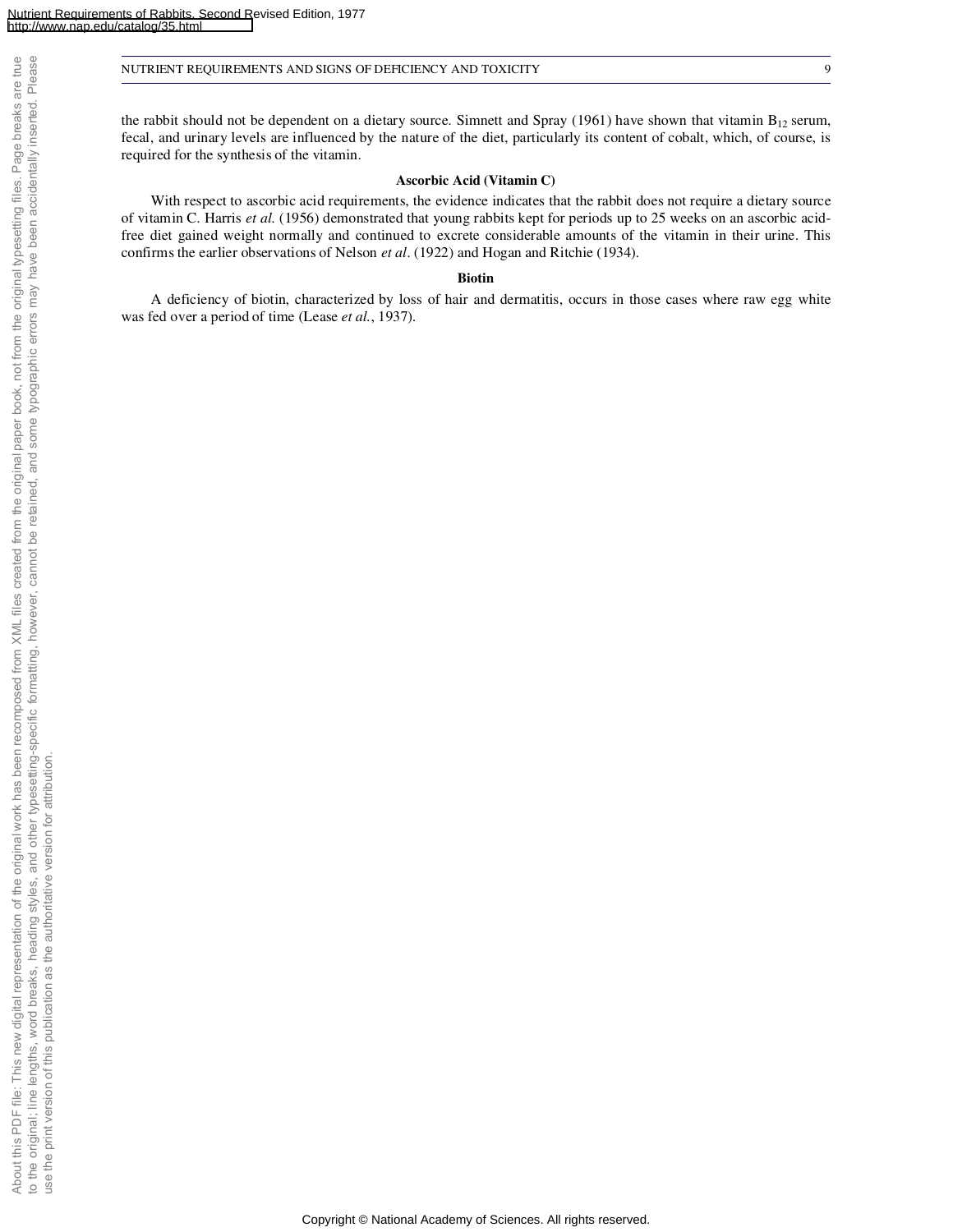# **Diets And Feeding Practices**

#### **PELLETED VS. NONPELLETED FEEDS**

Observation of rabbits indicates that they prefer a pelleted diet to one in a meal form. They will adjust to a meal diet and accept it satisfactorily, but during the adjustment period intake may be very low and feed spillage excessive. Some individuals may refuse to consume a nonpelleted experimental diet. Unless fat or molasses is added to the diet, dustiness may be a problem with meal-type diets, further contributing to their lack of palatability.

Chapin (1965) compared performance of growing rabbits on a commercial pelleted diet (0.48  $\times$  0.63 cm) with the same diet in the ground form. He also compared performance on a commercial meal-form diet with the same diet pelleted. In each case, growth rate and feed efficiency were significantly better with the pelleted diets. Lebas (1973) also observed improved growth performance with pelleted diets, and King (1974) reported similar findings.

### **PARTICLE SIZE AND CRUDE FIBER**

Physical form and particle size of feed ingredients may be factors to be considered in rabbit diet formulation. Lebas (unpublished observations) has found that the particle size of alfalfa may influence the occurrence of enteritis. Fine grinding (more than 25 percent passing a 0.25-ram screen and 90 percent passing a 1.0-mm screen) tends to promote diarrhea, whereas coarsely ground material does not. The presence of undigestible fiber of large particle size in the cecum and colon may be necessary for maintenance of the epithelial tissue of these organs (Lebas, 1975b). Replacement of a poorly digested fiber source, such as alfalfa, with a well-digested fiber source, such as beet pulp, may provoke diarrhea (Lebas, unpublished observations). These observations, as well as undocumented statements of commercial rabbit producers, suggest that the presence of undigestible fiber of large particle size is necessary for normal functioning of the rabbit digestive tract, and that the absence of this material, either through fine grinding or the use of digestible sources of fiber (beet pulp), may result in changes in the cellular structure of the digestive tract lining and diarrhea. This aspect of feed preparation warrants considerably more study.

# **PURIFIED AND EXPERIMENTAL DIETS**

Studies involving strictly purified diets for rabbits are few. In most cases, natural materials such as alfalfa or green feed have been included. Gaman *et at*. (1970) reported the composition of a purified diet that gave satisfactory results; rabbits were fed this diet for periods up to 2.5 yr during all stages of growth and reproduction. No problems were encountered; performance was similar to that of control animals fed a commercial diet. Composition of the diet is shown in Table 2. The vitamin mixture used may contain an excess of some of the vitamins, and it includes some vitamins (e.g., ascorbic acid) for which no dietary need has been demonstrated.

If possible, purified diets should be pelleted to increase their acceptability and to minimize waste. Diets should be kept under refrigeration to avoid rancidity, or an approved antioxidant may be added. Use of highly basic mineral mixtures should be avoided. Hove and Herndon (1955) found that potassium acetate or potassium carbonate in a mineral mixture led to rapid deterioration of the diet. Cheeke (1972) observed that Torula yeast has potent antioxidant activity and that inclusion of 2 percent Torula yeast in a diet will stabilize it. The use of lard or tallow in place of corn oil is also of assistance in preventing rancidity.

Acceptability of feeds by rabbits is a problem in nutrition research. Cheeke (1974) has examined feed preferences. While more extensive data are needed, this work suggests some dietary modifications that may be helpful if palatability is a problem. Adult Dutch male rabbits showed a marked preference for a barley-based diet containing sucrose over the same diet without sucrose, and preferred the plant proteins, soybean meal and cottonseed meal, over meat meal and fish meal. A diet with 5

 $\approx$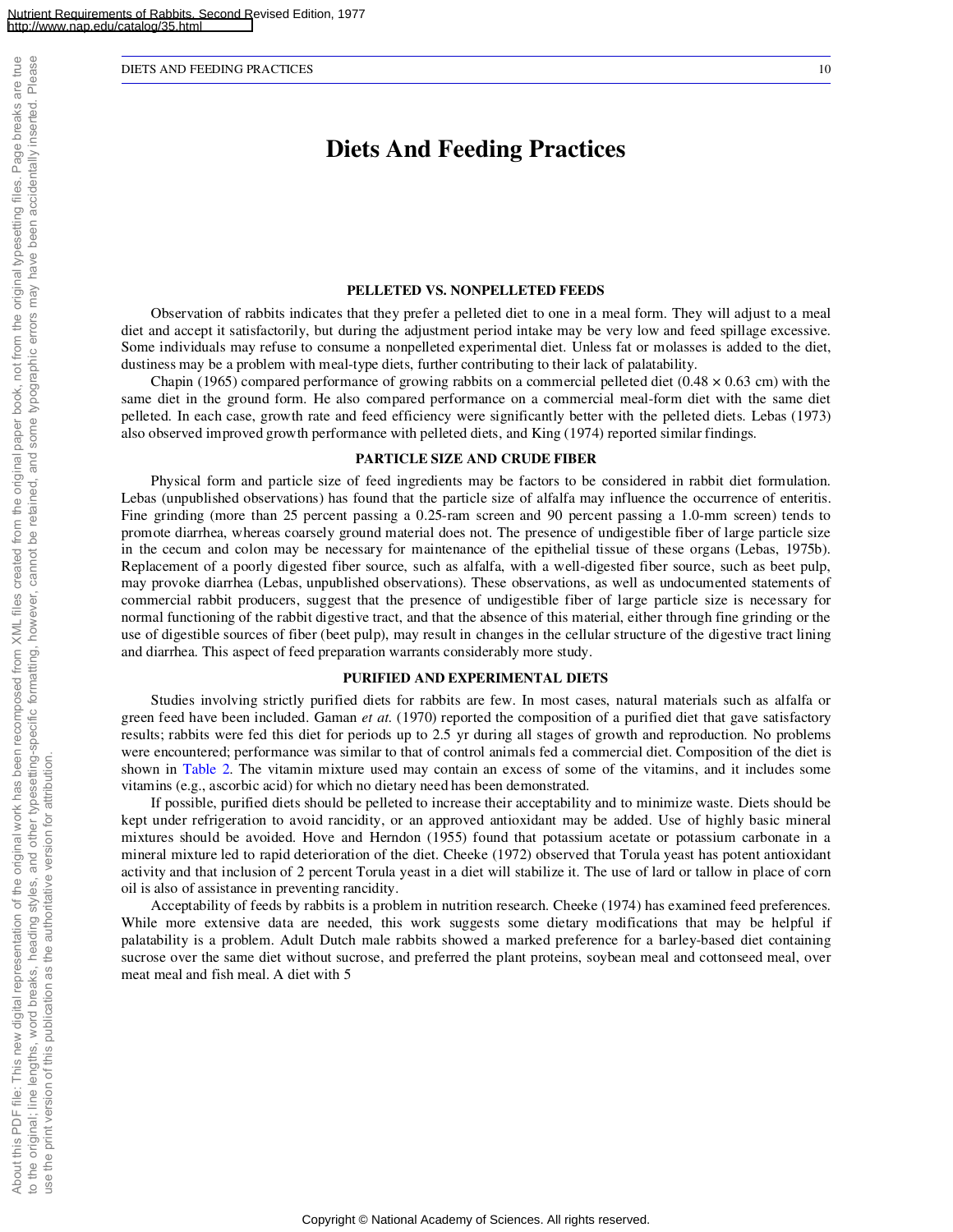percent corn oil was strongly preferred over a similar diet with no added corn oil, and a 10 percent level of corn oil was preferred over a 20 percent level. Further identification of preferences or dislikes of rabbits would aid in formulating acceptable diets.

# **DIET INGREDIENTS AND EXAMPLES OF ADEQUATE RATIONS**

Rabbits consume many kinds of feeds satisfactorily. The feeds selected for use should be determined by relative costs and regional availability.

The following simple classification of feeds will guide the discussion of the merits of individual feed ingredients.

- Green or succulent feeds. Typically average 70-90 percent of H<sub>2</sub>O. Growing pasture plants, root crops, cabbage, etc.
- Dry feeds. As fed will average only  $10-15$  percent of  $H_2O$ .
- Roughages. Those having high fiber content and relatively low digestibility and therefore low in energy value. Hay, etc.
- Concentrate feeds. Those having low fiber content and relatively high digestibility and therefore high in energy value.
- High carbohydrate concentrates. Those relatively high in the more digestible carbohydrates but low in protein content. The cereal grains (corn, wheat, oats, etc.) and their milled by-products as wheat bran, middlings, hominy feed, etc.
- Protein supplements. Those that are high in protein. Soybean meal, peanut meal, dried milk by-products, etc.

The green feeds are widely fed to rabbits, especially by small producers. They are generally succulent and highly palatable. However, the cost per unit of nutrients is too high for the commercial producer, and the high water content renders them bulky and too low in energy for efficient production of meat or for lactating females.

The dry roughages, primarily hay, normally make up about 40-80 percent of the diet for rabbits. While relatively low in energy value, the hays are economical sources of many nutrients, notably protein, some vitamins, and some mineral elements and furnish necessary amounts of fiber for a balanced diet. There are two principal classes of hay: legume (alfalfa, clovers, etc.) and grass (timothy, bluegrass, orchard grass, etc.). As a group the legume hays are superior to the grass hays in that they are generally more palatable, are significantly higher in protein and in calcium, and are preferred by the rabbit. In most sections of the country, alfalfa is generally used.

The high carbohydrate concentrate feeds are primarily rich sources of energy and, when added to the roughage, increase the energy density of the mixture to the point where it is adequate to meet the higher energy needs of producing rabbits—growth, meat production, and lactation. These concentrates may be fed as whole grains, ground and fed as a meal, or compressed into pellets. Some whole grains such as flint corn are so hard that grinding improves digestibility significantly.

Protein supplements are concentrate feeds that are high in protein, and they are used to increase the level of protein in the total diet to the recommended level. For the most part, protein supplements of most interest to rabbit growers are derived from plants rather than the more expensive animal protein supplements. The most widely used is soybean meal, though, in usual feed combinations, linseed meal, peanut meal, and sesame meal may also be used successfully. If cottonseed meal is used, it should be treated for removal of gossypol, and even then it should be limited to no more than about 5-7 percent of the diet.

Miscellaneous feeds include a wide variety of ingredients that are of little interest to commercial producers but may be of interest to small operators. Table wastes, except meat, fat, or spoiled foods, are acceptable. Milk and milk by-products are excellent but usually are too expensive. In some countries many weeds are used by small producers, and a summary of these is given by Aitken and Wilson (1962).

In practice, salt is generally added to a diet at a level of 0.5 percent or provided free choice as a salt block. The example diets in Table 3 are adequate in mineral elements so far as is known.

Since the great majority of rabbit breeders, including those raising rabbits in medical and biological laboratories, use commercially prepared pelleted feeds, the diets in Table 3 are formulated on the basis of suitability for pelleting. It should be stressed that many other feed combinations are possible.

Certain feeds are of interest because of their detrimental effects. There is evidence that cottonseed meal may have a cumulative toxic effect (Holley, 1955). This, in addition to the high sensitivity of rabbits to gossypol in untreated cottonseed meal, would suggest caution in its use until further research is done. It has been demonstrated by several workers that the feeding of large amounts of cabbage or rapeseed produces goiter in rabbits as well as in other species (Yamamoto, 1959; Fedelli-Avanzi and Janella, 1976). Other toxic feeds are listed by Aitken and Wilson (1962).

## **GERM-FREE DIETS**

The nutrient requirements for germ-free rabbits have been subjected to only a few studies, but the requirements, except for B vitamins, do not appear to be fundamentally different from those of conventional rabbits. Some differences have been noted in the absorption of iron and copper (Reddy *et al*., 1965).

In the absence of intestinal flora, vitamins of the B complex must be present in the diet to supply those otherwise synthesized by conventional animals. Nutritionally adequate diets for germ-free rabbits have been described by Reddy *et al*. (1968).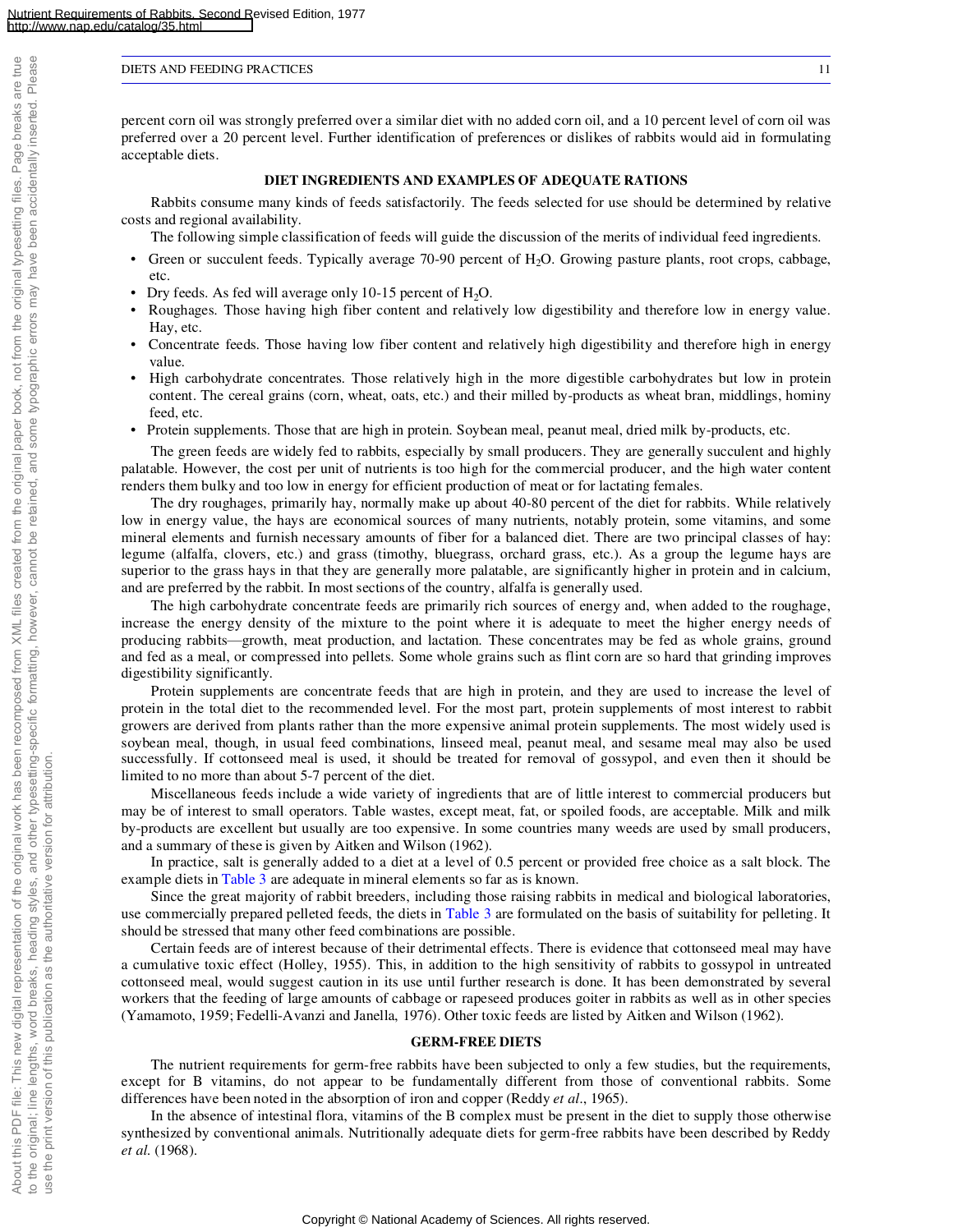# **ANTIMICROBIAL AGENTS**

Antibiotics, sulfonamides, and nitrofurans added to the feed or drinking water have been evaluated for their effects upon growth or the control of coccidiosis and enteritis. In general, the antibiotics have not shown consistent beneficial effects upon growth, but in some cases they have aided in the control of enteritis. Sulfonamides are of value in the control of coccidiosis, and nitrofurans have had limited effect upon enteritis. The research with these agents and the practical aspects of their use have been reviewed by Hagen (1974). The use of antibiotics and other antimicrobial agents is controlled by federal regulations, and readers should consult the Food and Drug Administration (FDA) regarding the latest rulings on use of feed additives.

At present the following agents with amounts and indications for use are permitted in rabbit feeds. Oxytetracyclene at a level of 10 g per ton is permitted as an aid in stimulating growth and improving feed efficiency. Sulfaquinoxaline, 0.025 percent, continuously for 30 days, 0.025 percent intermittently for 2 days per week, or 0.1 percent for 2 weeks may be included as an aid in controlling coccidiosis due to *Eimeria stiedae*.

Lawrence and McGinnis (1952) reported no improvement in growth of rabbits fed Terramycin in amounts up to 50 mg per kg of diet. Chlortetracyclene (100 mg/kg of diet) and oxytetracyclene (50 mg/kg) had no effect upon growth except in the doe's first litter. The high levels of antibiotic reduced the incidence of enteritis and mortality due to enteritis but had no effect on the young once enteritis had appeared (Casady *et al*., 1964a). Zinc bacitracin (50 mg/kg of diet) likewise was found to have no effect upon growth but reduced evidence of enteritis (Casady *et al*., 1964b). No evidence of increased growth was observed by Huang *et al*. (1954) with Terramycin, Aureomycin, or Aureomycin plus vitamin  $B_{12}$ .

Studies in England have indicated beneficial effects of oxytetracyclene, chlortetracyclene, and virginiamycin upon growth, but no effect was noted with penicillin (King, 1962, 1966, 1967, 1974a, 1974b). Flavomycin was observed to decrease feed intake and improve feed efficiency but had no effect upon daily gain (Schlolaut and Lange, 1973).

Sulfamethazine (0.05 to 1.0 percent) in the feed, sulfamerazine (0.02 percent) in the drinking water, and sulfaquinoxaline (0.02 and 0.05 percent) in the drinking water controlled liver coccidiosis. Intestinal coccidiosis was successfully treated with 50 mg of sulfaguanidine per 100 g of diet daily for 2 weeks. Sulfamonomethoxine and sulfadimethoxine (75 mg/kg of body weight) were also effective. Limited studies with nitrofurans have indicated some effect upon growth and enteritis. Furazolidone (50 g/ton) increased weaning weight and reduced the incidence of enteritis. Nitrofurazone and furazolidone separately and in combination did not prevent liver lesions from coccidiosis, but the combination had some detrimental effect on the life cycle of coccidia (reports on sulfonamides and nitrofurans cited by Hagen, 1974).

use the print version of this publication as the authoritative version for attribution.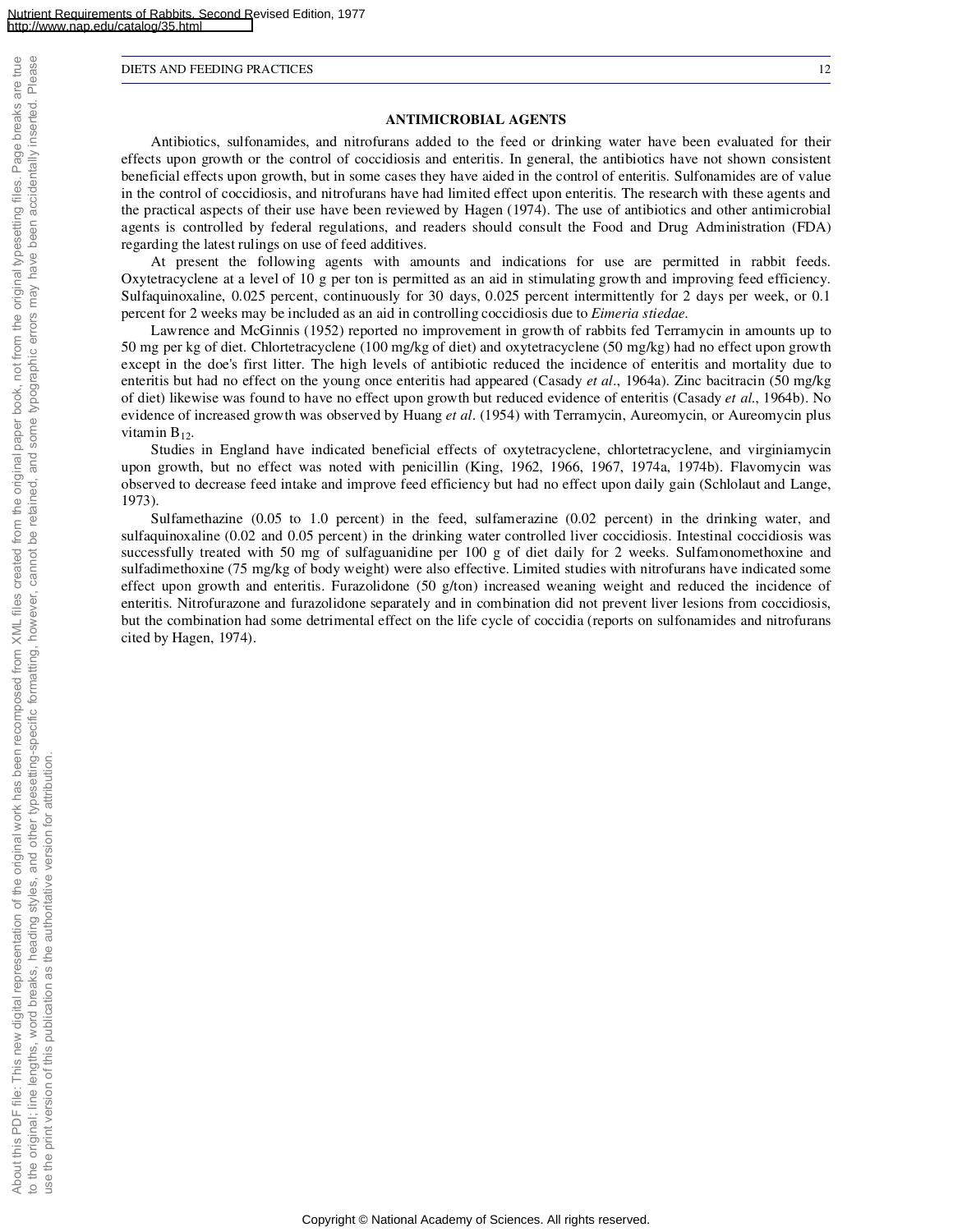**TABLES**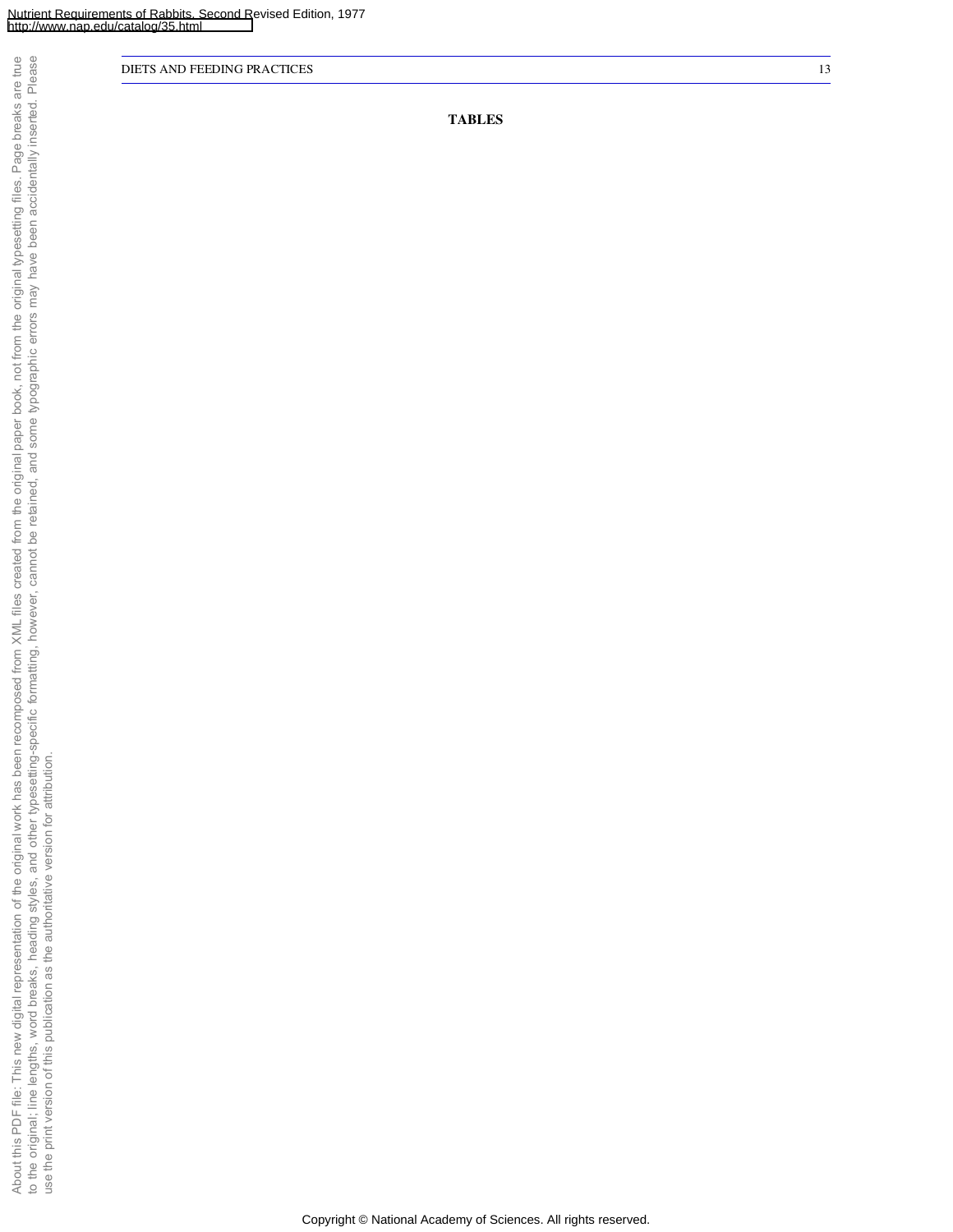| TABLE 1 Nutrient Requirements of Rabbits Fed Ad Libitum (Percentage or Amount per kg of Diet) |  |  |
|-----------------------------------------------------------------------------------------------|--|--|
|                                                                                               |  |  |

| Nutrients <sup>a</sup>     | Growth             | Maintenance                            | Gestation                | Lactation                  |  |  |  |
|----------------------------|--------------------|----------------------------------------|--------------------------|----------------------------|--|--|--|
| Energy and protein         |                    |                                        |                          |                            |  |  |  |
| Digestible energy (kcal)   | 2500               | 2100                                   | 2500                     | 2500                       |  |  |  |
| TDN $(\%)$                 | 65                 | 55                                     | 58                       | $70\,$                     |  |  |  |
| Crude fiber $(\%)$         | $10-12^{b}$        | 14 <sup>b</sup>                        | $10-12b$                 | $10-12b$                   |  |  |  |
| Fat $(\%)$                 | 2 <sup>b</sup>     | 2 <sup>b</sup>                         | 2 <sup>b</sup>           | 2 <sup>b</sup>             |  |  |  |
| Crude protein $(\%)$       | 16                 | 12                                     | 15                       | 17                         |  |  |  |
| Inorganic nutrients        |                    |                                        |                          |                            |  |  |  |
| Calcium (%)                | 0.4                | $\_c$                                  | 0.45 <sup>b</sup>        | 0.75 <sup>b</sup>          |  |  |  |
| Phosphorus (%)             | 0.22               | $\_c$                                  | 0.37 <sup>b</sup>        | 0.5                        |  |  |  |
| Magnesium (mg)             | 300-400            | 300-400                                | 300-400                  | 300-400                    |  |  |  |
| Potassium (%)              | 0.6                | 0.6                                    | 0.6                      | 0.6                        |  |  |  |
| Sodium (%)                 | 0.2 <sup>b,d</sup> | 0.2 <sup>b,d</sup>                     | 0.2 <sup>b,d</sup>       | 0.2 <sup>b,d</sup>         |  |  |  |
| Chlorine (%)               | $0.3^{b,d}$        | 0.3 <sup>b,d</sup>                     | 0.3 <sup>b,d</sup>       | 0.3 <sup>b,d</sup>         |  |  |  |
| Copper (mg)                | $\overline{3}$     | 3                                      | $\overline{\mathbf{3}}$  | $\overline{\mathbf{3}}$    |  |  |  |
| Iodine (mg)                | 0.2 <sup>b</sup>   | 0.2 <sup>b</sup>                       | 0.2 <sup>b</sup>         | 0.2 <sup>b</sup>           |  |  |  |
| Iron                       | $\mathbf{C}$       | $\mathbf{C}$                           | $\mathbf{C}$             | $\mathbf{C}$               |  |  |  |
| Manganese (mg)             | 8.5 <sup>e</sup>   | 2.5 <sup>e</sup>                       | 2.5 <sup>e</sup>         | 2.5 <sup>e</sup>           |  |  |  |
| Zinc                       | $\_\_c$            | $\_\_c$                                | $\_\_c$                  | $\mathbf{C}$               |  |  |  |
| Vitamins                   |                    |                                        |                          |                            |  |  |  |
| Vitamin A (IU)             | 580                | $\equiv$ <sup>c</sup>                  | >1160                    | $\mathbf{C}$               |  |  |  |
| Vitamin A as carotene (mg) | $0.83^{b,e}$       | $\overline{\phantom{0}}^{\phantom{0}}$ | 0.83 <sub>b,e</sub>      | $\_f$                      |  |  |  |
| Vitamin D                  | $\_\_g$            | $\_\_\$ {g}                            | $\_\_$                   | $\_\_\$ {g}                |  |  |  |
| Vitamin E (mg)             | 40 <sup>h</sup>    | $\mathbf{C}$                           | 40 <sup>h</sup>          | 40 <sup>h</sup>            |  |  |  |
| Vitamin K (mg)             | $\_\_i$            | $\overrightarrow{a}$                   | 0.2 <sup>b</sup>         | <u>__ i</u>                |  |  |  |
| Niacin (mg)                | 180                | $\overrightarrow{J}$                   | <u>__ j</u>              | <sup>_j</sup>              |  |  |  |
| Pyridoxine (mg)            | 39                 |                                        | ز__                      | $\overline{\phantom{a}}$ j |  |  |  |
| Choline (g)                | 1.2 <sup>b</sup>   | ز_                                     | $\Box$ j                 | ز_                         |  |  |  |
| Amino acids (%)            |                    |                                        |                          |                            |  |  |  |
| Lysine                     | 0.65               | $\_\$ {g}                              | $\_\$ {g}                | $\_\_$                     |  |  |  |
| Methionine + cystine       | 0.6                | $_{g}$                                 | $\overline{\phantom{a}}$ | $_{\rm g}$                 |  |  |  |
| Arginine                   | 0.6                | $_{\rm g}$                             | $\overline{\phantom{a}}$ | $\_\_\$ {g}                |  |  |  |
| Histidine                  | 0.3 <sup>b</sup>   | $\overline{\phantom{a}}$               | $_{\rm g}$               | $\_\_\$ {g}                |  |  |  |
| Leucine                    | 1.1 <sup>b</sup>   | $\overline{\phantom{a}}$               | $\overline{\mathbf{g}}$  | $\_\$ {g}                  |  |  |  |
| Isoleucine                 | 0.6 <sup>b</sup>   | $_{g}$                                 | $_{\rm g}$               | $\_\$ {g}                  |  |  |  |
| Phenylalanine + tyrosine   | 1.1 <sup>b</sup>   | $_{g}$                                 | $_{\rm g}$               | $\_\_g$                    |  |  |  |
| Threonine                  | 0.6 <sup>b</sup>   | $\overline{\phantom{a}}$               | $\overline{\mathbf{g}}$  | $\overline{\phantom{a}}$   |  |  |  |
| Tryptophan                 | 0.2 <sup>b</sup>   | $\overline{\phantom{a}}$               | $\overline{\mathbf{g}}$  | $\_\_\$ {g}                |  |  |  |
| Valine                     | 0.7 <sup>b</sup>   | $_{g}$                                 | $_{\rm g}$               | $\_\$ {g}                  |  |  |  |
| Glycine                    | $\mathbf{C}$       | $\_\_\$ {g}                            | $\overline{\phantom{a}}$ | $\frac{g}{g}$              |  |  |  |

a Nutrients not listed indicate dietary need unknown or not demonstrated.

b May not be minimum but known to be adequate.

c Quantitative requirement not determined, but dietary need demonstrated.

d May be met with 0.5 percent NaCl.

e Converted from amount per rabbit per day using an air-dry feed intake of 60 g per day for a 1-kg rabbit.

f Quantitative requirement not determined.

 $\,$  Probably required, amount unknown.

h Estimated.

About this PDF file: This new digital representation of the original

use the print version of this publication as the authoritative version for attribution.

work has been recomposed from X

to the original; line lengths, word breaks, heading styles, and other typesetting-specific formatting, however, cannot be retained, and some typographic errors may have been accidentally inserted. Please

About this PDF file: This new digital representation of the original work has been recomposed from XML files created from the original pook, not from the original typesetting files. Page breaks are true<br>to the original; li

ML files created from the original paper book, not from the original typesetting files. Page breaks are true

<sup>i</sup> Intestinal synthesis probably adequate.

j Dietary need unknown.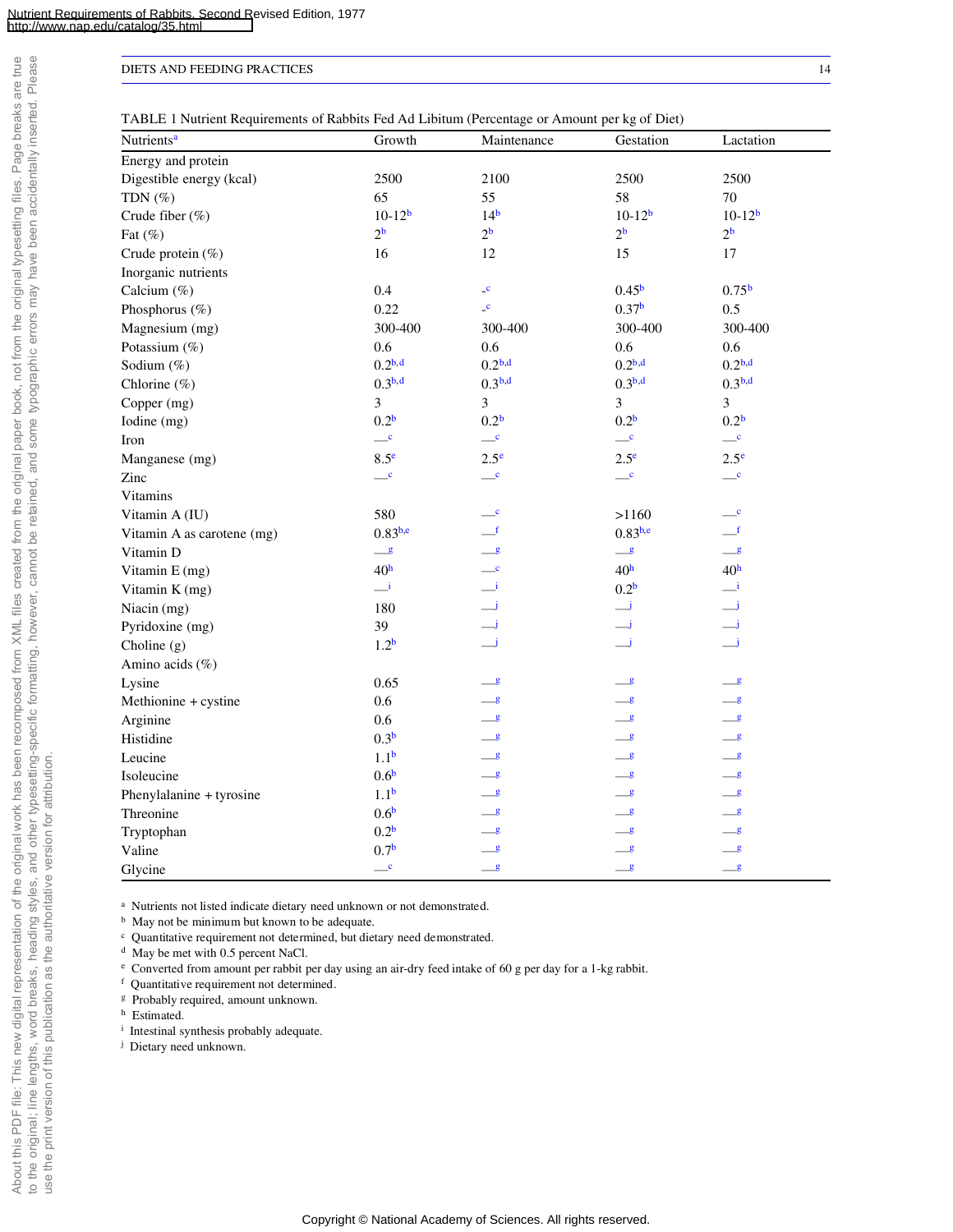# TABLE 2 Purified Diet for Rabbits<sup>a</sup>

| Ingredient                      | % of Diet     |
|---------------------------------|---------------|
| Isolated soy protein            | 20.0          |
| Purified cellulose <sup>b</sup> | 16.0          |
| Corn oil                        | 5.0           |
| Mineral mixture <sup>c</sup>    | 6.6           |
| Vitamin mixture <sup>d</sup>    | 0.2           |
| Choline chloride (70%)          | 0.1           |
| Antioxidant (Ethoxyquin)        | 0.025         |
| DL-Methionine                   | 0.2           |
| α-Tocopherol acetate            | $50$ IU/ $kg$ |
| Glucose monohydrate             | 15.0          |
| Corn dextrin                    | 5.0           |
| Corn starch                     | 27.4          |
| Water (for pelleting)           | 5.0           |
|                                 |               |

a Gaman and Fisher (1970).

b Solka Floc, Brown Co., New York, N.Y.

 $\rm ^c$  Composition (in mg/kg): CoCl<sub>2</sub>·6H<sub>2</sub>O,3.5; CuSQ<sub>4</sub>·5H<sub>2</sub>O, 34.6; MnSQ<sub>4</sub>·H<sub>2</sub>O, 81,1; ZnSO<sub>4</sub>, 169; FeC<sub>6</sub>H<sub>3</sub>O<sub>4</sub>·14H<sub>2</sub>O, 706.3; (NH<sub>4</sub>)  $6Mo_7O_{24}$ 4H<sub>2</sub>O, 22.7; (in g/kg): K<sub>2</sub>HPO<sub>4</sub>, 10; KHCO<sub>3</sub>, 10; NaHCO<sub>3</sub>, 8; NaCl, 5; CaCO<sub>3</sub>, 12.5; CaHPO<sub>4</sub>, 10.

 $d$  Composition ( $\Omega$ , mg/kg): thiamine-HCl, 25; riboflavin, 16; Ca pantothenate, 20; pyridoxine-HCl, 6; biotin, 0.6; folic acid, 4; menadione, 5; vitamin B<sub>12</sub>, 0.02; ascorbic acid, 250; niacin, 150; vitamin A, 10,000 IU; vitamin D<sub>3</sub> 600 IU;  $\alpha$ -tocopherol acetate, 10 IU.

| TABLE 3 Examples of Adequate Diets for Commercial Production |  |
|--------------------------------------------------------------|--|
|--------------------------------------------------------------|--|

| Kind of Animal                           | Ingredients    | % of Total Diet <sup>a</sup> |  |
|------------------------------------------|----------------|------------------------------|--|
| Growth, $0.5$ to $4$ kg                  | Alfalfa hay    | 50                           |  |
|                                          | Corn, grain    | 23.5                         |  |
|                                          | Barley, grain  | 11                           |  |
|                                          | Wheat bran     | 5                            |  |
|                                          | Soybean meal   | 10                           |  |
|                                          | Salt           | 0.5                          |  |
| Maintenance, does and bucks, avg. 4.5 kg | Clover hay     | 70                           |  |
|                                          | Oats, grain    | 29.5                         |  |
|                                          | Salt           | 0.5                          |  |
| Pregnant does, avg. 4.5 kg               | Alfalfa hay    | 50                           |  |
|                                          | Oats, grain    | 45.5                         |  |
|                                          | Soybean meal   | $\overline{4}$               |  |
|                                          | Salt           | 0.5                          |  |
| Lactating does, avg. 4.5 kg              | Alfalfa hay    | 40                           |  |
|                                          | Wheat, grain   | 25                           |  |
|                                          | Sorghum, grain | 22.5                         |  |
|                                          | Soybean meal   | 12                           |  |
|                                          | Salt           | 0.5                          |  |

a Composition given on an as-fed basis.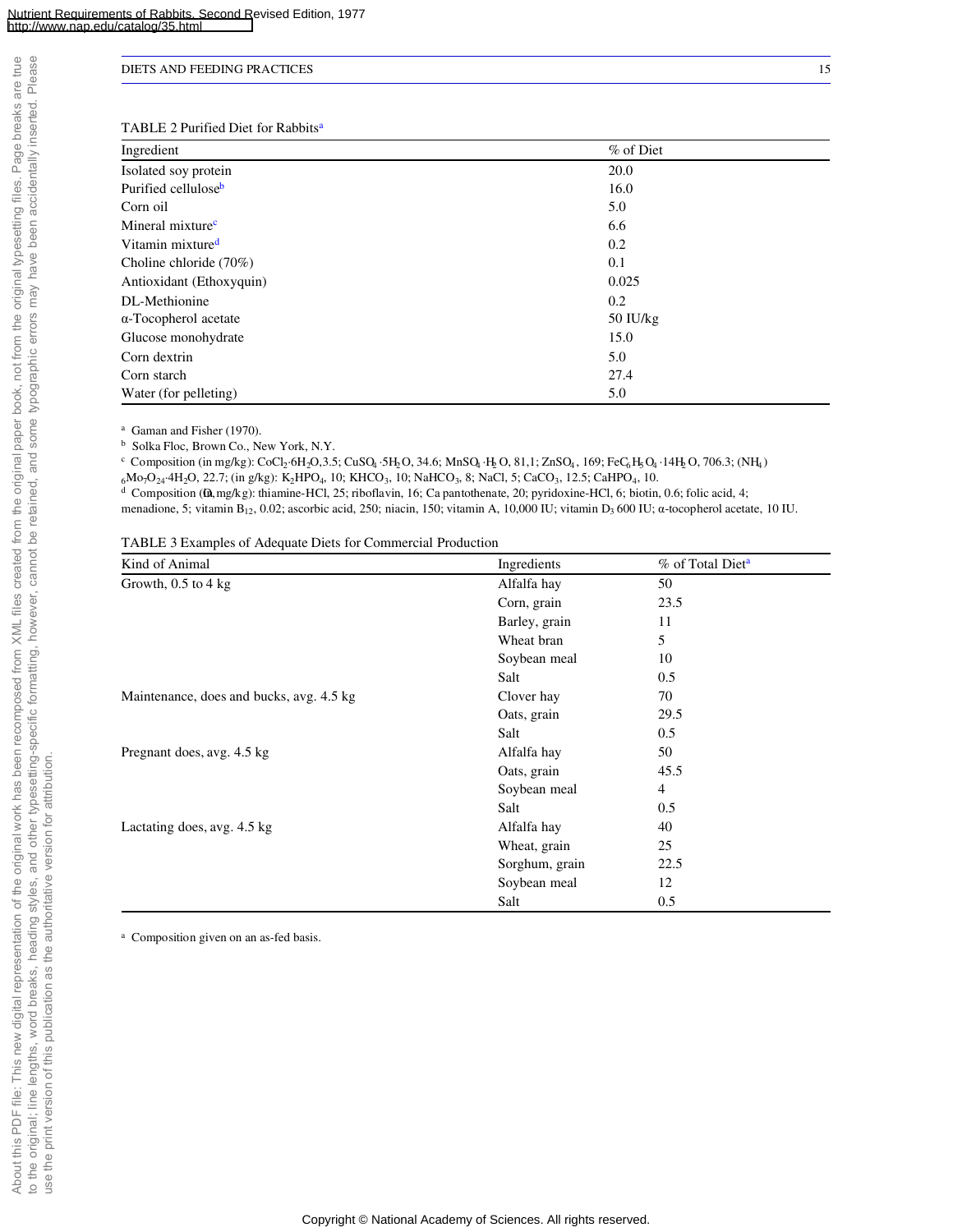# **Composition of Feeds**

Tables 4 and 5 give the composition of feeds commonly used in rabbit diets.\* Two larger compilations are available.†

# **NOMENCLATURE**

In previous NRC nutrient requirement reports, the names of the feeds gave considerable detail as to the way the feed was processed and the grade or quality designation. In this publication short names are used. A complete short feed name consists of as many as eight components. However, only the components needed to identify the feed are used. The components are as follows:

- Origin (or parent material)
- Species, variety, or kind
- Part eaten
- Process(es) and treatment(s) undergone before fed to animal
- Stage of maturity
- Cutting or crop
- Grade or quality designation
- Classification

Feeds of the same origin (and the same species, variety, or kind, if one of these is stated) are grouped into eight classes, each of which is designated by the ''International Feed Number.'' The numbers and classes they designate are as follows:

- 1. Dry forages and roughages
- 2. Pasture, range plants, and forages fed green
- 3. Silages
- 4. Energy feeds
- 5. Protein supplements
- 6. Minerals
- 7. Vitamins
- 8. Additives

Feeds that in the dry state contain on the average more than 18 percent of crude fiber are classified as forages or roughages. Feeds that contain 20 percent or more of protein are classified as protein supplements. Products that contain less than 20 percent of protein and less than 18 percent etude fiber are classified as energy feeds.

Abbreviations have been devised for some of the terms in the short feed names (Tables 6 and 7).

A six-digit "International Feed Number" is listed in Tables 4 and 5 for each feed. The first digit is the class of the feed. This feed number may be used as the "numerical name" of a feed when making up a diet with electronic computers. This number is also listed after each "Legal Feed Definition" in the Association of American Feed Control Officials Handbook.\*

A description of how the short names are made up is given in Table 7. When written out in linear form, the names in Table 7 would appear as follows, with a comma between each component.

Feed No. 1: Clover, red, hay, s-c

Feed No. 2: Soybean, seeds, meal solv extd 44% protein

Feed No. 3: Wheat, grain, soft white winter

<sup>\*</sup> These tables were prepared by the Subcommittee on Feed Composition, Committee on Animal Nutrition, National Research Council: Charles W. Deyoe, *Chairman*, J. R. Aitken, Joe H. Conrad, Lorin E. Harris, Paul W. Moe, R. L. Preston, Peter J. Van Soest, and the International Feedstuffs Institute, Logan, Utah.

<sup>†</sup> Publication 1684, *United States-Canadian Tables of Feed Composition* , lists about 400 feeds. Publication 1919, *Atlas of Nutritional Data on United States and Canadian Feeds,* lists about 6,150 feeds. Both are published by the National Academy of Sciences, Washington, D.C.

<sup>\*</sup> Ernest A. Epps, Jr., Division of Agricultural Chemistry, P.O. Box 16390-A, Baton Rouge, Louisiana 70803.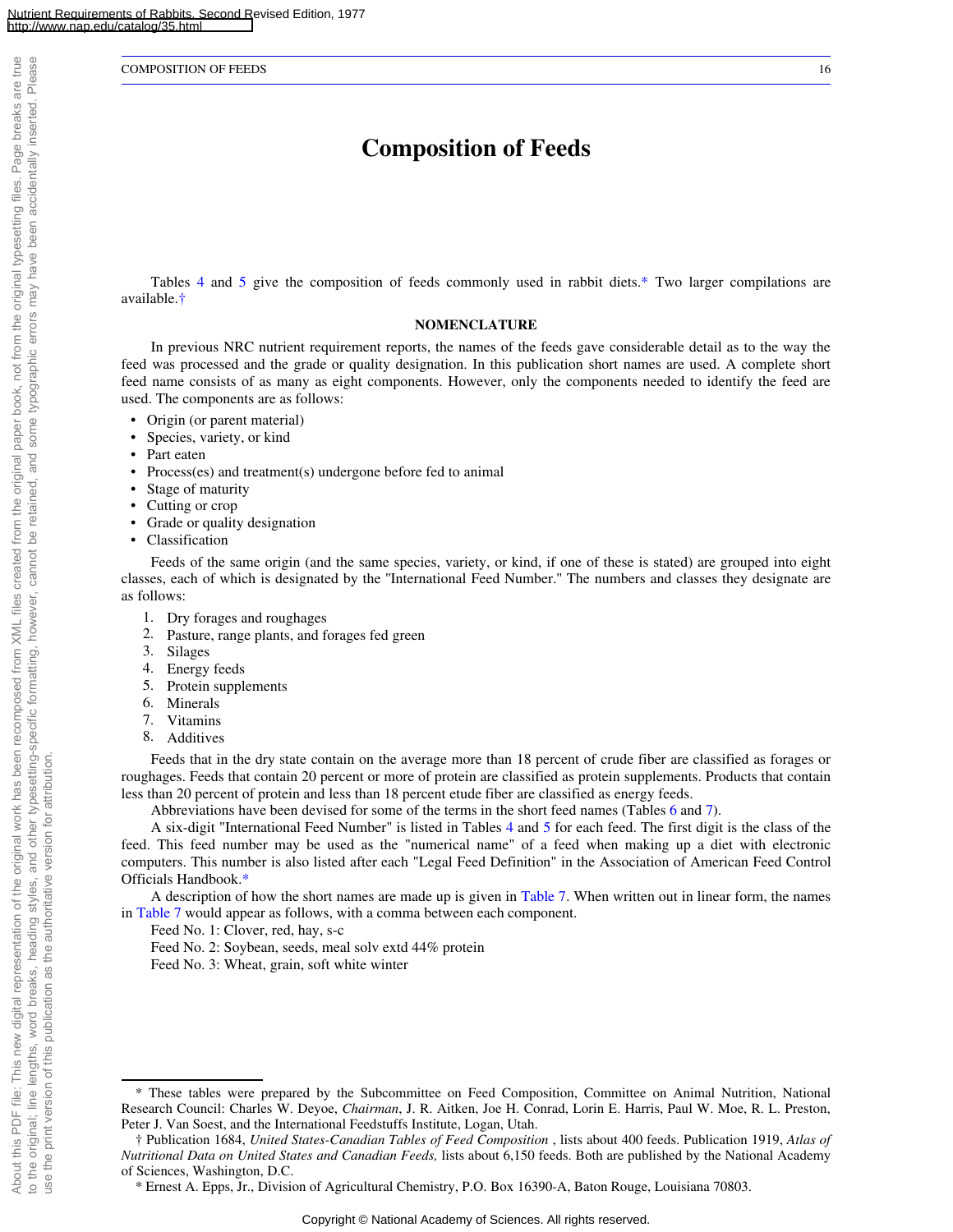The names may vary slightly in each report because changes are made as more is known about a given feed or because the Association of American Feed Control Officials or the Canada Feeds Act may change the name or definition of a feed. However, if the feed is the same, the international feed number remains the same even though the name changes.

# **LOCATING NAMES IN THE TABLES**

To locate the name of a feed in the table of feed composition, one must know the name of the parent material (e.g., the origin of the feed) and usually the variety or kind of parent material. Parent materials are of four types: plant, animal, poultry, and fish. For a feed derived from a plant, the origin term is the name of the plant (e.g., Alfalfa, Barley, Oats). For a feed derived from animals or poultry, the origin term is the name of the animal or bird (e.g., Cattle, Chicken, Whale). For a feed of fish origin, the original term is "Fish" followed by the species or variety (e.g., Fish, cod; Fish, menhaden).

When the specific origin of a feed derived from poultry or fish is not known, the origin term is "Poultry" or "Fish." When a specific origin of a feed derived from animals is not known, the origin term is the name of the animal product (i.e., Blood, meal). Molasses is listed under "Molasses."

# **DATA**

Little data have been published on biological feed values for rabbits. In view of this, digestible energy (DE), digestible protein, and total digestible nutrients (TDN) were calculated from digestion coefficients of Voris *et al*. (1940).

Where digestion coefficients were not available, digestible energy and digestible protein were calculated for dry forages (class 1 feeds) and green forages (class 2 feeds) by formulas of Fonnesbeck and Harris.\*

For legumes, DE (kcal/kg) = 4,340 - 68X and, for grasses, DE (kcal/kg) = 4,340 - 79X, where X equals crude fiber percentage on a dry basis.

Digestible protein (percent) =  $0.85X - 2.5$ , where X equals protein percentage on a dry basis.

The analytical data are expressed in the metric system and are on an as-feed and dry basis. Analytical data may differ in the various NRC reports because the data are updated for each report. Individual feed samples may vary widely from averages in the tables of feed composition. Variations are influenced by factors such as crop, variety, climate, soil, and length of storage. Therefore, the values given should be used with judgment and related, if possible, to analyses about the feed on hand for critical nutrients.

See Table 8 for stages of maturity, Table 9 for weight-unit conversion factors, and Table 10 for weight equivalents.

the the use:  $\approx$ 

<sup>\*</sup> P. V. Fonnesbeck and L. E. Harris, 1976, unpublished data, International Feedstuffs Institute, Utah State University, Logan, Utah.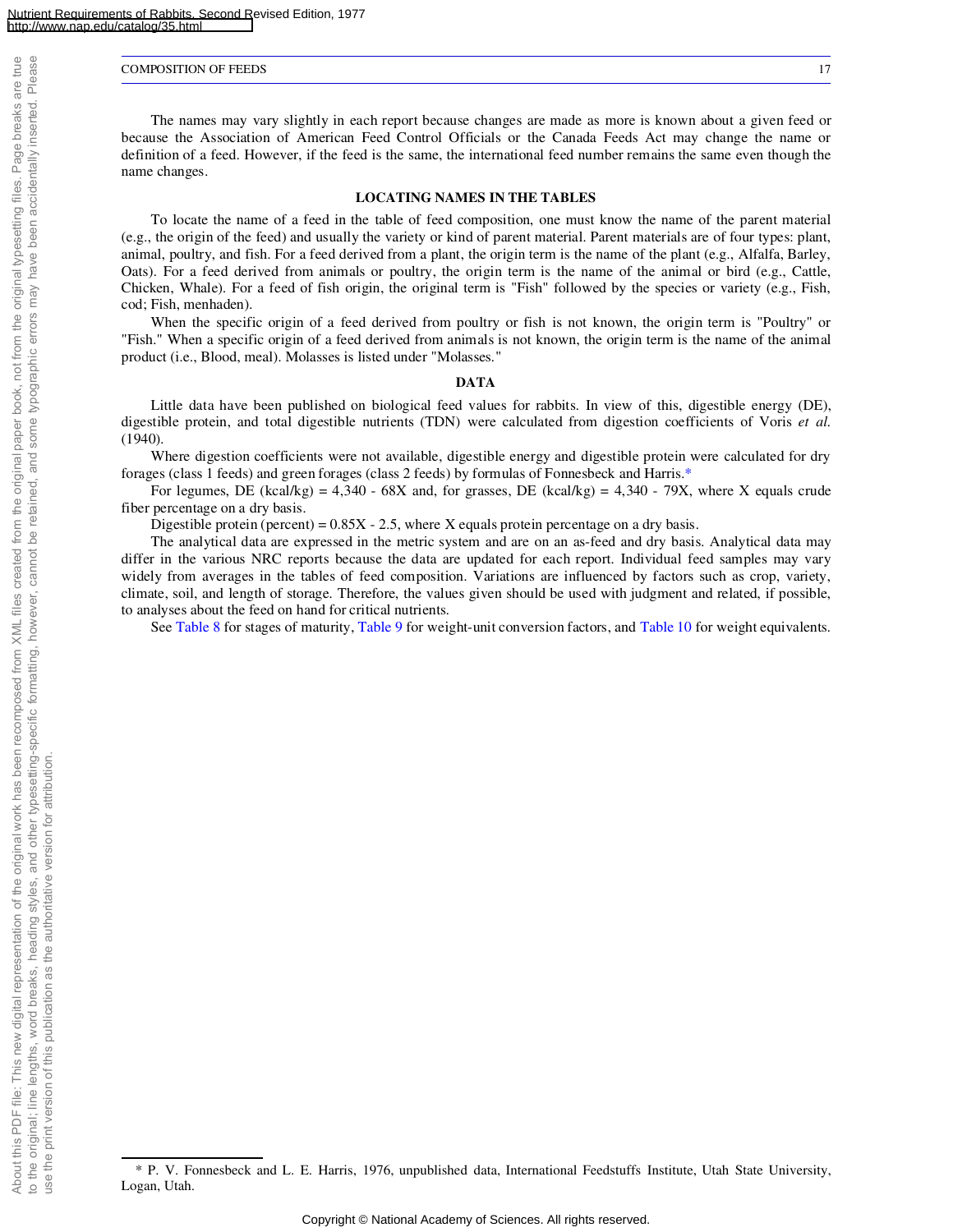# TABLE 4 Composition of Some Common Rabbit Feeds, Excluding Amino Acids

|                      |                                                                                                                                        |                                 |                      | As-Fed Basis and Dry Basis (Moisture Free) |                   |              |              |                        |                         |                                |              |                      |                               |                     |  |
|----------------------|----------------------------------------------------------------------------------------------------------------------------------------|---------------------------------|----------------------|--------------------------------------------|-------------------|--------------|--------------|------------------------|-------------------------|--------------------------------|--------------|----------------------|-------------------------------|---------------------|--|
|                      | <b>Scientific Name</b>                                                                                                                 |                                 |                      |                                            |                   | Protein      |              |                        |                         | Nitro-                         |              |                      |                               |                     |  |
| Line<br>No.          | <b>Short Name</b><br>American Feed Control Name (AAFCO)<br>Canada Feeds Act Name (CFA)<br>Other Names                                  | interna-<br>tional<br>Feed No.* | Dry<br>Matt<br>(961) | DE<br>(local/kg)                           | <b>TDN</b><br>(%) | Total<br>(%) | Dig<br>(%)   | Crude<br>Fiber<br>(56) | Ether<br>Extract<br>(%) | gen-<br>Free<br>Extract<br>(%) | Ash<br>(56)  | Cal-<br>dium<br>(96) | Chio<br>rine<br>(96)          | Copper<br>(mg/kg)   |  |
| 1<br>2<br>3          | ALFALFA. Medicago sativa<br>-fresh                                                                                                     | 2-00-196                        | 24<br>100            | 620<br>2540                                | 14<br>57          | 4.9<br>19.9  | 3.5<br>14.4  | 6.5<br>26.5            | 0.8<br>3.2              | 10.1<br>41.3                   | 2.2<br>9.7   | 0.45<br>1.87         | 0.11<br>$0.48$ $10.9$         | 2.6                 |  |
| 4<br>5               | -hay, s-c, early bloom                                                                                                                 | 1-00-059                        | 89<br>100            | 2200<br>2470                               | 50<br>56          | 17.7<br>19.9 | 12.9<br>14.3 | 24.9<br>28.0           | 2.4<br>2.7              | 37.3<br>41.8                   | 8.1<br>9.0   | 1.33<br>1.49         |                               | 19.3<br>$-21.7$     |  |
| 6<br>7               | -hay, s-c, full bloom                                                                                                                  | 1-00-068                        | 藤<br>100             | 1780<br>2000                               | 40<br>45          | 13.3<br>15.0 | 9.1<br>10.3  | 30.6<br>34.4           | 1.6<br>1.9              | 35.5<br>40.0                   | 7.8<br>8.9   | 1.13<br>1.29         | -<br>$\overline{\phantom{a}}$ | 10.31<br>11.72      |  |
| 8<br>9               | -meal dehy, 17% protein                                                                                                                | 1-00-023                        | 92<br>100            | 2350<br>2540                               | 53<br>58          | 17.4<br>18.9 | 12.2<br>13.3 | 23.9<br>26.0           | 2.7<br>2.9              | 38.1<br>41.3                   | 9.8<br>10.6  | 1.32<br>1.44         | 0.48<br>0.52                  | 8.99<br>9.77        |  |
| 10<br>11             | -meal dehy, 20% protein                                                                                                                | 1-00-024                        | 92<br>100            | 2610<br>2830                               | 69<br>64          | 20.2<br>22.1 | 15.0<br>16.3 | 20.3<br>22.2           | 3.2<br>3.5              | 37.4<br>40.9                   | 10.4<br>11.3 | 1.53<br>1.68         | 0.47<br>0.51                  | 8.40<br>9.20        |  |
| 12<br>13<br>14       | <b>BAKERY.</b><br>-waste, dehv<br>Dried Bakery Product (AAFCO)                                                                         | 4-00-466                        | 92<br>100            | 4190<br>4560                               | 101<br>110        | 9.8<br>70.7  | 9.4<br>10.2  | 1.0<br>7.7             | 11.5<br>12.5            | 65.1<br>70.8                   | 4.5<br>49    | 0.20<br>0.22         | 0.90<br>0.98                  |                     |  |
| 15<br>16<br>17       | <b>BARLEY.</b> Hordeum vulgare<br>-grain                                                                                               | 4-00-549                        | 89<br>100            | 3330<br>3740                               | 75<br>84          | 12.4<br>13.9 | 9.9<br>11.1  | 5.6<br>6.3             | 1.7<br>7.9              | 67.1<br>75.2                   | 3.1<br>3.5   | 0.04<br>0.05         | 0.18<br>0.20                  | 8.09<br>9.09        |  |
| 18<br>19             | -grain, Pacific Coast                                                                                                                  | 4-07-939                        | 89<br>100            | 3330<br>3740                               | 75<br>84          | 95<br>10.7   | 8.0<br>9.0   | 6.2<br>7,0             | 1.9<br>22               | 68.4<br>76.9                   | 2.5<br>28    | 0.04<br>0.05         | 0.15<br>0.17                  | 8.09<br>9.09        |  |
| 20<br>21<br>22<br>23 | BEET, SUGAR. Beta saccharifera<br>-pulp, dehy<br>Dried Beet Pulp (CFA)<br>Dried Beet Pulp (AAFCO)                                      | 4-00-669                        | 90<br>100            | 3080<br>3420                               | 70<br>78          | 8.6<br>9.5   | 4.1<br>4.6   | 18.3<br>20.2           | 0.5<br>0.5              | 58.4<br>84.7                   | 4.7<br>5.2   | 0.65<br>0.72         | 0.04<br>0.04                  | 12.38<br>13.76      |  |
| 24<br>25<br>26       | <b>BERMUDAGRASS.</b> Cynodon dectylon<br>-hay, s-c                                                                                     | 1-00-703                        | 91<br>100            | 1890<br>2080                               | 43<br>47          | 7.5<br>R.J   | 4.0<br>45    | 26.0<br>28.6           | 1.8<br>20               | 49.0<br>53.9                   | 7.0<br>7.7   | 0.37<br>0.41         |                               |                     |  |
| 27<br>28<br>29       | BERMUDAGRASS, COASTAL. Cynodon dactylon<br>$—$ hay, s-c                                                                                | 1-00-716                        | 91<br>100            | 1770<br>1940                               | 40<br>44          | 11.1<br>12.3 | 5.7<br>62    | 27.6<br>30.4           | 2.1<br>23               | 46.5<br>51.1                   | 5.7<br>6.3   | 0.35<br>0.38         |                               |                     |  |
| 30<br>31<br>32       | CLOVER. Trifolium pratense<br>-red, hay, s-c                                                                                           | $1 - 01 - 415$                  | 87<br>100            | 2170<br>2390                               | 49<br>64          | 14.1<br>15.9 | 9.8<br>77.0  | 25.5<br>28.7           | 2.4<br>28               | 38.1<br>44.0                   | 7.5<br>8.5   | 1.30<br>7.49         | 0.28<br>0.32                  | 9.49<br>10.91       |  |
| 33<br>34<br>35<br>36 | CORN. Zea mays<br>-gluten, meal<br>Corn Gluten Meal (CFA)<br>Corn Gluten Meal (AAFCO)                                                  | 5-02-900                        | 91<br>100            |                                            |                   | 42.9<br>47.2 | 31.5<br>34.6 | 4.6<br>5.0             | 2.1<br>2.3              | 39.4<br>43.3                   | 3.1<br>34    | 0.15<br>0.16         | 0.07<br>0.08                  | 28.30<br>31.10      |  |
| 37<br>38             | -grain, dent yellow                                                                                                                    | 4-02-935                        | 89<br>100            | 3790<br>4260                               | 83<br>93          | 9.3<br>10.5  | 7.3<br>83    | 2.0<br>22              | 3.9<br>4,4              | 72.8<br>82.1                   | 1,3<br>1.5   | 0.03<br>0.03         | 0.04<br>0.05                  | 3.20<br>3.60        |  |
| 39<br>40<br>41       | COTTON. Gossypium spp.<br>-seeds, meal solv extd, 41% protein                                                                          | 5-01-621                        | 90<br>100            | 3090<br>3430                               | 67<br>74          | 40.7<br>45.2 | 34.5<br>38.4 | 12.6<br>14.0           | 2.1<br>2.3              | 31.8<br>34.9                   | 6.2<br>6.8   | 0.17<br>0.19         | 0.05<br>0.05                  | 20.48<br>22.76      |  |
| 42<br>43             | DICALCIUM PHOSPHATE.<br>Dicaloum phosphate (AAFCO)                                                                                     | 6-01-080                        | 97<br>100            | ٥<br>o                                     | ٥<br>o            | 0.0<br>0.0   | 6.0<br>0.0   | 0.0<br>0.0             | 0.0<br>00               | 0.0<br>0.0                     | 79.2<br>81.4 | 23.00<br>23.70       |                               | 6.01<br>6.20        |  |
| 44<br>45<br>46<br>47 | FLAX. Linum usitatissimum<br>-seeds, meal solv extd<br>Solvent-Extracted Linseed Meal (CFA)<br>Linseed Meal, Solvent Extracted (AAFCO) | 5-02-048                        | 90<br>100            | 3430<br>3810                               | 68<br>75          | 35.0<br>38.9 | 30.4<br>33.9 | 8.9<br>9.9             | 1.6<br>1.8              | 38.4<br>42.8                   | 5.7<br>6.4   | 0.38<br>0.43         | 0.04                          | 0.04 25.69<br>28.54 |  |
| 48<br>49<br>50       | MILK.<br>-dehy<br>Dried whole milk, feed grade (AAFCO)                                                                                 | 5-01-167                        | 96<br>100            | 5180<br>5380                               | 118<br>123        | 25.2<br>26.3 | 25.4<br>26.4 | 0.2<br>0.2             | 26.7<br>27.8            | 38.3<br>39.7                   | 5.6<br>5.8   | 0.91<br>0.95         | 1.49<br>1.55                  | 0.91<br>0.94        |  |
| 51<br>52             | -skimmed dehy<br>Dried skimmed milk, feed grade (AAFCO)                                                                                | 5-01-175                        | $\mathbf{a}$<br>100  |                                            |                   | 33.6<br>35.7 | 32.9<br>35.2 | 0.3<br>aз              | 0.9<br>0.9              | 51.1<br>54.6                   | 8.0<br>8.6   | 1.28<br>1.37         | 0.90<br>0.96                  | 11.66<br>12.41      |  |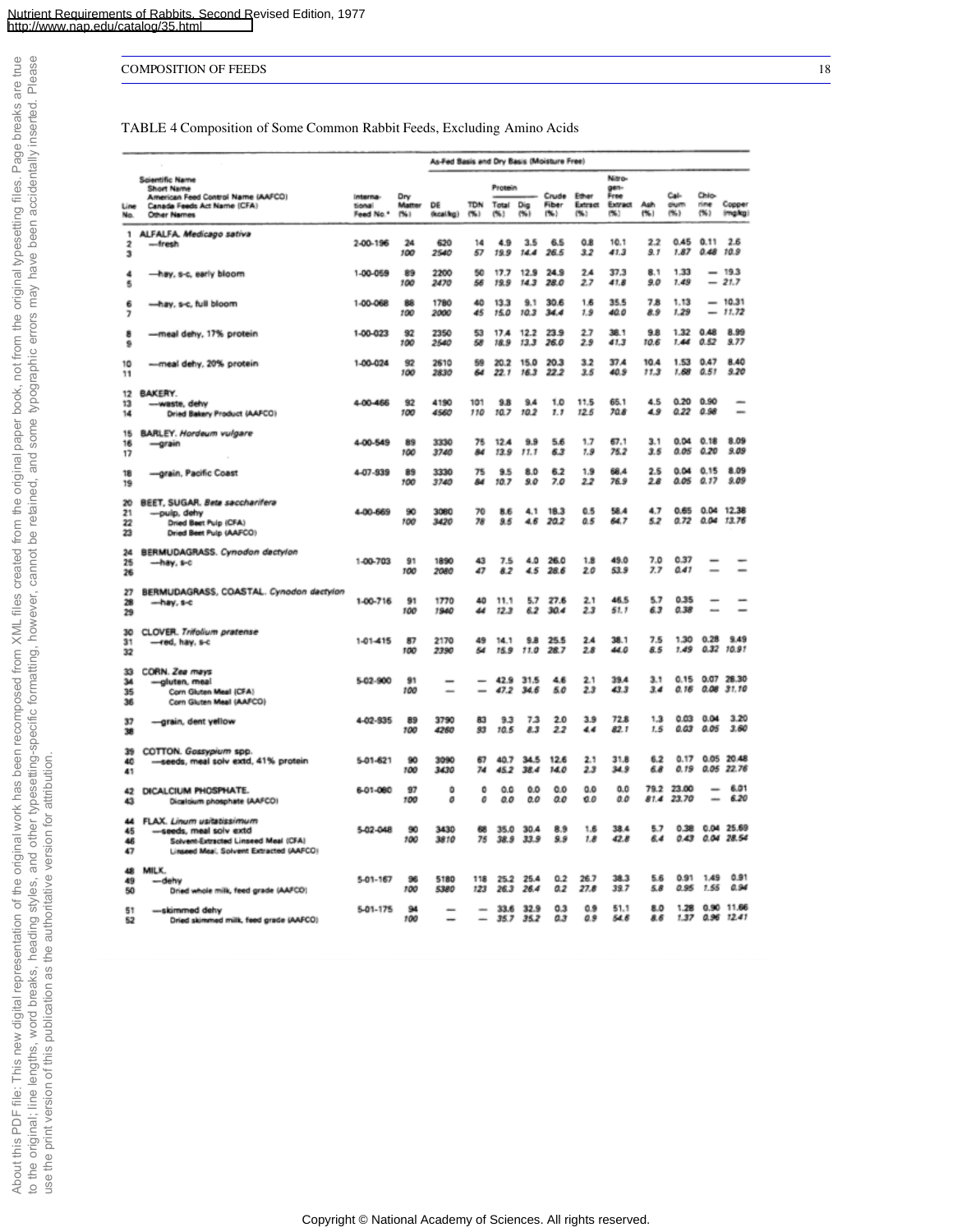|                      | As-Fed Basis and Dry Basis (Moisture Free) |                |                       |                              |                        |                   |                          |                |                   |                          |                          |                   |                                     |                                                 |                            |                            |                         |                           |
|----------------------|--------------------------------------------|----------------|-----------------------|------------------------------|------------------------|-------------------|--------------------------|----------------|-------------------|--------------------------|--------------------------|-------------------|-------------------------------------|-------------------------------------------------|----------------------------|----------------------------|-------------------------|---------------------------|
| Line<br>No.          | lodine<br>(mg/kg)                          | Iron<br>(96)   | Mag-<br>nesium<br>(%) | Man<br>ganese<br>$\{mg/hq\}$ | Phos<br>phonus<br>(96) | S٥<br>dium<br>(%) | Sui-<br>fur<br>(96.)     | Zinc<br>(mgkg) | Biotin<br>(mg/kg) | Choline<br>(mg/kg)       | Folic<br>Acid<br>(mq/kg) | Niacin<br>(mg/kg) | Panto-<br>thenic<br>Acid<br>(mg/kg) | Provi-<br>tamin A<br>(Caro-<br>tene)<br>(mg/kg) | Vita-<br>min B,<br>(mg/kg) | Ribo-<br>flavin<br>(mg/kg) | This-<br>min<br>(mg/kg) | Vita-<br>min E<br>(mg/kg) |
| 1<br>2<br>з          |                                            | 0.012<br>0.049 | 0.05<br>0.20          | 15.1<br>62.9                 | 0.06<br>0.25           | 0.05<br>0.19      | 0.10<br>0.41             | 4.2<br>17.6    | 0.12<br>0.49      | 373<br>1556              | -                        | 11.8<br>49.1      | 8.7<br>36.4                         | 46.6<br>194.0                                   | 1.60<br>6.68               | 3.2<br>13.4                | 1.4<br>5.9              | 146<br>608                |
| 4<br>5               | -                                          | 0.018<br>0.020 | 0.29<br>0.33          | 27.5<br>30.9                 | 0.23<br>0.26           | 0.14<br>0.15      | 0.25<br>0.28             | 15.3<br>17.2   |                   |                          |                          |                   | $\overline{\phantom{a}}$            | $\overline{\phantom{a}}$                        |                            |                            |                         |                           |
| 6<br>7               | $\overline{\phantom{a}}$                   | 0.015<br>0.017 | 0.27<br>0.37          | 32.1<br>36.5                 | 0.20<br>0.23           | 0.04<br>0.04      | 0.23<br>0.26             | 21.1<br>24.0   | $\equiv$          | $\overline{\phantom{a}}$ | $\overline{\phantom{a}}$ |                   |                                     | 10.6<br>12.0                                    |                            |                            |                         |                           |
| ĝ<br>9               | 0.149<br>0.767                             | 0.042<br>0.046 | 0.29<br>0.32          | 30.8<br>33.5                 | 0.24<br>0.26           | 0.12<br>0.13      | 0.24<br>0.26             | 19.4<br>21.1   | 0.30<br>0.33      | 1401<br>1523             | 2.07<br>2.25             | 39.3<br>42.7      | 29.3<br>31.8                        | 120.6<br>131.1                                  | 8.00<br>8.70               | 13.3<br>14.4               | 3.4<br>3.7              | 124<br>135                |
| 10<br>11             | 0.137<br>0.150                             | 0.037<br>0.040 | 0.34<br>0.37          | 33.4<br>36.5                 | 0.27<br>0.30           | 0.11<br>0.12      | 0.42<br>0.46             | 22.9<br>25.0   | 0.33<br>0.36      | 1446<br>1582             | 2.64<br>2.87             | 49.1<br>53.7      | 35.3<br>38.7                        | 151.3<br>165.6                                  | 9.30<br>10.17              | 14.3<br>15.6               | 5.3<br>5.8              | 145<br>158                |
| 12<br>13<br>14       |                                            | 0.006<br>0.007 | 0.32<br>0.35          | 35.1<br>38.2                 | 0.41<br>0.44           | 0.60<br>0.66      | 0.02<br>0.02             | 15.0<br>16.4   | 0.07<br>0.06      | 1165<br>1268             | 0.15<br>0.16             | 26.2<br>28.5      | 21.5<br>23.3                        | 4.6<br>5.0                                      | 30.99<br>33.72             | 1.1<br>1.2                 | 1.5<br>7.6              | 219<br>238                |
| 15<br>16<br>17       | 0.050<br>0.056                             | 0.008<br>0.009 | 0.13<br>0.75          | 16.3<br>18.6                 | 0.33<br>0.37           | 0.03<br>0.03      | 0.16<br>0.18             | 15.2<br>17.0   | 0.14<br>0.16      | 913<br>1026              | 0.53<br>0.60             | 75.2<br>84.5      | 7.4<br>83                           | 2.5<br>2.8                                      | 6.27<br>7.04               | 1.4<br>I.6                 | 3.9<br>4.4              | 14<br>16                  |
| 1R<br>19             | $\overline{\phantom{a}}$                   | 0.011<br>0.012 | 0.12<br>0.13          | 16.2<br>18.3                 | 0.34<br>0.38           | 0.02<br>0.02      | 0.15<br>0.17             | 15.2<br>17.1   | 0.15<br>0.17      | 991<br>1114              | 0.50<br>0.56             | 47.4<br>53.3      | 7.9<br>8.9                          |                                                 | 2.90<br>3.26               | 1.5<br>7.7                 | 4.2<br>4.7              | 21<br>24                  |
| 20<br>21<br>22<br>23 |                                            | 0.030<br>0.033 | 0.27<br>0.30          | 34.5<br>38.3                 | 0.09<br>0.10           | 0.21<br>0.23      | 0.20<br>0.22             | 0.7<br>0.8     |                   | 810<br>900               |                          | 16.7<br>18.5      | 1,4<br>1.5                          | 0.2<br>0.2                                      |                            | 0.7<br>0.8                 | 0.4<br>0.4              | $\overline{\phantom{a}}$  |
| 24<br>25<br>26       | 0.104<br>0.115                             | -              | 0.15<br>0.17          |                              | 0.19<br>0.27           |                   |                          |                |                   |                          |                          |                   |                                     | 73.9<br>81.3                                    |                            |                            |                         |                           |
| 27<br>28<br>29       |                                            |                | 0.15<br>0.17          |                              | 0.17<br>0.19           |                   |                          | 0.9<br>7.0     |                   |                          |                          |                   |                                     | 74.3<br>81.7                                    |                            |                            |                         |                           |
| 30<br>31<br>32       |                                            | 0.018<br>0.021 | 0.37<br>0.43          | 63.8<br>73.3                 | 0.22<br>0.25           | 0.16<br>0.18      | 0.15<br>0.17             | -              | 0.10<br>0.11      | men                      | -                        | 37.0<br>42.6      | 9.7<br>11.2                         | 23.9<br>27.5                                    |                            | 15.5<br>17.8               | 1.9<br>22               |                           |
| 33<br>34<br>35<br>36 |                                            | 0.039<br>0.043 | 0.05<br>0.05          | 7.3<br>8.0                   | 0.46<br>0.51           | 0.08<br>0.09      | 0.36<br>0.40             |                | 0.17<br>0.19      | 369<br>405               | 0.34<br>0.37             | 50.0<br>55.0      | 9.8<br>10.8                         | 16.3<br>17.9                                    | 7.89<br>8.77               | 1.5<br>1.6                 | 0.2<br>0.2              | 34<br>37                  |
| 37<br>38             | 0.052<br>0.059                             | 0.003<br>0.003 | 0.12<br>0.14          | 5.0<br>5.6                   | 0.28<br>0.31           | 0.01<br>0.01      | 0.12<br>0.14             | 10.0<br>11.2   | 0.06<br>0.07      | 542<br>609               | 0.36<br>0.40             | 30.4<br>34.2      | 6.7<br>7.5                          | 2.2<br>2.5                                      | 5.24<br>5.89               | 1.3<br>1.5                 | 2.0<br>23               | 23<br>26                  |
| 39<br>40<br>41       |                                            | 0.022<br>0.024 | 0.56<br>0.62          | 20.5<br>22.8                 | 1.09<br>1,21           | 0.04<br>0.05      | 0.21<br>0.23             | 60.0<br>66.0   | 0.59<br>0.66      | 2752<br>3058             | 2.79<br>3.06             | 40.6<br>45.1      | 13.9<br>15.4                        |                                                 | 6.29<br>6.99               | 4.8<br>5.3                 | 6.2<br>6.9              | 14<br>16                  |
| 42<br>43             |                                            | 0.128<br>0.132 | 0.60<br>0.62          | 148.6<br>153.2               | 18.27<br>18.84         | 2.63<br>2.71      | $\overline{\phantom{a}}$ | 26.8<br>27.6   | 0.0<br>a.o        | o<br>٥                   | 0.0<br>0.0               | 0.0<br>0.0        | 0.0<br>0.0                          | 0.0<br>0.0                                      | 0.0<br>0.0                 | 0.0<br>0.0                 | 0.0<br>0.0              | ٥<br>o                    |
| 44<br>45<br>46<br>47 |                                            | 0.032<br>0.035 | 0.60<br>0.67          | 37.5<br>41.8                 | 0.81<br>0.90           | 0.14<br>0.15      | 0.40<br>0.44             |                |                   | 1355<br>1506             |                          | 29.1<br>32.4      | 14.8<br>16.4                        |                                                 |                            | 2.8<br>3.1                 | 7.7<br>8.6              | 16<br>18                  |
| 48<br>49<br>50       |                                            | 0.017<br>0.018 |                       | 0.5<br>0.5                   | 0.73<br>0.76           | 0.36<br>0.38      | $\overline{\phantom{a}}$ |                | 0.38<br>0.40      | $\overline{\phantom{a}}$ |                          | 8.4<br>8.8        | 22.8<br>23.8                        | 7.1<br>7.4                                      | 4.74<br>4.94               | 19.8<br>20.6               | 3.7<br>3.9              |                           |
| 51<br>52             |                                            | 0.005<br>0.005 | 0.12<br>0.13          | 2.2<br>23                    | 1.02<br>1.09           | 0.35<br>0.37      | 0.32<br>0.34             | 41.0<br>43.6   | 0.33<br>0.35      | 1391<br>1480             | 0.47<br>0.50             | 11.5<br>12.2      | 36.9<br>39.3                        |                                                 | 4.25<br>4.52               | 19.2<br>20.4               | 3.8<br>4.0              | 9<br>10                   |

Copyright © National Academy of Sciences. All rights reserved.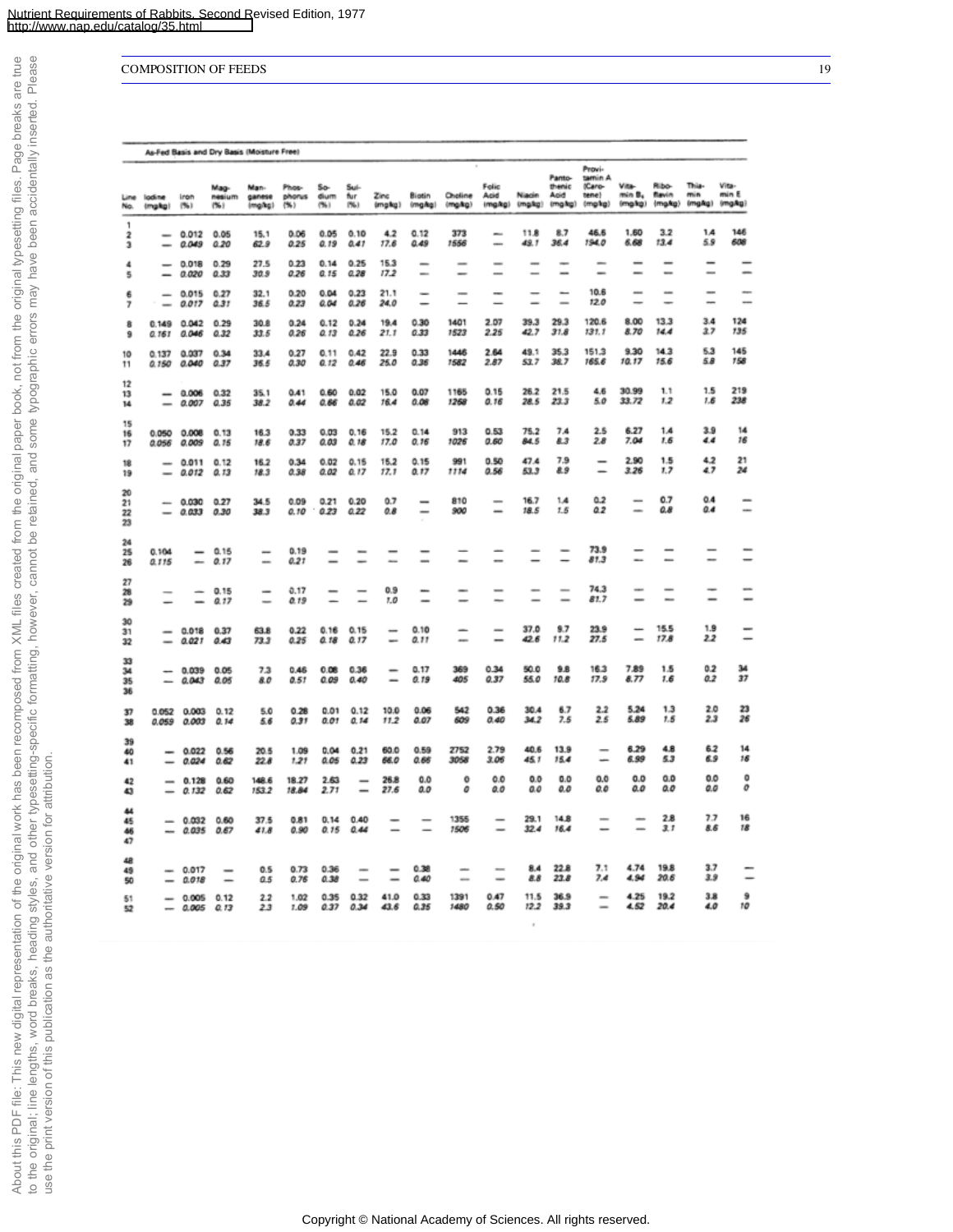|             |                                                                                |                     |                 | As-Fed Basis and Dry Basis (Moisture Free) |            |               |              |               |                |                |             |              |                          |                     |
|-------------|--------------------------------------------------------------------------------|---------------------|-----------------|--------------------------------------------|------------|---------------|--------------|---------------|----------------|----------------|-------------|--------------|--------------------------|---------------------|
|             | <b>Scientific Name</b><br><b>Short Name</b>                                    |                     |                 |                                            |            | Protein       |              |               |                | Nitro-<br>gen- |             |              |                          |                     |
|             | American Feed Control Name (AAFCO)                                             | Interna-            | Dry             |                                            |            |               |              | Crude         | Ether          | Free           |             | Cal-         | Chio-                    |                     |
| Line<br>No. | Canada Feeds Act Name (CFA)<br><b>Other Names</b>                              | tional<br>Feed No.* | Matter<br>456.3 | DE<br>(kcal/kg)                            | TDN<br>(%) | Total<br>(96) | Dig<br>(56)  | Fiber<br>(56) | Extract<br>OS) | Extract<br>(%) | Ash<br>(96) | cium<br>(96) | rine<br>(96)             | Copper<br>(mg/kg)   |
| 53          | <b>MOLASSES.</b>                                                               |                     |                 |                                            |            |               |              |               |                |                |             |              |                          |                     |
| 54<br>55    | -sugarcane. Saccharum officinarum<br>Carve Molasses (AAFCO)                    | 4-04-696            | 75<br>100       |                                            |            | 3.9<br>5.2    | 2.0<br>2.7   | $\sim$<br>-   | 0.1<br>0.1     | 63.7<br>84.9   | 7.4<br>9.8  | 0.79<br>1.05 | 2.78<br>3.71             | 60.38<br>80.51      |
| 56          | <b>OATS.</b> Avena sativa                                                      |                     |                 |                                            |            |               |              |               |                |                |             |              |                          |                     |
| 57<br>58    | -grain                                                                         | 4-03-309            | 89<br>100       | 2950<br>3310                               | 65<br>73   | 12.1<br>13.6  | 9.2<br>10.4  | 10.6<br>11.9  | 4.5<br>5.1     | 58.7<br>66.0   | 3.4<br>3.8  | 0.06<br>0.07 | 0.11<br>0.12             | 6.3<br>7.15         |
| 59          | PEANUT. Arachis hypogaea                                                       |                     |                 |                                            |            |               |              |               |                |                |             |              |                          |                     |
| 60<br>61    | -kernels, meal solv extd<br>Solvent-Extracted Peanut Meal (AAFCO)              | 5-03-650            | 92<br>100       | 4120<br>4480                               | 90<br>98   | 49.9<br>54.2  | 45.2         | 10.5          | 2.4            | 28.5           | -           | 0.20         | 0.03                     | 15.26               |
|             |                                                                                |                     |                 |                                            |            |               | 49.2         | 11.3          | 2.6            | 31.1           | -           | 0.22         | 0.03                     | 16.59               |
| 62<br>63    | PHOSPHATE.<br>-defluorinated grnd                                              | 6-01-780            | 100             | 0                                          | o          | 0.0           | 0.0          | 0.0           | 0.0            | 0.0            | -           | 31.65        | $\overline{\phantom{a}}$ | 66.16               |
| 64          | Phosphate, Defluorinated (AAFCO)                                               |                     | 100             | ٥                                          | ٥          | 0.0           | 0.0          | û.Ö           | 0.0            | 0.0            | -           | 31.65        |                          | 66.16               |
| 65.         | <b>RYE.</b> Secale cereale                                                     |                     |                 |                                            |            |               |              |               |                |                |             |              |                          |                     |
| 66<br>67    | -grain                                                                         | 4-04-047            | 88<br>100       | 3590<br>4080                               | 77<br>88   | 12.1<br>13.8  | 9.0<br>10.7  | 2.3<br>2.6    | 1.6<br>7.8     | 74.5           | 1.7         | 0.06         | 0.03                     | 6.75                |
|             |                                                                                |                     |                 |                                            |            |               |              |               |                | 81.0           | 1.9         | 0.07         | 0.03                     | 7.67                |
| 鴟<br>69     | SORGHUM. Sorghum vulgare<br>-grain                                             | 4-04-383            | 89              | 3330                                       |            | 10.7          | 6.4          | 2.2           | 3.1            | 72.0           | 2.1         | 0.04         | 0.09                     | 9.65                |
| 70          |                                                                                |                     | 100             | 3745                                       |            | 120           | 7.2          | 24            | 3.5            | 81.5           | 24          | 0.04         | 0.10                     | 10.84               |
| 71          | <b>SOYBEAN.</b> Glycine max                                                    |                     |                 |                                            |            |               |              |               |                |                |             |              |                          |                     |
| 72<br>73    | -seeds, meal solv extd.<br>Soybean Meal, Solvent Extracted (AAFCO)             | 5-04-604            | 89<br>100       | 3770<br>4240                               | 82<br>82   | 46.1<br>51.8  | 41.4<br>46.5 | 5.8<br>6.5    | 1.0<br>1.7     | 30.8           | 5.9         | 0.28         | 0.03                     | 27.30               |
| 74          |                                                                                |                     |                 |                                            |            |               |              |               |                | 34.6           | 6.6         | 0.31         | 0.03                     | 30.67               |
| 75          | -seeds wo hulls, meal solv extd<br>Soybean Meal, Dehuiled, Solvent Extracted   | 5-04-612            | 90<br>100       | $\overline{\phantom{a}}$                   | -          | 50.2<br>55.6  | 45.0<br>49.8 | 3.0<br>3.3    | 0.9<br>1.0     | 30.4<br>33.7   | 5.8<br>64   | 0.24<br>0.27 | 0.05                     | 21.70<br>0.05 24.15 |
| 76          | (AAFCO)                                                                        |                     |                 |                                            |            |               |              |               |                |                |             |              |                          |                     |
| 77          | SUNFLOWER. Helianthus spp.                                                     |                     |                 |                                            |            |               |              |               |                |                |             |              |                          |                     |
| 78<br>79    | -seeds wo hulls, meal solv extd<br>Sunflower Meal, Dehulled, Solvent Extracted | 5-04-739            | 93<br>100       |                                            |            | 46.3<br>49.8  | 41.2<br>44.d | 11.0<br>11.8  | 2.9<br>3.1     | 24.8<br>26.7   | 7.7<br>83   | 0.38<br>0.41 | 0.10                     | 3.50                |
| 80          | (AAFCO)                                                                        |                     |                 |                                            | -          |               |              |               |                |                |             |              | 0.11                     | 3.77                |
| 81          | TIMOTHY, Phleum pratense                                                       |                     |                 |                                            |            |               |              |               |                |                |             |              |                          |                     |
| 82<br>83    | -hay, s-c, midbloom                                                            | 1-04-883            | 88<br>100       | 1420<br>1600                               | 32<br>36   | 8.4<br>9.5    | 4.9<br>5.6   | 30.0<br>34.1  | 2.2<br>2.5     | 40.0<br>45.4   | 6.0<br>6.9  | 0.36         |                          | 4.46                |
|             |                                                                                |                     |                 |                                            |            |               |              |               |                |                |             | 0.41         |                          | 5.07                |
| 84<br>85    | WHEAT. Triticum spp.<br>$-bran$                                                | 4-05-190            | 89              | 2610                                       | 57         | 15.1          | 12.8         | 10.3          | 4.2            | 53.8           | 5.9         | 0.11         | 0.05                     | 12.78               |
| 86<br>87    | Bran (CFA)<br>Wheat Bran (AAFCO)                                               |                     | 100             | 2930                                       | 64         | 17.0          | 14.4         | 11,7          | 48             | 60.7           | 6.7         | 0.12         | 0.06                     | 14.36               |
|             |                                                                                |                     |                 |                                            |            |               |              |               |                |                |             |              |                          |                     |
| 88<br>89    | -grain, hard red spring                                                        | 4-05-258            | 89<br>100       | 3680<br>4130                               | 79<br>89   | 15.6<br>17.5  | 9.2<br>10.3  | 2.6<br>3.0    | 2.0<br>2.3     | 69.1<br>77.7   | 1.7<br>7.9  | 0.04<br>0.04 | 0.08                     | 6.39                |
|             |                                                                                |                     |                 |                                            |            |               |              |               |                |                |             |              | 0.09                     | 7.18                |
| 90<br>91    | -grain, hard red winter                                                        | 4-05-268            | 89<br>100       | 3680<br>4130                               | 84<br>94   | 12.8<br>14.4  | 9.0<br>70.2  | 2.4<br>2.7    | 2.0<br>2.3     | 69.4<br>78.2   | 1.7<br>1.9  | 0.04<br>0.05 | 0.05<br>0.06             | 4.79<br>5.38        |
| 92          | -grain, soft white winter                                                      | 4-05-337            | 88              | 3680                                       | 79         | 9.8           | 8.6          | 2.7           | 1,7            | 71.2           | 2.0         | 0.05         | 0.08                     | 6.90                |
| 93          |                                                                                |                     | 100             | 4130                                       | 90         | 11.1          | 98           | 3.0           | 2.0            | 81.1           | 2.3         | 0.06         | 0.09                     | 7.84                |

\*The first digit is the feed class: (1) dry forages and roughages; (2) pasture, range plants, and forages fed green; (3) silages; (4) energy feeds; (5) protein supplements;<br>(6) minerals; (7) vitamins; (8) additives.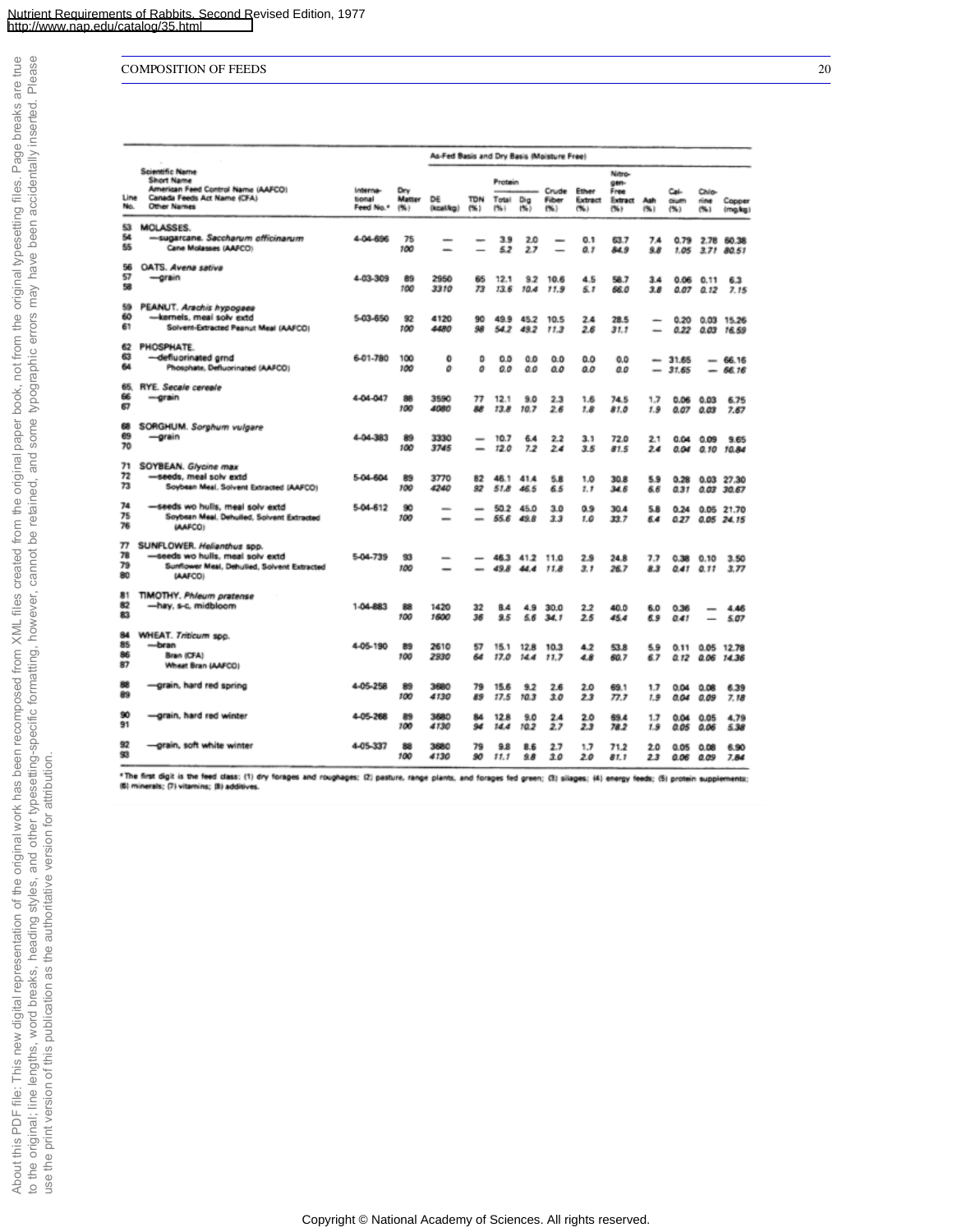|                                      |                                                      |                                    | Mag-                     | Man-              | Phos-          | So-                 | Sui-                                                 |                 |                                    |                   | Folic        |                | Panto-         | Provi-<br>tamin A                                    |                                        |                            |                               |                                                    |
|--------------------------------------|------------------------------------------------------|------------------------------------|--------------------------|-------------------|----------------|---------------------|------------------------------------------------------|-----------------|------------------------------------|-------------------|--------------|----------------|----------------|------------------------------------------------------|----------------------------------------|----------------------------|-------------------------------|----------------------------------------------------|
| Line<br>No.                          | lodine<br>(mg/kg)                                    | Iron<br>(56)                       | nesium<br>(%)            | ganese<br>img/kg) | phonus<br>(56) | <b>dium</b><br>(96) | <b>fur</b><br>(56)                                   | Zinc<br>(mg/kg) | Biotin<br>$\langle mq, kq \rangle$ | Choine<br>(mg/kg) | Acid         | Niacin         | thenic<br>Acid | ICaro-<br>tenel<br>(mg/kg) (mg/kg) (mg/kg) (mg/kg)   | Vita-<br>min B <sub>e</sub><br>(mg/kg) | Ribo-<br>flavin<br>(mg/kg) | Thia-<br>min<br>Imaka) imakai | Vita-<br>min E                                     |
| 53<br>54<br>55                       | -                                                    | $-0.020$<br>0.026                  | 0.35<br>0.47             | 42.8<br>57.1      | 0.08<br>0.11   | 0.16<br>0.22        | 0.34<br>0.46                                         | 22.5<br>30.0    | 0.70<br>0.94                       | 744<br>992        | 0.11<br>0.15 | 40.6<br>54.2   | 39.2<br>52.2   | -                                                    | 6.50<br>8.67                           | 2.8<br>3.8                 | 0.9<br>1.2                    | 5<br>7                                             |
| 56<br>57<br>58                       | $\overline{\phantom{a}}$                             | 0.008<br>0.009                     | 0.12<br>0, 14            | 37.4<br>42.0      | 0.33<br>0.37   | 0.16<br>0.18        | 0.21<br>0.23                                         | $\sim$<br>-     | 0.24<br>0.27                       | 1013<br>1138      | 0.30<br>0.33 | 13.7<br>15.4   | 7.4<br>8.3     | 0.1<br>0.1                                           | 2.53<br>2.84                           | 1.5<br>1,7                 | 6.3<br>7.1                    | 12<br>14                                           |
| 59<br>60<br>61                       | $\overline{\phantom{a}}$<br>-                        | $\sim$<br>$\overline{\phantom{0}}$ | 0.04<br>0.04             | 26.9<br>29.2      | 0.63<br>0.69   | 0.41<br>0.45        | -                                                    | 32.8<br>35.6    | 0.32<br>0.36                       | 1858<br>2133      | 0.40<br>0.44 | 166.3<br>186.8 | 48.5<br>54.5   | -                                                    | 5.28<br>5.93                           | 10.6<br>11.9               | 5.5<br>6.2                    | 3<br>з                                             |
| 62<br>63<br>64                       | $\overline{\phantom{a}}$<br>$\overline{\phantom{a}}$ | 0.709<br>0.709                     | 0.27<br>0.27             | 696.4<br>696.4    | 13.70<br>13.70 | 0.19<br>0.19        | 0.13<br>0.73                                         | 74.0<br>74.0    | 0.0<br>0.0                         | ٥<br>0            | 0.0<br>0.0   | 0.0<br>0.0     | 0.0<br>0.0     | 0.0<br>0.0                                           | 0.0<br>0.0                             | 0.0<br>0.0                 | 0.0<br>0.0                    | 0<br>o                                             |
| 65<br>66<br>67                       | $\overline{\phantom{a}}$                             | 0.006<br>0.007                     | 0.36<br>0.41             | 55.0<br>62.5      | 0.32<br>0.36   | 0.03<br>0.03        | 0.15<br>0.17                                         | 31.8<br>36.1    | 0.33<br>0.37                       | -                 | 0.62<br>0.70 | 20.5<br>23.3   | 9.0<br>10.2    | 10.2<br>11.6                                         | 2.59<br>2.94                           | 1.6<br>7.8                 | 3.0<br>3.4                    | 15<br>17                                           |
| 68<br>69<br>70                       | $\overline{\phantom{a}}$                             | 0.004<br>0.005                     | 0.18<br>0.20             | 15.4<br>17.3      | 0.29<br>0.33   | 0.03<br>0.03        | 0.14<br>0.16                                         | 14.3<br>16.1    | 0.41<br>0.46                       | 622<br>699        | 0.20<br>0.23 | 40.8<br>45.8   | 11.2<br>12.6   | 1.2<br>1,3                                           | 4.62<br>5.19                           | 1.2<br>1.4                 | 4.2<br>4.7                    | 11<br>12                                           |
| 71<br>72<br>73                       | $\overline{\phantom{a}}$<br>-                        | 0.012<br>0.013                     | 0.27<br>0.30             | 28.4<br>31.9      | 0.62<br>0.70   | 0.28<br>0.31        | 0.43<br>0.48                                         | 42.6<br>47.9    | 0.23<br>0.36                       | 2630<br>2955      | 0.45<br>0.50 | 27.5<br>30.9   | 16.0<br>18.0   | 0.2<br>0.2                                           | 6.39<br>7.18                           | 2.9<br>3.3                 | 5.5<br>6.2                    | $\overline{\mathbf{z}}$<br>$\overline{\mathbf{z}}$ |
| 74<br>75<br>76                       | $\overline{\phantom{a}}$                             | -                                  | $\overline{\phantom{a}}$ | 27.8<br>30.8      | 0.62<br>0.69   | 0.26<br>0.28        | 0.43<br>0.48                                         | 45.3<br>50.1    | 0.32<br>0.36                       | 2757<br>3053      | 0.70<br>0.78 | 21.7<br>24.0   | 14.6<br>16.2   | $\overline{\phantom{a}}$<br>$\overline{\phantom{a}}$ | 8.00<br>8.86                           | 3.1<br>3.4                 | 2.2<br>24                     | 3<br>4                                             |
| $\boldsymbol{\pi}$<br>78<br>79<br>80 | $\overline{\phantom{a}}$                             | 0.003<br>$-0.004$                  | 0.73<br>0.78             | 14.4<br>15.5      | 1.05<br>1.13   | 1.21<br>7.30        | $\overline{\phantom{a}}$<br>$\overline{\phantom{a}}$ |                 | $\overline{\phantom{a}}$           | 3556<br>3870      |              | 225.2<br>274.4 | 24.8<br>26.7   | -<br>$\overline{\phantom{a}}$                        | 15.98<br>17.20                         | 4.2<br>4.5                 |                               | 11<br>12                                           |
| 81<br>82<br>83                       | $\qquad \qquad$                                      | 0.012<br>$-0.014$                  | 0.14<br>0.16             | 40.7<br>46.3      | 0.17<br>0.19   | 0.16<br>0.18        | 0.11<br>0.13                                         | $\sim$          | $\sim$                             |                   | -<br>-       | $\sim$         | $\sim$<br>-    | 47.0<br>53.4                                         | $\sim$                                 | <b>State</b>               |                               |                                                    |
| 84<br>85<br>86<br>87                 | 0.074 0.011<br>0.083                                 | 0.012                              | 0.52<br>0.58             | 110.6<br>124.3    | 1.26<br>1.42   | 0.04<br>0.04        | 0.22<br>0.25                                         | 109.8<br>123.9  | 0.57<br>0.64                       | 1865<br>2095      | 1.21<br>1,37 | 273.1<br>306.8 | 47.9<br>53.8   | 2.6<br>2.9                                           | 10.55<br>11.85                         | 4.8<br>5.4                 | 6.6<br>7.4                    | 21<br>24                                           |
| 88<br>89                             | men.                                                 | 0.006<br>0.007                     | 0.16<br>0.18             | 37.4<br>42.0      | 0.38<br>0.43   | 0.03<br>0.03        | $\sim$<br>$\overline{\phantom{a}}$                   | 26.3<br>29.6    | 0.12<br>0.13                       | 854<br>960        | 0.41<br>0.46 | 57.8<br>54.9   | 10.1<br>11.3   | 10.3<br>11.6                                         | 5.14<br>5.78                           | 1.4<br>1.6                 | 43<br>4.8                     | 12.8<br>14.4                                       |
| 90<br>91                             | $\overline{\phantom{a}}$                             | 0.004<br>0.004                     | 0.10<br>0.12             | 29.3<br>32.9      | 0.38<br>0.43   | 0.02<br>0.02        | 0.15<br>0.17                                         | 30.6<br>34.5    | 0.11<br>0.12                       | 1046<br>1175      | 0.37<br>0.42 | 54.2<br>60.9   | 10.0<br>11.2   | $\overline{\phantom{a}}$<br>$\overline{\phantom{a}}$ | 3.03<br>3.40                           | 1.5<br>1.7                 | 4.3<br>4.8                    | 11.1<br>12.5                                       |
| 92<br>93                             |                                                      | 0.004<br>$-0.004$                  | 0.10<br>0.11             | 38.1<br>43.3      | 0.32<br>0.36   | 0.03<br>a.aa        | $\overline{\phantom{0}}$<br>$\overline{\phantom{a}}$ | 27.8<br>31.6    | 0.11<br>0.12                       | 967<br>1099       | 0.36<br>0.47 | 35.4<br>60.2   | 11.1<br>12.6   | $\overline{\phantom{a}}$<br>-                        | 4.07<br>4.62                           | 1.2<br>1.4                 | 4.7<br>5.3                    | 13.7<br>756                                        |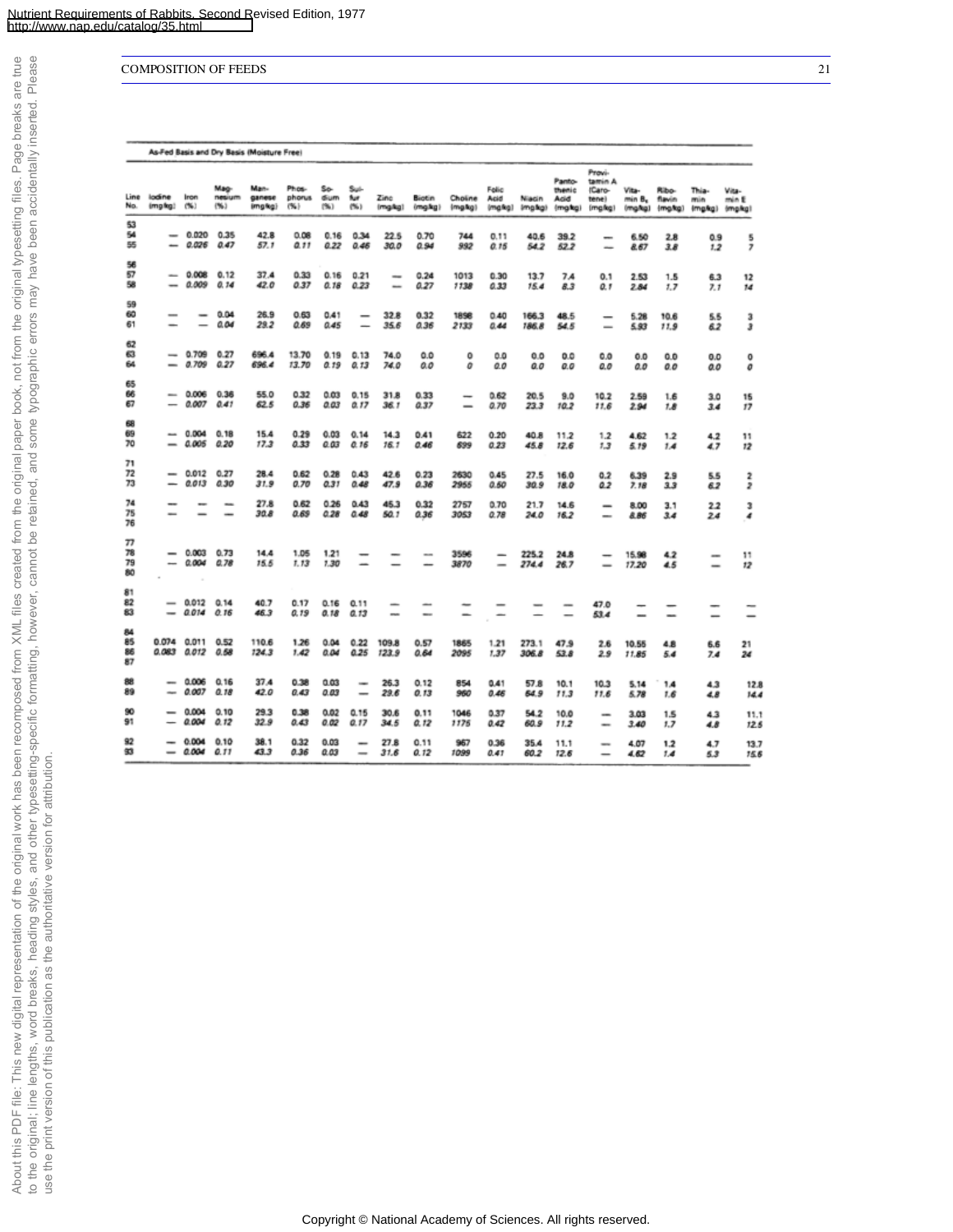# TABLE 5 Amino Acid Composition of Some Common Rabbit Feed Ingredients

| As-Fed Basis and Dry Basis (Moisture Free)<br><b>Scientific Name</b> |                                                                                                                                        |                                    |                       |                       |                               |                        |                           |                       |                      |               |                                         |               |                         |                          |               |
|----------------------------------------------------------------------|----------------------------------------------------------------------------------------------------------------------------------------|------------------------------------|-----------------------|-----------------------|-------------------------------|------------------------|---------------------------|-----------------------|----------------------|---------------|-----------------------------------------|---------------|-------------------------|--------------------------|---------------|
| Line<br>No.                                                          | <b>Short Namy</b><br>American Feed Control Name (AAFCO)<br>Canada Feeds Act Name (CFA)<br><b>Other Names</b>                           | Interna-<br>tional<br>Feed<br>No." | Dry<br>Matter<br>(96) | Argi-<br>nine<br>(96) | Cys-<br>tine<br>(96.1)        | Histi-<br>dine<br>(56) | Iso-<br>leucine<br>(96.1) | Leu-<br>cine<br>(54)  | Ly-<br>sine<br>(561) | onine<br>(96) | Methi- Phenyl- Thre-<br>alanine<br>(96) | onine<br>(56) | Tryp-<br>tophan<br>(56) | Tyro-<br>sine<br>(5)     | Valine<br>(%) |
| 1<br>$\overline{\mathbf{z}}$<br>3                                    | ALFALFA. Medicago sativa<br>-fresh                                                                                                     | 2-00-196                           | 24<br>100             |                       |                               |                        |                           | -                     |                      |               |                                         |               |                         |                          |               |
| 4<br>5                                                               | -hay, s-c, early bloom                                                                                                                 | 1-00-059                           | 動<br>100              | 0.80<br>0.90          | 0.32<br>0.36                  | 0.24<br>0.28           | 0.72<br>0.81              | 1,13<br>1.27          | 0.89<br>7.00         | 0.16<br>0.18  | 0.71<br>0.80                            | 0.63<br>0.77  | 0.24<br>0.27            | 0.48<br>0.54             | 0.72<br>0.81  |
| 6<br>$\overline{\phantom{a}}$                                        | -hay, s-c, full bloom                                                                                                                  | 1-00-068                           | 88<br>100             | 0.62<br>0.77          | 0.03<br>0.03                  | 0.26<br>0.30           | 0.66<br>0.87              | 0.89<br>7.01          | 0.54<br>0.67         | 0.09<br>0.10  |                                         | 0.62<br>0.77  | 0.09<br>0.70            | $\overline{\phantom{0}}$ | 0.62<br>0.71  |
| 8<br>э                                                               | -meal dehy, 17% protein                                                                                                                | 1-00-023                           | 92<br>100             | 0.76<br>0.82          | 0.30<br>0.32                  | 0.32<br>0.34           | 0.82<br>0.89              | 1,27<br>1,37          | 0.90<br>0.97         | 0.21<br>0.23  | 0.79<br>0.85                            | 0.68<br>0.74  | 0.35<br>0.38            | 0.56<br>0.60             | 0.83<br>0.90  |
| 10<br>11                                                             | -meal dehy, 20% protein                                                                                                                | 1-00-024                           | 92<br>100             | 0.95<br>1.04          | 0.31<br>0.34                  | 0.34<br>0.37           | 0.87<br>0.95              | 1.37<br>7.50          | 0.90<br>0.98         | 0.32<br>0.35  | 0.86<br>0.94                            | 0.74<br>0.81  | 0.43<br>0.47            | 0.61<br>0.67             | 0.97<br>1.06  |
| 12<br>13<br>14                                                       | <b>BAKERY.</b><br>-waste, dehy<br>Dried Bakery Product (AAFCO)                                                                         | 4-00-466                           | 92<br>100             | 0.61<br>0.55          | 0.18<br>0.19                  | 0.15<br>0.16           | 0.36<br>0.39              | 0.70<br>0.76          | 0.32<br>0.35         | 0.17<br>0.19  | 0.40<br>0.44                            | 0.44<br>0.48  | 0.10<br>0.11            | 0.30<br>0.33             | 0.40<br>0.44  |
| 15<br>16<br>17                                                       | <b>BARLEY.</b> Hordeum vulgare<br>-grain                                                                                               | 4-00-549                           | 89<br>100             | 0.55<br>0.62          | 0.21<br>0.23                  | 0.26<br>0.29           | 0.51<br>0.57              | 0.82<br>0.92          | 0.46<br>0.51         | 0.18<br>0.20  | 0.61<br>0.69                            | 0.38<br>0.43  | 0.16<br>0.18            | 0.36<br>0.40             | 0.62<br>0.69  |
| 18<br>19                                                             | -grain, Pacific Coast                                                                                                                  | 4-07-939                           | 89<br>100             | 0.44<br>0.49          | 0.20<br>0.22                  | 0.21<br>0.24           | 0.40<br>0.45              | 0.60<br>0.67          | 0.27<br>0.30         | 0.14<br>0.76  | 0.48<br>0.54                            | 0.29<br>0.33  | 0.12<br>0.14            | -                        | 0.46<br>0.52  |
| 20<br>21<br>22<br>23                                                 | <b>BEET, SUGAR. Beta saccharifera</b><br>-puip, dehy<br>Dried Beet Pulp (CFA)<br>Dried Beet Pulp (AAFCO)                               | 4-00-669                           | 90<br>100             | 0.30<br>0.33          | -<br>-                        | 0.20<br>0.22           | 0.30<br>0.33              | 0.60<br>0.66          | 0.59<br>0.66         | 0.01<br>0.01  | 0.30<br>0.33                            | 0.40<br>0.44  | 0.10<br>0.77            | 0.40<br>0.44             | 0.40<br>0.44  |
| 24<br>25<br>26                                                       | BERMUDAGRASS. Cynodon dactylon<br>-hay, s-c                                                                                            | 1-00-703                           | 91<br>100             |                       |                               |                        |                           |                       |                      |               |                                         |               |                         |                          |               |
| 27                                                                   | BERMUDAGRASS, COASTAL, Cynodon<br>dactylon                                                                                             |                                    |                       |                       |                               |                        |                           |                       |                      |               |                                         |               |                         |                          |               |
| 28<br>29                                                             | -hay, s-c                                                                                                                              | 1-00-716                           | 91<br>100             |                       |                               |                        |                           |                       |                      |               |                                         |               |                         |                          |               |
| 30<br>31<br>32                                                       | CLOVER. Trifolium pratense<br>-red, hay, s-c                                                                                           | 1-01-415                           | 87<br>100             |                       |                               |                        |                           |                       |                      |               |                                         |               |                         |                          |               |
| 33<br>34<br>35<br>36                                                 | CORN. Zea mays<br>-gluten, meal<br>Corn Gluten Meal (CFA)<br>Corn Gluten Meal (AAFCO)                                                  | 5-02-900                           | 91<br>100             | 1.42<br>1.56          | 0.66<br>0.73                  | 0.96<br>7.06           | 2.21<br>2.43              | 7.33<br>8.05          | 0.83<br>0.97         | 1.07<br>1.18  | 2.78<br>3.06                            | 1.43<br>7.57  | 0.21<br>0.23            | 1.00<br>7.70             | 2.24<br>2.46  |
| 37<br>38                                                             | -grain, dent yellow                                                                                                                    | 4-02-935                           | 89<br>100             | 0.50<br>0.56          | 0.13<br>0.15                  | 0.20<br>0.22           | 0.40<br>0.45              | 1.10<br>1.24          | 0.20<br>0.22         | 0.13<br>0.15  | 0.50<br>0.55                            | 0.40<br>0.45  | 0.09<br>0.77            | 0.44<br>0.50             | 0.38<br>0.42  |
| 39<br>40<br>41                                                       | COTTON, Gassypium spp.<br>-seeds, meal solv extd, 41% protein                                                                          | 5-01-621                           | 90<br>100             | 4.36<br>4.79          | 0.67<br>0.73                  | 1.02<br>7.72           | 1.20<br>7.32              | 2.17<br>2.38          | 1.59<br>1,74         | 0.49<br>0.54  | 2.00<br>2.20                            | 1.21<br>7.33  | 0.48<br>0.53            | 1.06<br>7.76             | 1.64<br>1.80  |
| 42<br>43                                                             | DICALCIUM PHOSPHATE.<br>Dicalcium phosphate (AAFCO)                                                                                    | 6-01-080                           | 97<br>100             |                       |                               |                        |                           |                       |                      |               |                                         |               |                         |                          |               |
| 44<br>45<br>46<br>47                                                 | FLAX. Linum usitatissimum<br>-seeds, meal solv extd<br>Solvent-Extracted Linseed Meal (CFA)<br>Linseed Meal, Solvent Extracted (AAFCO) | 5-02-048                           | 90<br>100             | 3.05<br>3.40          | 0.62<br>0.69                  | 0.68<br>0.76           | 1.74<br>7.94              | 2.16<br>241           | 1,20<br>1.34         | 0.57<br>0.64  | 1.58<br>7.76                            | 1.29<br>1.44  | 0.53<br>0.59            |                          | 1.82<br>2.03  |
| 48<br>49<br>50                                                       | <b>MILK.</b><br>-dehy<br>Dried Whole Milk, Feed Grade (AAFCO)                                                                          | 5-01-167                           | 96<br>100             | 0.92<br>0.96          | -<br>$\overline{\phantom{a}}$ | 0.72<br>0.75           | 1.34<br>1.39              | 2.57<br>2.67          | 2.26<br>2.35         | 0.62<br>0.64  | 1.34<br>1.39                            | 1.03<br>1.07  | 0.41<br>0.43            | 1.34<br>1.39             | 1.75<br>1.81  |
| 51<br>52                                                             | -skimmed dehy<br>Dried Skimmed Milk, Feed Grade (AAFCO)                                                                                | 5-01-175                           | 94<br>100             | 1.15<br>1,23          | 0.45<br>0.48                  | 0.84<br>0.90           | 2.16<br>2.31              | 3.23<br>$3.46$ $2.66$ | 2.48                 | 0.90<br>0.96  | 1.58<br>1.69                            | 1.58<br>1.69  | 0.43<br>0.46            | 1.13<br>1.21             | 2.30<br>2.45  |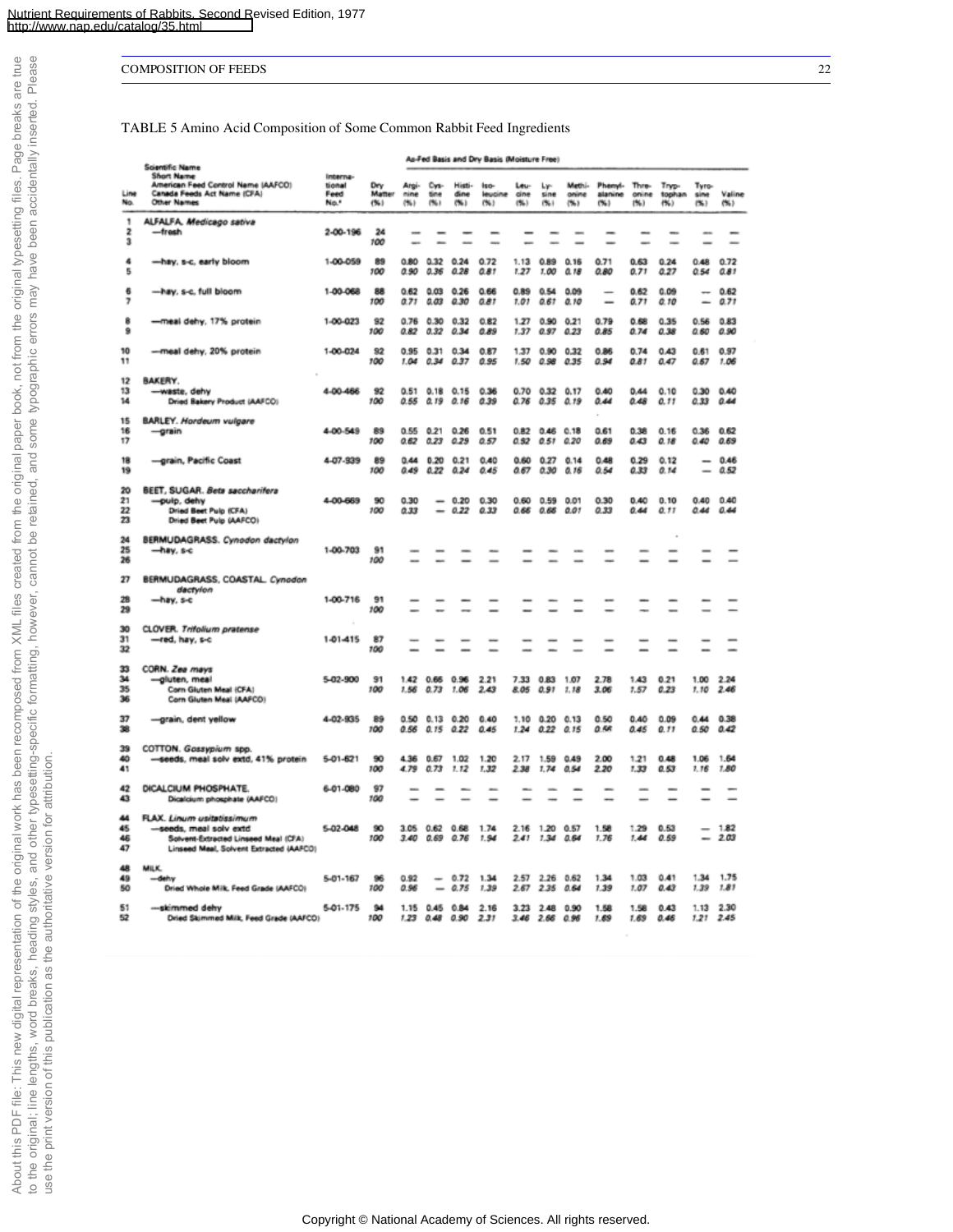|                      |                                                                                                                                        |                                          |                       | As-Fed Basis and Dry Basis (Moisture Free) |                                                      |                        |                         |                            |                     |                         |                            |                        |                         |                       |                |
|----------------------|----------------------------------------------------------------------------------------------------------------------------------------|------------------------------------------|-----------------------|--------------------------------------------|------------------------------------------------------|------------------------|-------------------------|----------------------------|---------------------|-------------------------|----------------------------|------------------------|-------------------------|-----------------------|----------------|
| Line<br>No.          | <b>Scientific Name</b><br><b>Short Name</b><br>American Feed Control Name (AAFCO)<br>Canada Feeds Act Name (CFA)<br><b>Other Names</b> | Interna-<br><b>Sonal</b><br>Feed<br>No." | Drv<br>Matter<br>(56) | Argi-<br>nine<br>(96)                      | Cys-<br>tine<br>(%)                                  | Histi-<br>dine<br>(56) | Iso-<br>leucine<br>(96) | Leu-<br>cine<br><b>(%)</b> | Ly.<br>sine<br>(96) | Methi-<br>onine<br>4563 | Phenyl-<br>alanine<br>1961 | Thre-<br>onine<br>(56) | Tryp-<br>tophan<br>en : | Tyro-<br>sine<br>(56) | Valine<br>(56) |
| 53<br>54<br>55       | <b>MOLASSES.</b><br>-sugarcane. Saccharum officinarum<br>Cane Molasses (AAFCO)                                                         | 4-04-696                                 | 75<br>100             |                                            |                                                      |                        |                         |                            |                     |                         |                            |                        |                         |                       |                |
| 56<br>57<br>58       | OATS. Avena sativa<br>-grain                                                                                                           | 4-03-309                                 | 89<br>100             | 0.57<br>0.64                               | 0.15<br>0.77                                         | 0.09<br>0.70           | 0.53<br>0.60            | 0.09<br>0.70               | 0.34<br>0.38        | 0.18<br>0.20            | 0.60<br>0.67               | 0.40<br>0.45           | 0.12<br>0.14            | 1.07<br>1.20          | 0.70<br>0.79   |
| 59<br>60<br>61       | PEANUT. Arachis hypogaea<br>-kernels, meal solv extd<br>Solvent-Extracted Peanut Meal (AAFCO)                                          | 5-03-650                                 | 92<br>100             | 5.90<br>6.45                               | $\overline{\phantom{a}}$<br>$\overline{\phantom{a}}$ | 1,20<br>1.31           | 2.00<br>219             | 3.70<br>4.OA               | 2.30<br>2.51        | 0.40<br>0.44            | 2.70<br>2.95               | 1.50<br>1.64           | 0.50<br>0.55            | 1,80<br>1.97          | 2.80<br>3.06   |
| 62<br>63<br>64       | PHOSPHATE.<br>-defluorinated grnd<br>Phosphate, Defluorinated (AAFCO)                                                                  | 6-01-780                                 | 100<br>100            |                                            |                                                      |                        |                         |                            |                     |                         |                            |                        |                         |                       |                |
| 65<br>66<br>67       | <b>RYE. Secale cereale</b><br>-grain                                                                                                   | 4-04-047                                 | 88<br>100             | 0.53<br>0.60                               | 0.19<br>0.22                                         | 0.26<br>0.30           | 0.50<br>0.56            | 0.69<br>0.78               | 0.42<br>0.48        | 0.17<br>0.19            | 0.57<br>0.64               | 0.36<br>0.41           | 0.13<br>0.14            | 0.26<br>0.30          | 0.60<br>0.68   |
| 68<br>69<br>70       | SORGHUM. Sorghum vulgare<br>-grain                                                                                                     | 4-04-383                                 | 89<br>100             | 0.36<br>0.40                               | 0.18<br>0.20                                         | 0.27<br>0.30           | 0.53<br>0.60            | 1.42<br>1,60               | 0.27<br>0.30        | 0.09<br>0.10            | 0.45<br>0.50               | 0.27<br>0.30           | 0.09<br>0.10            | 0.36<br>0.40          | 0.53<br>0.60   |
| 71<br>72<br>73       | SOYBEAN. Glycine max<br>-seeds, meal solv extd<br>Soybean Meal, Solvent Extracted (AAFCO)                                              | 5-04-604                                 | 89<br>100             | 3.25<br>3.65                               | 0.67<br>0.75                                         | 1.14<br>1.27           | 2.44<br>2.73            | 3.49<br>3.92               | 2.92<br>3.28        | 0.60<br>0.68            | 2.26<br>2.53               | 1.78<br>2.00           | 0.65<br>0.72            | 1.24<br>1.40          | 2.36<br>2.65   |
| 74<br>75<br>76       | -seeds wo hulls, meal solv extd<br>Sovbean Meal, Dehulled, Solvent<br>Extracted (AAFCO)                                                | 5-04-612                                 | 90<br>100             | 3.76<br>4,16                               | 0.77<br>0.85                                         | 1.26<br>1.40           | 2.57<br>2.85            | 3.82<br>4.23               | 3.22<br>3.57        | 0.72<br>0.80            | 2.57<br>2.85               | 1.92<br>2.12           | 0.69<br>0.76            | 2.01<br>2.23          | 2.72<br>3.02   |
| 77<br>78<br>79<br>80 | SUNFLOWER. Helianthus spp.<br>-seeds wo hulls, meal solv extd<br>Sunflower Meal, Dehulled, Solvent<br>Extracted (AAFCO)                | 5-04-739                                 | 93<br>100             | 3.37<br>3.62                               | 0.72<br>0.78                                         | 1.00<br>7.08           | 1.94<br>2.09            | 2.60<br>2.80               | 1.67<br>1.79        | 1.03<br>1.10            | 2.06<br>2.22               | 1.50<br>1.61           | 0.56<br>0.60            |                       | 2.25<br>243    |
| 81<br>82<br>83       | TIMOTHY. Phleum pratense<br>-hay, s-c, midbloom                                                                                        | $1 - 04 - 883$                           | 88<br>100             |                                            |                                                      |                        |                         |                            |                     |                         |                            |                        |                         |                       |                |
| 84<br>85<br>86<br>87 | WHEAT. Triticum spp.<br>$-braa$<br>Bran (CFA)<br>Wheat Bran (AAFCO)                                                                    | 4-05-190                                 | 89<br>100             | 0.96<br>7.08                               | 0.25<br>0.28                                         | 0.35<br>0.39           | 0.58<br>0.65            | 0.90<br>1.02               | 0.58<br>0.65        | 0.17<br>0.19            | 0.50<br>0.56               | 0.43<br>0.48           | 0.33<br>0.37            | 0.40<br>0.45          | 0.73<br>0.83   |
| 88<br>89             | -grain, hard red spring                                                                                                                | 4-05-258                                 | 89<br>100             | 0.59<br>0.67                               | 0.24<br>0.28                                         | 0.24<br>0.27           | 0.59<br>0.67            | 0.90<br>7.01               | 0.36<br>0.41        | 0.19<br>0.27            | 0.68<br>0.76               | 0.37<br>0.47           | 0.14<br>0.76            | 0.57<br>0.64          | 0.59<br>0.66   |
| 90<br>91             | -grain, hard red winter                                                                                                                | 4-05-268                                 | 89<br>100             | 0.57<br>0.65                               | 0.25<br>0.29                                         | 0.22<br>0.25           | 0.57<br>0.64            | 0.87<br>0.90               | 0.38<br>0.43        | 0.23<br>0.25            | 0.65<br>0.73               | 0.39<br>0.44           | 0.18<br>0.20            | 0.50<br>0.57          | 0.56<br>0.63   |
| 92<br>93             | -grain, soft white winter                                                                                                              | 4-05-337                                 | 88<br>100             | 0.40<br>0.45                               | 0.27<br>0.30                                         | 0.20<br>0.23           | 0.42<br>0.47            | 0.59<br>0.67               | 0.32<br>0.36        | 0.17<br>0.19            | 0.45<br>0.51               | 0.32<br>0.36           | 0.12<br>0.14            | 0.39<br>0.44          | 0.44<br>0.50   |

\*The first digit is the feed class: (1) dry forages and roughages; (2) pasture, range plants, and forages fed green; (3) silages; (4) energy feeds; (5) protein supplements;<br>(6) minerals; (7) vitamins; (8) additives.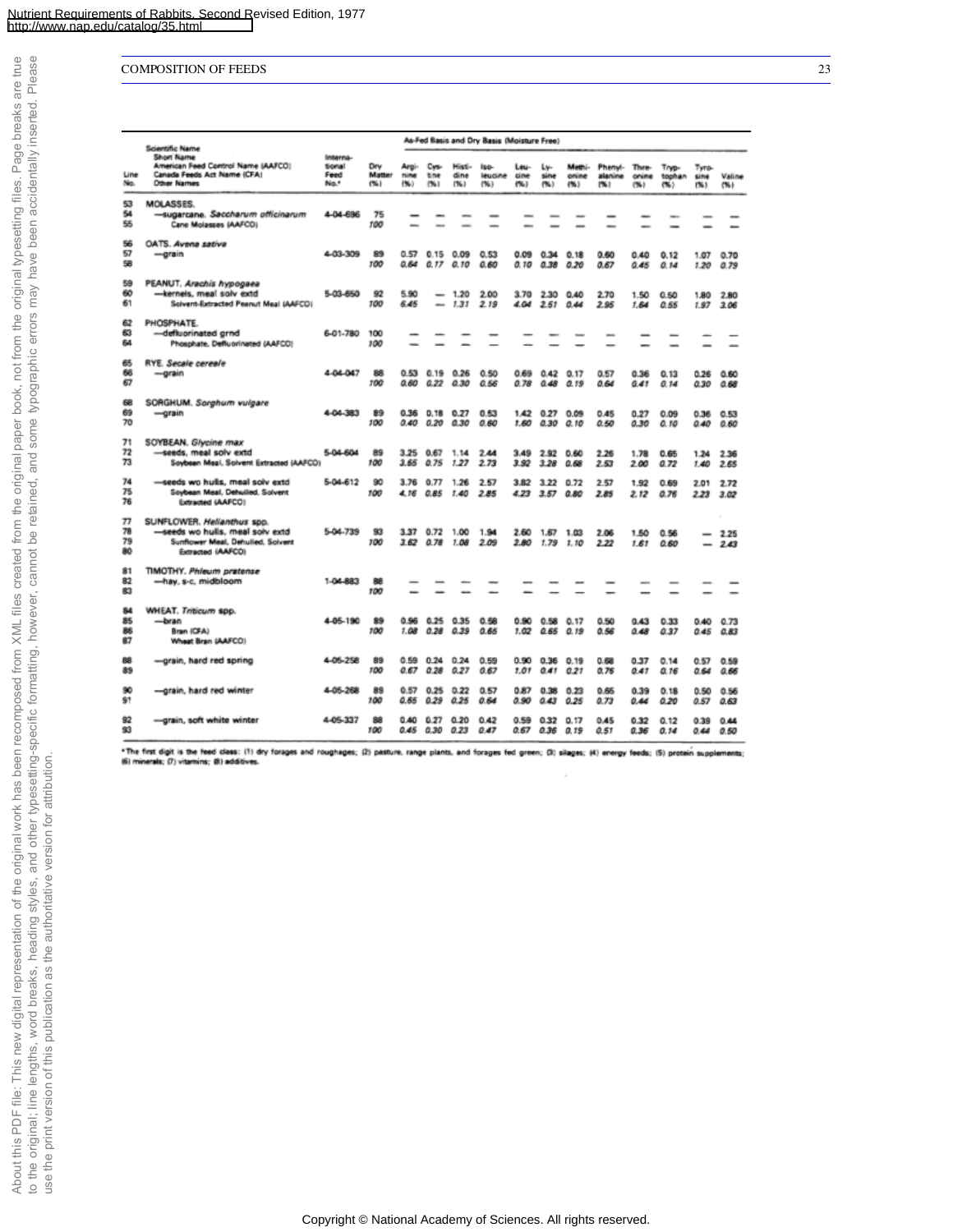# TABLE 6 Abbreviations for Terms Used in Tables 4 and 5

| Association of American Feed Control<br>AAFCO<br><b>Officials</b> |                        | mech      | mechanical                                                                 |
|-------------------------------------------------------------------|------------------------|-----------|----------------------------------------------------------------------------|
|                                                                   |                        | mech extd | mechanically extracted, expeller<br>extracted, hydraulic extracted, or old |
| <b>CFA</b>                                                        | Canada Feeds Act       |           | process                                                                    |
|                                                                   |                        |           |                                                                            |
| dehy                                                              | dehydrated             | $\mu$ g   | microgram                                                                  |
| extd                                                              | extracted              | mg        | milligram                                                                  |
| extn                                                              | extraction             | mt        | more than                                                                  |
| extn unspecified                                                  | extraction unspecified | $S-C$     | suncured                                                                   |
| g                                                                 | gram(s)                | solv extd | solvent extracted                                                          |
| gr                                                                | grade                  | spp       | species                                                                    |
| grad                                                              | ground                 | W         | with                                                                       |
| IU                                                                | International Units    | <b>WO</b> | without                                                                    |
| kcal                                                              | kilocalories           |           |                                                                            |
| kg                                                                | kilogram(s)            |           |                                                                            |
| It                                                                | less than              |           |                                                                            |

# TABLE 7 Description of How Short Names Are Formed

| Components of Name                                             | Feed No. 1                             | Feed No. 2                       | Feed No. 3               |
|----------------------------------------------------------------|----------------------------------------|----------------------------------|--------------------------|
| Origin (or parent material)                                    | Clover                                 | Soybean                          | Wheat                    |
| Species, variety, or kind                                      | red                                    |                                  | soft white<br>winter     |
| Part eaten                                                     | hay                                    | seeds                            | grain                    |
| Process(es) and treatment(s) undergone before fed to animal    | $S-C$                                  | meal<br>solv extd                |                          |
| Grade or quality designations                                  |                                        | 44% protein                      |                          |
| Classification; first digit is international feed number (IFN) | (1)<br>(dry forages)<br>and roughages) | (5)<br>(protein)<br>supplements) | (4)<br>(energy)<br>fees) |
| <b>IFN</b>                                                     | $1 - 01 - 415$                         | 5-20-637                         | $4 - 05 - 337$           |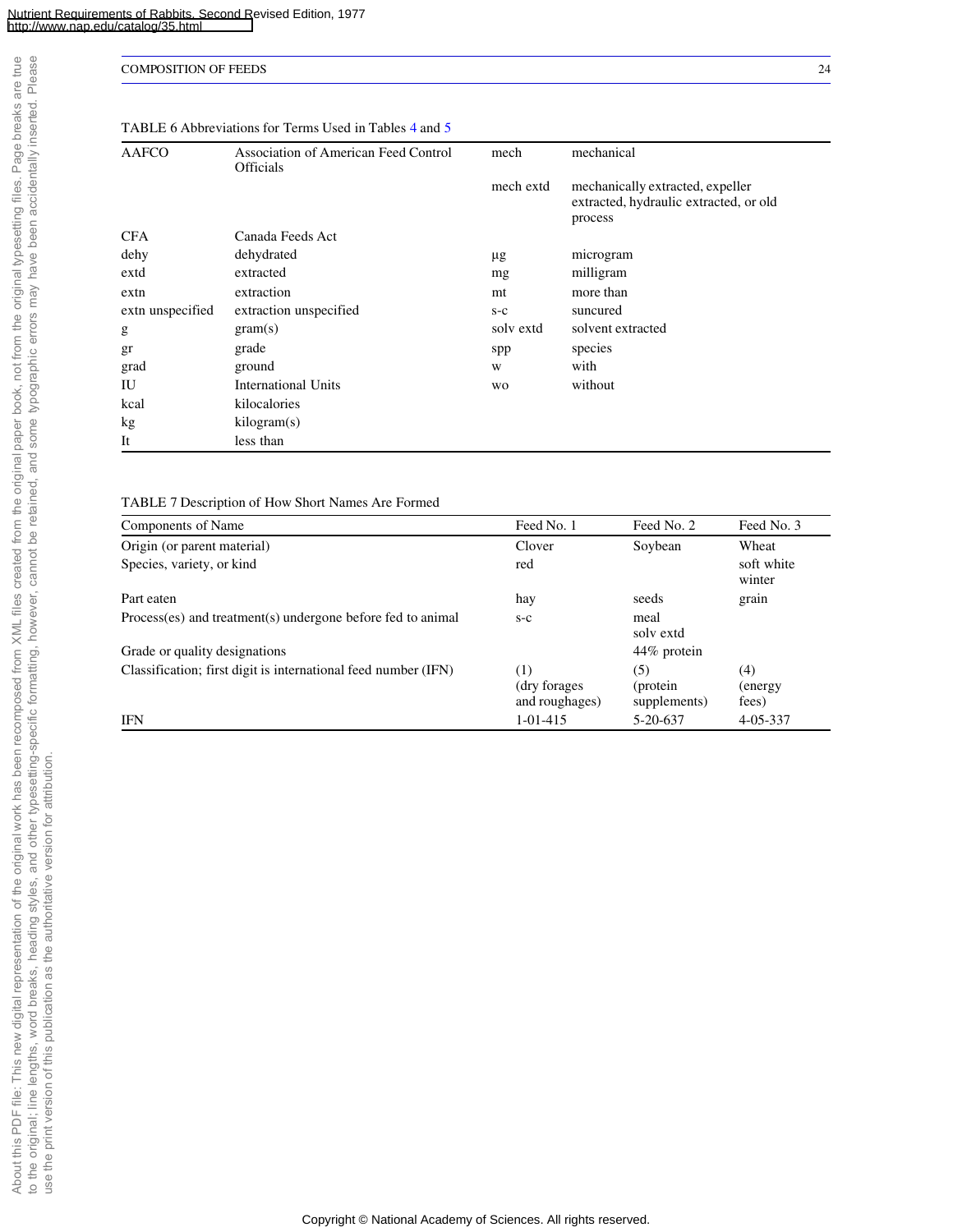About this PDF file: This new digital representation of the original work has been recomposed from XML files created from the original baper book, not from the original typesetting files. Page breaks are true to the original; line lengths, word breaks, heading styles, and other typesetting-specific formatting, however, cannot be retained, and some typographic errors may have been accidentally inserted. Please

About this PDF file: This new digital representation of the original work has been recomposed from XML files created from the original pook, not from the original typesetting files. Page breaks are true<br>to the original; li

use the print version of this publication as the authoritative version for attribution.

# COMPOSITION OF FEEDS 25

| TABLE 8 International Stage of Maturity Terms (Revised 1973) |  |  |  |  |  |
|--------------------------------------------------------------|--|--|--|--|--|
|--------------------------------------------------------------|--|--|--|--|--|

| Preferred term            | Definition                                                                                                                                                                                                  | Comparable Terms                                                                                                                                                                   |
|---------------------------|-------------------------------------------------------------------------------------------------------------------------------------------------------------------------------------------------------------|------------------------------------------------------------------------------------------------------------------------------------------------------------------------------------|
| For Plants that Bloom     |                                                                                                                                                                                                             |                                                                                                                                                                                    |
| Germinated                | Stage in which the embryo in a seed<br>resumes growth after a dormant period                                                                                                                                | Sprouted                                                                                                                                                                           |
| Early vegetative          | Stage at which the plant is vegetative and<br>before the stems elongate                                                                                                                                     | Fresh new growth, before heading out,<br>before inflorescence emergence, immature<br>prebud stage, very immature, young                                                            |
| Late vegetative           | State at which stems are beginning to<br>elongate to just before blooming; first bud<br>to first flowers                                                                                                    | Before bloom, bud stage, budding plants,<br>heading to in bloom, heads just showing,<br>jointing and boot (grasses), problem,<br>preflowering, stems elongated                     |
| Early bloom               | Stage between initiation of bloom and<br>stage in which 1/10 of the plants are in<br>bloom; some grass heads are in anthesis                                                                                | Early anthesis, first flower, headed out in<br>head, up to 1/10 bloom                                                                                                              |
| Mid-bloom                 | Stage in which 1/10 to 2/3 of the plants<br>are in bloom; most grass heads are in<br>anthesis                                                                                                               | Bloom, flowering, flowering plants, half<br>bloom, in bloom, mid-anthesis                                                                                                          |
| Full bloom                | Stage in which 2/3 or more of the plants<br>are in bloom                                                                                                                                                    | 3/4 to full bloom, late anthesis                                                                                                                                                   |
| Late bloom                | Stage in which blossoms begin to dry and<br>fall and seeds begin to form                                                                                                                                    | 15 days after silking, before milk, in bloom<br>to early pod, late to post anthesis                                                                                                |
| Milk stage                | Stage in which seeds are well formed but<br>soft and immature                                                                                                                                               | After anthesis, early seed, fruiting, in tassel,<br>late bloom to early seed, past bloom, pod<br>stage, post anthesis, post bloom, seed<br>developing, seed forming, soft immature |
| Dough stage               | Stage in which the seeds are of dough-like<br>consistency                                                                                                                                                   | Dough stage, nearly mature, seeds dough,<br>seeds well developed, soft dent                                                                                                        |
| Mature                    | Stage in which plants are normally<br>harvested for seed                                                                                                                                                    | Dent, dough to glazing, fruiting, fruiting,<br>fruiting plants, in seed, kernels ripe, ripe seed                                                                                   |
| Post ripe                 | Stage that follows maturity; some seeds<br>cast and plants have begun to weather<br>(applies mostly to range plants)                                                                                        | Late seed, over ripe, very mature                                                                                                                                                  |
| Stem cured                | Stage in which plants are cured on the<br>stem; seeds have been cast and weathering<br>has taken place (applies mostly to range<br>plants)                                                                  | Dormant, mature and weathered, seeds cast                                                                                                                                          |
| Regrowth early vegetative | Stage in which regrowth occurs without<br>flowering activity; vegetative crop<br>aftermath; regrowth in stubble (applies<br>primarily to fall regrowth in temperate<br>climates); early dry season regrowth | Vegetative recovery growth                                                                                                                                                         |
| Regrowth late vegetative  | State in which stems begin to elongate to<br>just before blooming; first bud to first<br>flowers; regrowth in stubble with stem<br>elongation (applies primarily to fall<br>regrowth in temperate climates) | Recovery growth, stems elongating, jointing<br>and boot (grasses)                                                                                                                  |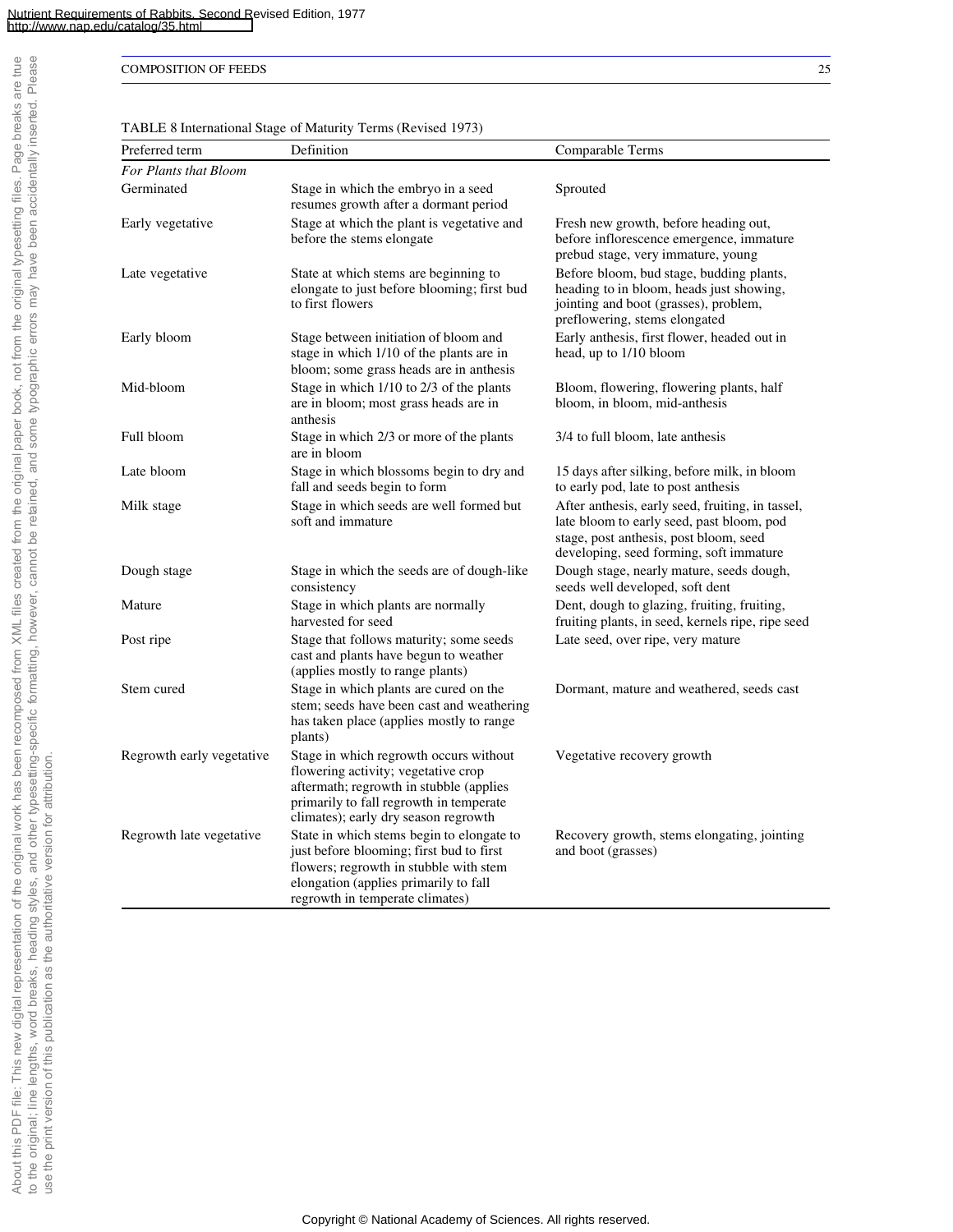| Units Given                                                                                                                                                                                                                                                                                                                                                                                                                    | <b>Units Wanted</b> | For Conversion Multiply by |  |  |  |
|--------------------------------------------------------------------------------------------------------------------------------------------------------------------------------------------------------------------------------------------------------------------------------------------------------------------------------------------------------------------------------------------------------------------------------|---------------------|----------------------------|--|--|--|
| lb                                                                                                                                                                                                                                                                                                                                                                                                                             | g                   | 453.6                      |  |  |  |
| lb                                                                                                                                                                                                                                                                                                                                                                                                                             | kg                  | 0.4536                     |  |  |  |
| <b>OZ</b>                                                                                                                                                                                                                                                                                                                                                                                                                      | g                   | 28.35                      |  |  |  |
| kg                                                                                                                                                                                                                                                                                                                                                                                                                             | <b>lb</b>           | 2.2046                     |  |  |  |
| kg                                                                                                                                                                                                                                                                                                                                                                                                                             | mg                  | 1,000,000.                 |  |  |  |
| kg                                                                                                                                                                                                                                                                                                                                                                                                                             | g                   | 1,000.                     |  |  |  |
| g                                                                                                                                                                                                                                                                                                                                                                                                                              | mg                  | 1,000.                     |  |  |  |
| $\mathbf{g}% _{T}=\mathbf{g}_{T}=\mathbf{g}_{T}=\mathbf{g}_{T}=\mathbf{g}_{T}=\mathbf{g}_{T}=\mathbf{g}_{T}=\mathbf{g}_{T}=\mathbf{g}_{T}=\mathbf{g}_{T}=\mathbf{g}_{T}=\mathbf{g}_{T}=\mathbf{g}_{T}=\mathbf{g}_{T}=\mathbf{g}_{T}=\mathbf{g}_{T}=\mathbf{g}_{T}=\mathbf{g}_{T}=\mathbf{g}_{T}=\mathbf{g}_{T}=\mathbf{g}_{T}=\mathbf{g}_{T}=\mathbf{g}_{T}=\mathbf{g}_{T}=\mathbf{g}_{T}=\mathbf{g}_{T}=\mathbf{g}_{T}=\math$ | $\mu\mathrm{g}$     | 1,000,000                  |  |  |  |
| mg                                                                                                                                                                                                                                                                                                                                                                                                                             | $\mu\mathrm{g}$     | 1,000.                     |  |  |  |
| mg/g                                                                                                                                                                                                                                                                                                                                                                                                                           | rag/lb              | 453.6                      |  |  |  |
| mg/kg                                                                                                                                                                                                                                                                                                                                                                                                                          | rag/lb              | 0.4536                     |  |  |  |
| $\mu$ gj/kg                                                                                                                                                                                                                                                                                                                                                                                                                    | $\mu$ gj/Ib         | 0.4536                     |  |  |  |
| Mcal                                                                                                                                                                                                                                                                                                                                                                                                                           | kcal                | 1,000.                     |  |  |  |
| kcal/kg                                                                                                                                                                                                                                                                                                                                                                                                                        | kcal/Ib             | 0.4536                     |  |  |  |
| kcal/Ib                                                                                                                                                                                                                                                                                                                                                                                                                        | kcal/kg             | 22.046                     |  |  |  |
| ppm                                                                                                                                                                                                                                                                                                                                                                                                                            | $\mu$ g/g           | 1.                         |  |  |  |
| ppm                                                                                                                                                                                                                                                                                                                                                                                                                            | mg/kg               | 1.                         |  |  |  |
| ppm                                                                                                                                                                                                                                                                                                                                                                                                                            | mg/lb               | 0.4536                     |  |  |  |
| mg/kg                                                                                                                                                                                                                                                                                                                                                                                                                          | $\%$                | 0.0001                     |  |  |  |
| ppm                                                                                                                                                                                                                                                                                                                                                                                                                            | $\%$                | 0.0001                     |  |  |  |
| mg/g                                                                                                                                                                                                                                                                                                                                                                                                                           | $\%$                | 0.1                        |  |  |  |
| g/kg                                                                                                                                                                                                                                                                                                                                                                                                                           | $\%$                | 0.1                        |  |  |  |
| TABLE 10 Weight Equivalents                                                                                                                                                                                                                                                                                                                                                                                                    |                     |                            |  |  |  |
| $1 lb = 453.6 g = 0.4536 kg = 16 oz$                                                                                                                                                                                                                                                                                                                                                                                           |                     |                            |  |  |  |

 $1 lb = 453.6 g = 0.4536 kg = 16 oz$ 1 oz =28.35g  $1 \text{ kg} = 1,000 \text{ g} = 2.2046 \text{ lb}$ lg = 1,000 mg  $1 \text{ mg} = 1,000 \text{ µg} = 0.001 \text{ g}$  $1 \mu$ g = 0.001 mg = 0.000001 g 1 µg per g or 1 mg per kg is the same as ppm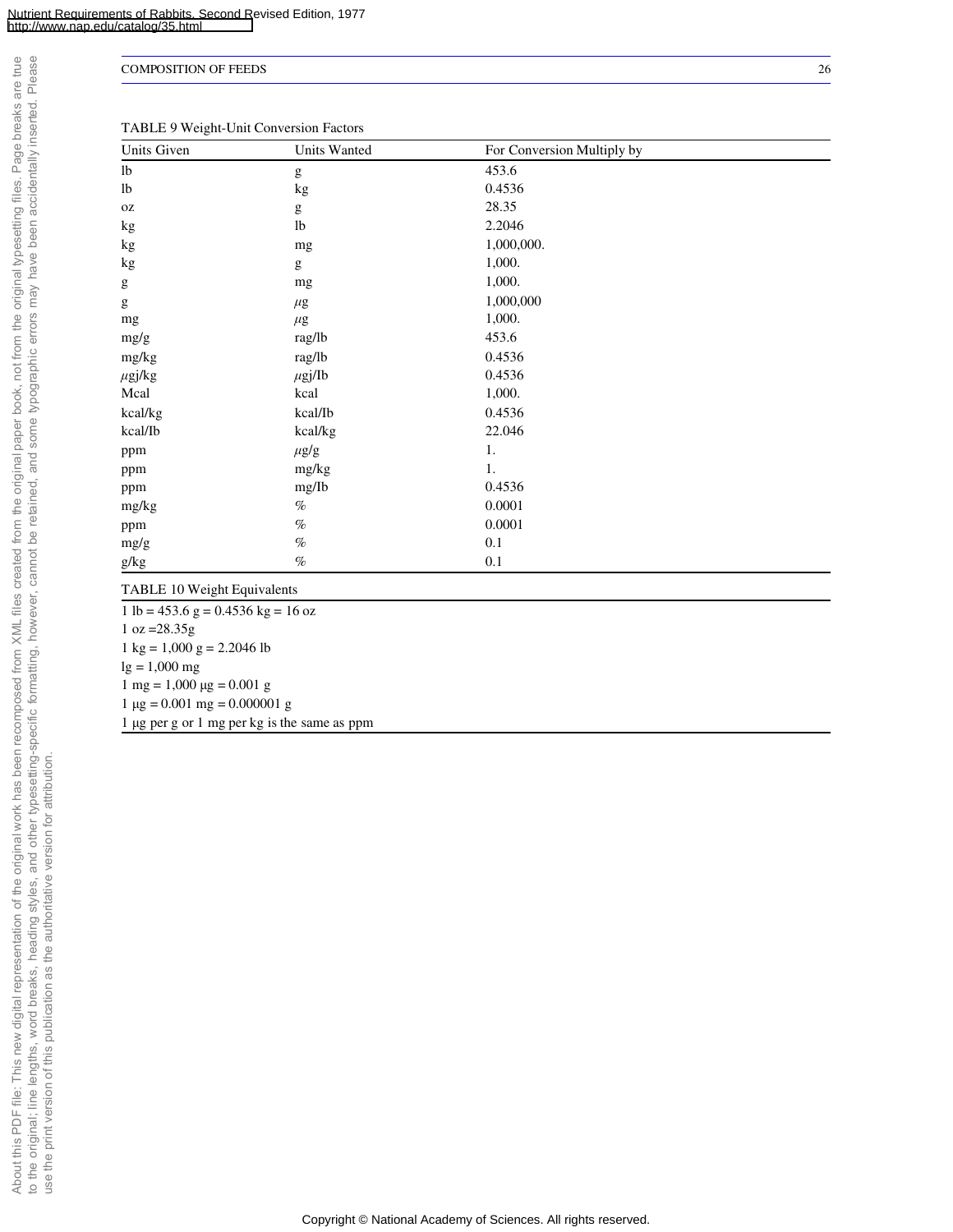# **Bibliography**

# **ANTIMICROBIAL AGENTS**

- Casady, R. B., K. W. Hagen, and K. Sittman. 1964a. Effects of high level antibiotic supplementation in the ration on growth and enteritis in young domestic rabbits.J. Anita. Sci. 23:477-489.
- Casady, R. B., K. W. Hagen, J. E. Bertrand, and H. G. Thomas. 1964b. Effect of zinc bacitracin on the incidence of enteritis and growth in young rabbits. Clin. Med. 71:871-875.
- Hagen, K. W. 1974. Colony husbandry. *In* Biology of the laboratory rabbit, S. H. Weisbroth, R. E. Flatt, and A. L. Kraus, eds. Academic Press, New York.
- Huang, T. C., H. E. Ulrich, and C. M. McCay. 1954. Antibiotics, growth, food utilization and the use of chromic oxide in studies with rabbits. J. Nutr. 54:621-630.
- King, J. O. L. 1962. The response of growing rabbits to the feeding of an antibiotic. Vet. Rec. 74:1411-1413.
- King, J. O. L. 1966. The feeding of penicillin to rabbits. Br. Vet. J. 122:112-116.
- King, J. O. L. 1967. The continuous feeding of two antibiotics to growing rabbits. Br. Vet. J. 123:453-456.
- King, J. O. L. 1974a. Effects of feeding virginiamycin on the fertility of rabbit does and the development of young rabbits. Vet. Rec. 94:290-292.
- King, J. O. L. 1974b. The effect of pelleting rations with and without an antibiotic on the growth rate of rabbits. Vet. Rec. 94:586-588.
- Lawrence, J. M., and J. McGinnis. 1952. The effect of terramycin on the growth of rabbits. Arch. Biochem. Biophys. 37:164-166.
- Schlolaut, W., and W. Lange. 1973. Effect of flavomycin on the fattening and slaughter characteristics of young rabbits for the meat industry. Arch. Gefluegelkd. 37:69-71.

#### **ENERGY**

- Axelson, J., and S. Erikson. 1953. (Energy requirements for maintenance of domestic rabbits). K. Lantbrukshoegsk. Annaler 20:51-70.
- Cheeke, P. R. 1974a. Evaluation of alfalfa protein concentrate as a protein source for rabbits. Nutr. Rep. Int. 9:267-272.
- Cheeke, P. R. 1974b. Feed preferences of adult male Dutch rabbits. Lab. Anita. Sci. 24:601-604.
- Davidson, J., and D. Spreadbury. 1975. Nutrition of the New Zealand White rabbit. Proc. Nutr. Soc. 34:75-83.
- Fonnesbeck, P. V., L. E. Harris, and L. C. Kearl. 1974. Digestion of plant cell walls by animals. J. Anita. Sci. 39:182.
- Fuller, R., and J. H. Moore. 1971. The effect on rabbit intestinal microflora of diets which influence serum cholesterol levels. Lab. Anim. 5:25-30.
- Gouet, P., and G. Fonty. 1973. (Evolution of the intestinal microflora of conventional rabbits from birth to weaning). Ann. Biol. Anim. Biochim. Biophys. 13:733-735.
- Hall, E. R. 1952. Investigation on the microbiology of cellulose utilization in domestic rabbits. J. Gen. Microbiol. 7:350-357.
- Hall, K., and N. P. Johnston. 1976. Alfalfa quantity and grain source for the rabbit. Proc. West. Sect. Am. Soc. Anita. Sci. 27:146-147.
- Hoover, W. H., and R. N. Heitmann. 1972. Effects of dietary fiber levels on weight gain, cecal volume and volatile fatty acid production in rabbits. J. Nutr. 102:375-380.
- Hungate, R. E. 1966. The rumen and its microbes. Academic Press, New York.
- Lebas, F. 1975a. (Influence of the dietary energy content on the growth performance of the rabbit). Ann. Zootech. 24:281-288.
- Lebas, F. 1975b. (The meat rabbit: Nutritional requirements and feeding practices). Itavi, Paris. 50 pp.
- Leung, T. T, and D. E. Bauman. 1976. *In vitro* studies of the pathways of fatty acid synthesis in the rabbit. Int. J. Biochem. 7:7-12.
- Maynard, L. A., and J. K. Loosli. 1969. Animal nutrition. McGraw-Hill, New York.
- Perret, J. P., A. Dorier, and C. Bacques. 1976. Triglycerides of rabbit milk during early lactation. 1st Int. Rabbit Congr., Dijon, France.
- Schurg, W. A., D. L. Frei, P. R. Cheeke, and D. W. Holtan. 1976. Utilization of whole plant corn pellets by horses and rabbits. Proc. West. Sect. Am. Soc. Anim. Sci. 27:134-137.
- Slade, L. M., and H. F. Hintz. 1969. Comparison of digestion in horses, ponies, rabbits and guinea pigs. J. Anita. Sci. 28:842-843.
- Smith, H. W. 1965. Observations on the flora of the alimentary tract of animals and factors affecting its composition. J. Pathol. Bacteriol.
- 89:95-122.
- Voris, L., L. F. Marcy, E. J. Thacker, and W. W. Wainio. 1940. Digestible nutrients of feeding stuffs for the domestic rabbit. J. Agric. Res. 61:673-684.

# **FEED COMPOSITION**

Harris, L. E. 1963. Symposium on Feeds and Meats Technology. Ill. A system for naming and describing feedstuffs, energy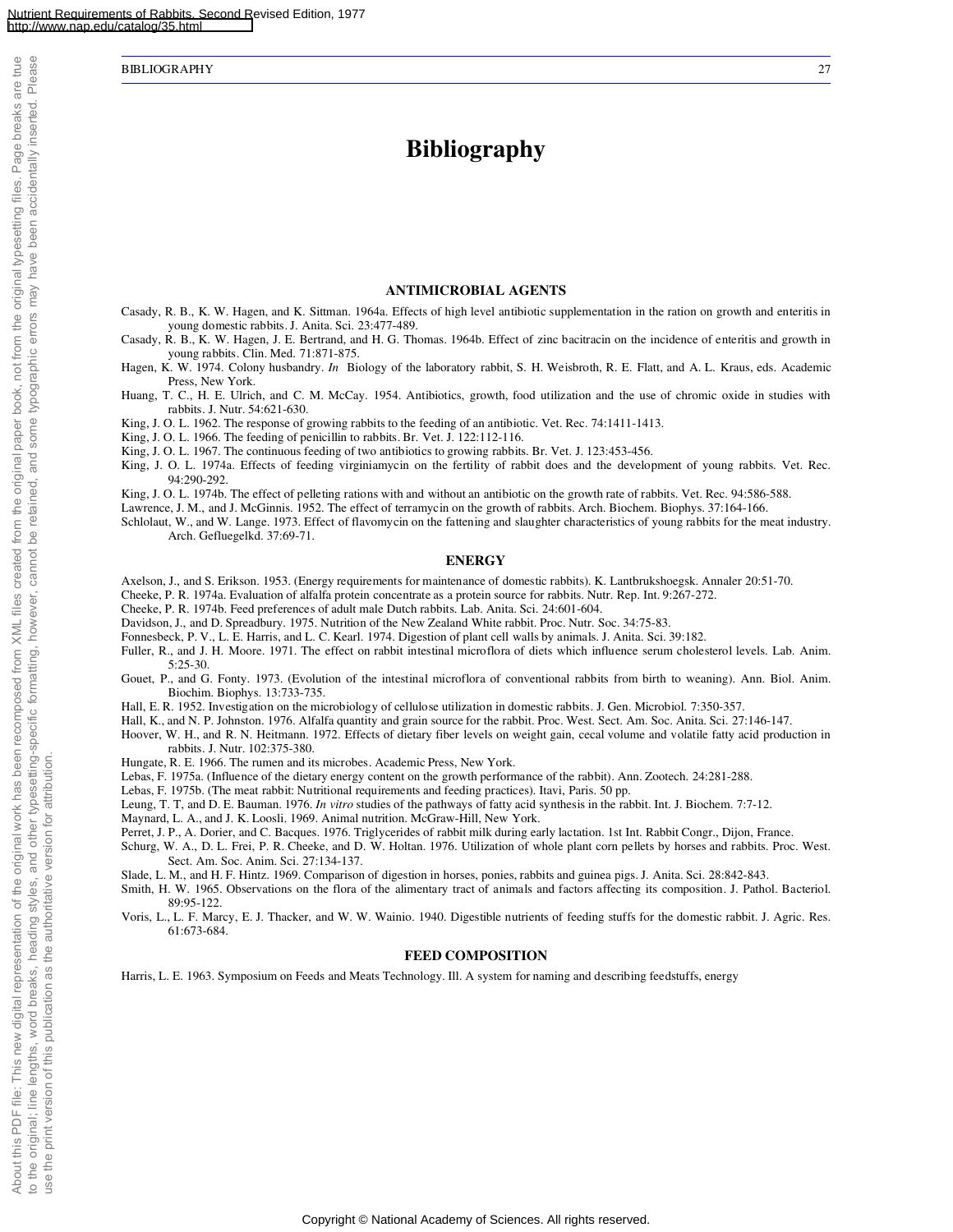- Harris, L. E., J. M. Asplund, and E. W. Crampton. 1968. An international feed nomenclature and method for summarizing and using feed data to calculate diets. Utah Agric. Exp. Stn. Bull. 479.
- National Research Council. 1966. Biological energy interrelationships and glossary of energy terms. Publication No. 1411, National Academy of Sciences, Washington, D.C.
- National Research Council. 1969. United States-Canadian tables of feed composition. Publication No. 1684. National Academy of Sciences, Washington, D.C.

Vanschoubroek, F., and G. Cloet. 1968. The feeding value of concentrates in the rabbit. World Rev. Anim. Prod. 4:70-76.

#### **FEEDING PRACTICES**

Aitken, F. C., and W. K. Wilson. 1962. Rabbit feeding for meat and fur. Tech. Comm. No. 12. Imp. Bur. Anita. Nutr., Scotland.

Chapin, R. E. 1965. Ph.D. Thesis, Cornell University.

Cheeke, P. R. 1972. Antioxidant activity of Torula yeast. Nutr. Rep. Int. 5:159-170.

Cheeke, P. R. 1974. Feed preferences of adult male Dutch rabbits. Lab. Anita. Sci. 24:601-604.

- Fedelli-Avanzi, C., and G. G. Janella. 1976. Growth rate and thiocyanate level in blood and urine of rabbits fed with carrots, rape and cabbage. 1st Int. Rabbit Congr., Dijon, France. Communication 28.
- Gaman, E., H. Fisher, and A. S. Fiegenbaum. 1970. An adequate purified diet for rabbits of all ages. Nutr. Rep. Int. 1:35-48.

Holley, K. T. 1955. Cottonseed meal in swine and rabbit rations. Ga. Agric. Exp. Stn. Mimeogr. Ser. N.S. 12.

Hove, E. L., and J. R. Hemdon. 1975. Growth of rabbits on purified diets. J. Nutr. 68:193-200.

- King, J. O. L. 1974. The effects of pelleting rations with and without an antibiotic on the growth rate of rabbits. Vet. Rec. 94:586-588.
- Lebas, F. 1975. (The meat rabbit: Nutritional requirements and pellets). Ann. Zootech. 22:249-251.

Lebas, F. 1975b. (The meat rabbit: nutritional requirements and feeding practices). Italy, Paris. 50 pp.

- Reddy, B. S., J. R. Pleasants, D. R. Zimmerman, and B. S. Wostman. 1965. Iron and copper utilization in rabbits as affected by diet and germfree status. J. Nutr. 87:189-196.
- Reddy, B. S., B. S. Wostman, and J. R. Pleasants. 1968. Nutritionally adequate diets for germ free animals, pp. 87-111 . *In* The germ-free animal in research, M. E. Coates, ed. Academic Press, New York.

Yamamoto, Y. J. 1959. An experimental reproduction of congenital goiter in rabbits. Osaka City Med. J. 8:542-548.

# **LIPIDS**

Ahluwalia, B., G. Pincus, and T. Holman. 1967. Essential fatty acid deficiency and its effects upon reproductive organs of male rabbits. J. Nutr. 92:205-214.

Arrington, L. R., J. K. Platt, and D. E. Franke. 1974. Fat utilization by rabbits. J. Anita. Sci. 38:76-80.

- Cheeke, P. R. 1974. Feed preferences of adult male Dutch rabbits. Lab. Anita. Sci. 24:601-604.
- Thacker, E. J. 1956. The dietary fat level in the nutrition of the rabbit. J. Nutr. 58:243-249.

#### **MINERALS**

Apgar, J. 1971. Effect of a low zinc diet during gestation on reproduction in the rabbit. J. Anim. Sci. 33:1255-1258.

Arrington, L. R., and G. K. Davis. 1953. Molybdenum toxicity in the rabbit. J. Nutr. 51:295-304.

- Arrington, L. R., R. N. Taylor, C. B. Ammerman, and R. L. Shirley. 1965. Effects of excess dietary iodine upon rabbits, hamsters, rats and swine. J. Nutr. 87:394-398.
- Besancon, P., and F. Lebas. 1969. (True digestive utilization and calcium retention in the growing rabbit receiving a calcium and phosphorus rich diet). Ann. Zootech. 18:437-443.
- Blanco, A., and L. Gueguen. 1974. (Utilization of phosphorus from sunflower seed meal by the rabbit). Cuban J. Agric. Sci. 8:61-66.
- Chapin, R. E., and S. E. Smith. 1967a. Calcium requirement of growing rabbits. J. Anita. Sci. 26:67-71.
- Chapin, R. E., and S. E. Smith. 1967b. The calcium tolerance of growing and reproducing rabbits. Cornell Vet. 57:480-491.
- Chapin, R. E., and S. E. Smith. 1967c. High phosphorus diets fed to growing rabbits. Cornell Vet. 57:492-500.
- Cheeke, P. R, and J. W. Amberg. 1973. Comparative calcium excretion by rats and rabbits. J. Anita. Sci. 37:450-454.
- Cheeke, P. R., and P. D. Whanger. 1976. Glutathione peroxidase activity of rabbit tissues. Nutr. Rep. Int. 13:287-290.
- Draper, H. H. 1957. Ineffectiveness of selenium in the treatment of nutritional muscular dystrophy in the rabbit. Nature 180:1419.
- Gaman, E., H. Fisher, and A. S. Fiegenbaum. 1970. An adequate purified diet for rabbits of all ages. Nutr. Rep. Int. 1:35-48.
- Hove, E. L., and J. F. Herdon. 1955. Potassium deficiency in the rabbit as a cause of muscular dystrophy. J. Nutr. 55:363-374.
- Hove, E. L, G. S. Fry, and K. Schwarz. 1958. Ineffectiveness of Factor 3 selenium compounds in muscular dystrophy of rabbits on vitamin E free diets. Proc. Soc. Exp. Biol. Med. 98:27-29.
- Hunt, C. E., and W. W. Carlton. 1965. Cardiovascular lesions associated with experimental copper deficiency in the rabbit. J. Nutr. 87:385-393.
- Hunt, C. E., W. W. Carlton, and P.M. Newberne. 1970. Interrelationships between copper deficiency and dietary ascorbic acid in the rabbit. Br. J. Nutr. 24:61-69.
- Jenkins, K. J., M. Hidiroglou, R. R. MacKay, and J. G. Proulx. 1970. Influence of selenium and linoleic acid on the development of nutritional muscular dystrophy in beef calves, lambs and rabbits. Can. J. Anita. Sci. 50:137-146.
- Kennedy, A. 1965. The urinary excretion of calcium by normal rabbits. J. Comp. Pathol. 75:69-74.
- King, J. O. L. 1975. The feeding of copper sulfate to growing rabbits. Br. Vet. J. 131:70-75.
- Kunkel, H. O., and P. B. Pearson. 1948. Magnesium in the nutrition of the rabbit. J. Nutr. 36:657.
- Lebas, F., P. Besancon, and A. Abouyoub. 1971. (Mineral compositionof rabbits milk. Variations according to stage of lactation ). Ann. Zootech. 210:487-495.
- Lupulescu, A. 1974. Effect of synthetic salmon calcitonin on glucose, blood urea nitrogen and serum electrolytes in rabbits. J. Pharmacol. Exp. Ther. 188:318-323.
- Mathieu, L. G., and S. E. Smith. 1961. Phosphorus requirements of growing rabbits. J. Anita. Sci. 20:510-513.
- Salako, L. A., A. J. Smith, and R. N. Smith. 1971. The effects of porcine calcitonin on renal function in the rabbit. J. Endocrinol. 50:485-491.
- Shaw, N. A., H. C. Dickey, H. H. Brugman, D. L. Blamberg, and J. F. Witter. 1972. Effects of zinc deficiency on female tan rabbits. J. Anita. Sci. 35:224.

 $\approx$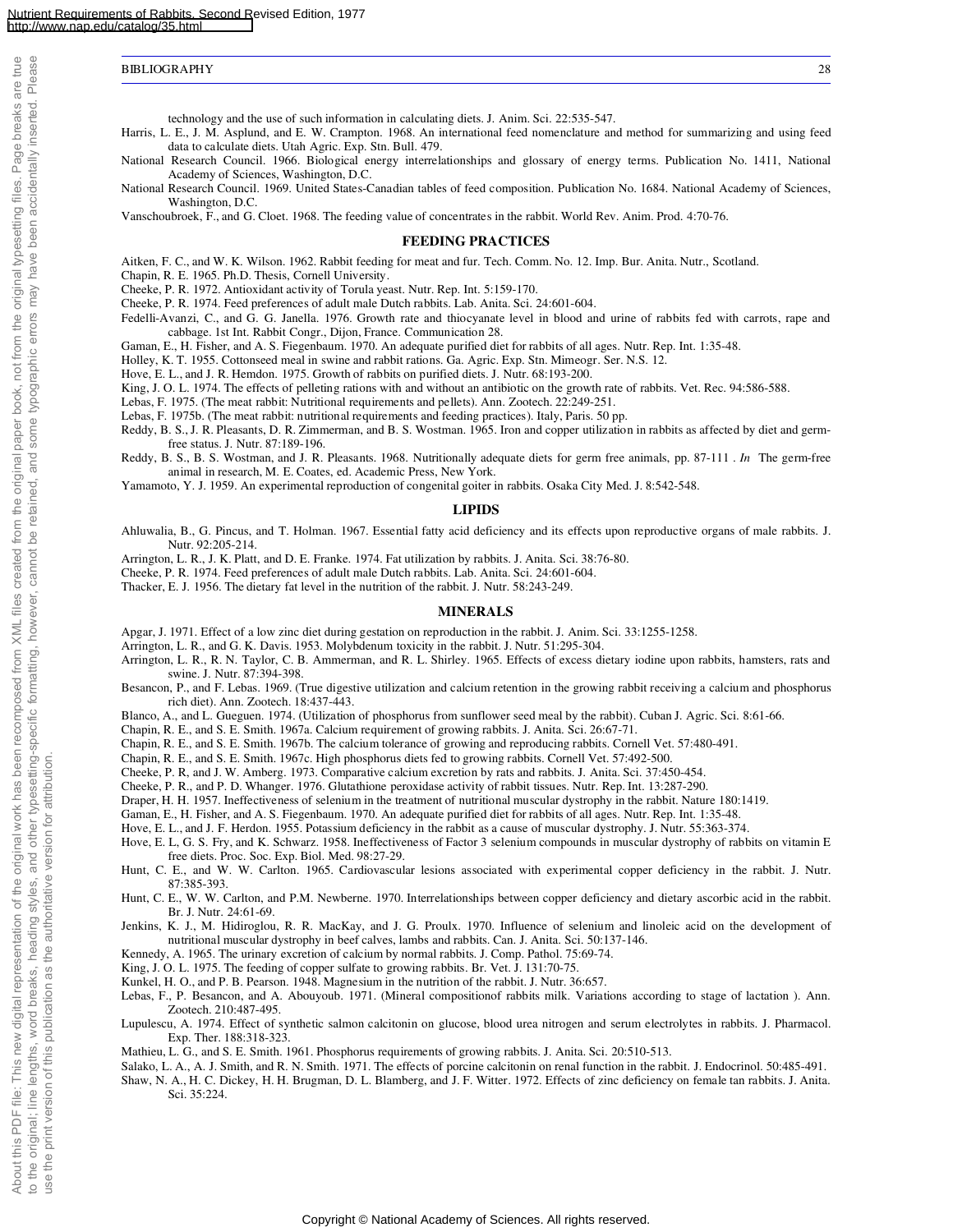Simnett, K. E, and G. H. Spray. 1965a. The effect of a low-cobalt diet in rabbits. Br. J. Nutr. 19:119-123.

Simnett, K. E., and G. H. Spray. 1965b. The absorption and excretion of <sup>58</sup>Co cyanocobalamin by rabbits. Br. J. Nutr. 19:593-598.

Smith, S. E, and G. H. Ellis. 1947. Studies of the manganese *requirements* of rabbits. J. Nutr. 34:33-41.

- Smith, S. E., M. Medlicott, and G. H. Ellis. 1944. The blood picture of iron and copper deficiency anemia in the rabbit. Am. J. Physiol. 142:179-181.
- Surdeau, P, R. Henaff, and G. Perrier. 1976. (Dietary supplies and balances of Na, K, and Cl in the growing rabbit). 1st Int. Rabbit Congr., Dijon, France. Communication 21.

Tarvydas, H., S. M. Jordan, and E. H. Morgan. 1968. Iron metabolism during lactation in the rabbit. Br. J. Nutr. 22:565-573.

- Underwood, E. J. 1971. Trace elements in human and animal nutrition. Academic Press, New York.
- Woodward, D. L., and D. J. Reed. 1969. Effect of magnesium deficiency on electrolyte distribution in the rabbit. Am. J. Physiol. 217:1477-1482.

#### **PROTEIN AND AMINO ACIDS**

- Adamson, I., and H. Fisher. 1973. The amino acid requirement of the growing rabbit: An estimate of the quantitative needs. J. Nutr. 103:1306-1310.
- Adamson, I, and H. Fisher. 1976. Further studies on the arginine requirement of the rabbit. J. Nutr. 106:717-723.
- Cheeke, P. R. 1971. Arginine, lysine and methionine needs of the growing rabbit. Nutr. Rep. Int. 3:123-128.
- Cheeke, P. R. 1972. Nutrient requirements of the rabbit. Feedstuffs 44(48):28.
- Cheeke, P. R. 1974. Evaluation of alfalfa protein concentrate as a protein source for rabbits. Nutr. Rep. Int. 9:267-272.
- Cheeke, P. R., and J. W. Amberg. 1972. Protein nutrition of the rabbit. Nutr. Rep. Int. 5:259-266.
- Colin, M. 1974. (Lysine supplementation of a sesame oil meal diet in the rabbit. Effects on growing performances and nitrogen balance estimated by means of two methods). Ann. Zootech. 23:119-132.
- Colin, M. 1975a. (Effect on growth of the rabbit of supplementation of simplified diets with lysine and methionine). Ann. Zootech. 24:465-473.
- Colin, M. 1975b. (Effect of dietary arginine level on growth and nitrogen of the rabbit: Relation to lysine content). Ann. Zootech. 24:629-638.
- Colin, M, and F. Lebas. 1976. Utilization of rapeseed oil-meal, horsebeans and peas in the diet of growing rabbits. 1st Int. Rabbit Congress, Dijon, France.
- Colin, M., G. Arkhurst, and F. Lebas. 1973. (Effect of methionine addition to the diet on growing performances in the rabbit). Ann. Zootech. 22:485-491.
- Davidson, J., and D. Spreadbury. 1975. Nutrition of the New Zealand White rabbit. Proc. Nutr. Soc. 34:75-83.
- Gaman, E, and H. Fisher. 1970. The essentiality of arginine, lysine and methionine for the growing rabbit. Nutr. Rep. Int. 1:57-64.
- Hoover, W. H., and R. N. Heitmann. 1975. Cecal nitrogen metabolism and amino acid absorption in the rabbit. J. Nutr. 105:245-252.
- Houpt, T. R. 1963. Urea utilization by rabbits fed a low protein ration. Am. J. Physiol. 205:1144-1150.
- Kennedy, L. G., and T. V. Hershberger. 1974. Protein quality for the nonruminant herbivore. J. Anim. Sci. 39:506-511.
- Kennedy, L. G., T. V. Hershberger, and R. D. McCarthy. 1970. Absorption of leucine from the nonruminant herbivore cecum. J. Anita. Sci. 31:204.
- King, J. O. L. 1971. Urea as a protein supplement for growing rabbits. Br. Vet. J. 127:523-528.
- Lebas, F. 1973. (Effect of amount of protein in diets based on soybean meal or sesame meal on growth of the rabbit). Ann. Zootech. 22:83-92.
- Lebas, F., and M. Colin. 1973. (Effect of addition of urea to a diet poor in protein for growing rabbits). Ann. Zootech. 22:111-113.
- McWard, G. W., L. B. Nicholson, and B. R. Poulton. 1967. Arginine requirement of the young rabbit. J. Nutr. 92:118-120.
- Olcese, O., and P. B. Pearson. 1948. Value of urea in the diet of rabbits. Proc. Soc. Exp. Biol. Med. 69:377-379.
- Slade, L. M, and H. F. Hintz. 1969. Comparison of digestion in horses, ponies, rabbits and guinea pigs. J. Anita. Sci. 28:842-843.
- Slade, L. M., and D. W. Robinson. 1970. Nitrogen metabolism in rabbits and guinea pigs. J. Anim. Sci. 30:1044.

#### **VITAMINS**

- Bragdon, J. H, and D. H. Levine. 1949. Myocarditis in vitamin E deficient rabbits. Am. J. Pathol. 25:265-271.
- Diehl, J. F. 1960. Effect of hepatic coccidiosis infection in rabbits on tissue levels of vitamins A and E. J. Nutr. 71:322-325.
- Diehl, J. F., and B. G. Kistler. 1961. Vitamin E saturation test in coccidioses-infected rabbits. J. Nutr. 74:495-499.
- Eppstein, S. H., and S. Morgulis. 1941. The minimum requirement of rabbits for dl-α-tocopherol. J. Nutr. 22:415-424.
- Goldblatt, H., and A. R. Moritz. 1925. Experimental rickets in rabbits. J. Exp. Med. 42:499-506.
- Harris, L. J., B. J. Constable, A. N. Howard, and A. Leader. 1956. Vitamin C economy of rabbits. Br. J. Nutr. 10:373-382.
- Hogan, A. G., and J. W. Hamilton. 1942. Adequacy of simplified diets for guinea pigs and rabbits. J. Nutr. 23:539-543.
- Hogan, A. G., and W. S. Ritchie. 1934. Nutritional requirements of rabbits and guinea pigs. Mo. Agric. Exp. Stn. Bull. 219.
- Hove, E. L., and D. H. Copeland. 1954. Progressive muscular dystrophy in rabbits as a result of chronic choline deficiency. J. Nutr. 53:391-405.
- Hove, E. L., and P. L. Harris. 1947. Relative activity of the tocopherols in curing muscular dystrophy in rabbits. J. Nutr. 33:95-106.
- Hove, E. L., and J. F. Herndon: 1955. Potassium deficiency in the rabbit as a cause of muscular dystrophy. J. Nutr. 55:363-374.
- Hove, E. L., and J. F. Herndon. 1957a. Vitamin  $B_6$  deficiency in rabbits. J. Nutr. 61:127-136.
- Hove, E. L., and J. F. Herndon. 1957b. Growth of rabbits on purified diets. J. Nutr. 63:193-199.
- Hove, E. L, D. H. Copeland, and W. D. Salmon. 1954. Choline deficiency in the rabbit. J. Nutr. 53:377-389.
- Hove, E. L., D. H. Copeland, J. F. Herndon, and W. D. Salmon. 1957. Further studies on choline deficiency and muscular dystrophy in rabbits. J. Nutr. 63:289-300.

Jarl, F. 1948. Experiments with vitamin D and rabbits. Lantbruk-shoegsk. Husdjursfoersoeksanst. Medd. 29:1-40. Kaminura, M., and N. Sasaki. 1965. Effect of topical application

 $\overline{a}$